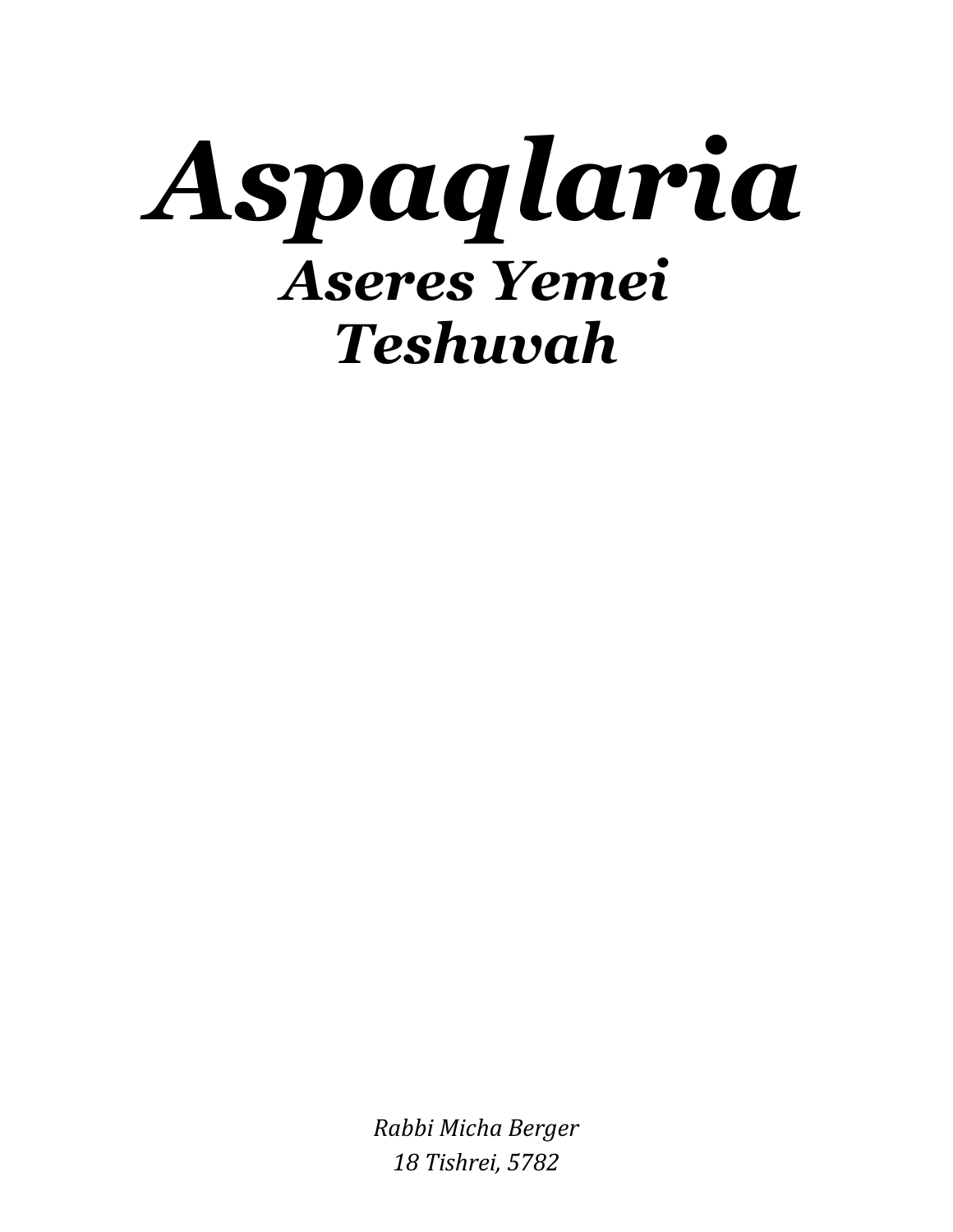# **Table of Contents:**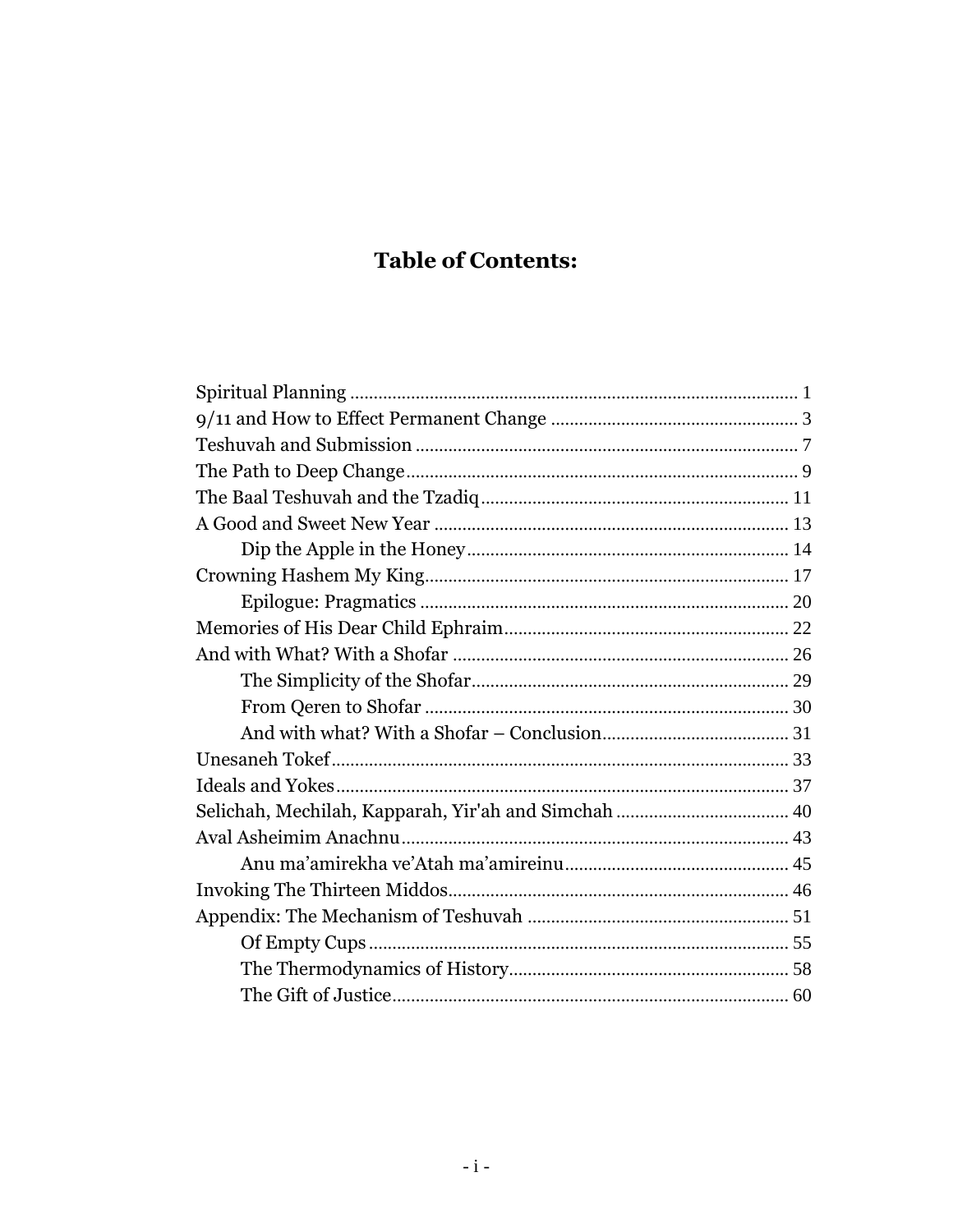# *Spiritual Planning*

At one point in my career I was working at a bank that took on a large initiative to formalize its processes. Everything done within the bank had to follow procedures, with the requisite paperwork completed, and every procedure had to conform to a standard called "[Six Sigma](http://en.wikipedia.org/wiki/Six_Sigma)".

Part of Six Sigma is an idea called [Hoshin Kanri,](http://en.wikipedia.org/wiki/Hoshin_Kanri) or in something a little closer to English, a Hoshin Plan. "Hoshin" is a Japanese word that means "shining metal", "compass", or "to show the direction".

In a Hoshin Plan, upper management comes up with measurable goals for the firm. Each division head takes those goals that his division could help reach, and translates its items into smaller goals for his division. His group heads to the same to his goals, team heads… etc…

This way, the individual programmer can be shown how his program, which people much above him in the hierarchy may never hear of, fits the team's goal, the group's goal, and so on all the way up to the firm's goals which must reflect its Mission Statement.

Also, Hoshin Planning is an iterative process, at the end of the year, one can review the firm's goals against its accomplishments, and make more informed decisions about the goals to set for the next year.

Picture if one Elul we did this for our *Avodas Hashem*… Picture being able to tie why you're going to the store to what it is you plan on accomplishing in your life's *avodah*. I think it would be very powerful in making all of life, even recreation or side interests, holy.

A second advantage would be added a year later. Elul calls upon us to do a special *cheshbon hanefesh* (spiritual accounting) to see what areas require *teshuvah*. But against a Spiritual Hoshin Plan, one has a tool for taking that introspection and inspection of the past, and apply it towards how one lives in the future. Perhaps one mis-estimated their abilities in some area, or overestimated a challenge in their lives. They thought their *avodas Hashem* would require attention on the point, but now they can set goals that better reflect who they are and the life Hashem actually gives them.

Enough hand-waving theory. I think an example would be illustrative.

I personally would pick the following quote from Rav Shimon Shkop as my Mission Statement:

[O]ur greatest desire should be to do good to others, to individuals and to the masses, now and in the future, in imitation of the Creator (as it were). For everything He created and formed was according to His Will (may it be blessed), [that is] only to be good to the creations. So too His Will is that we walk in His ways.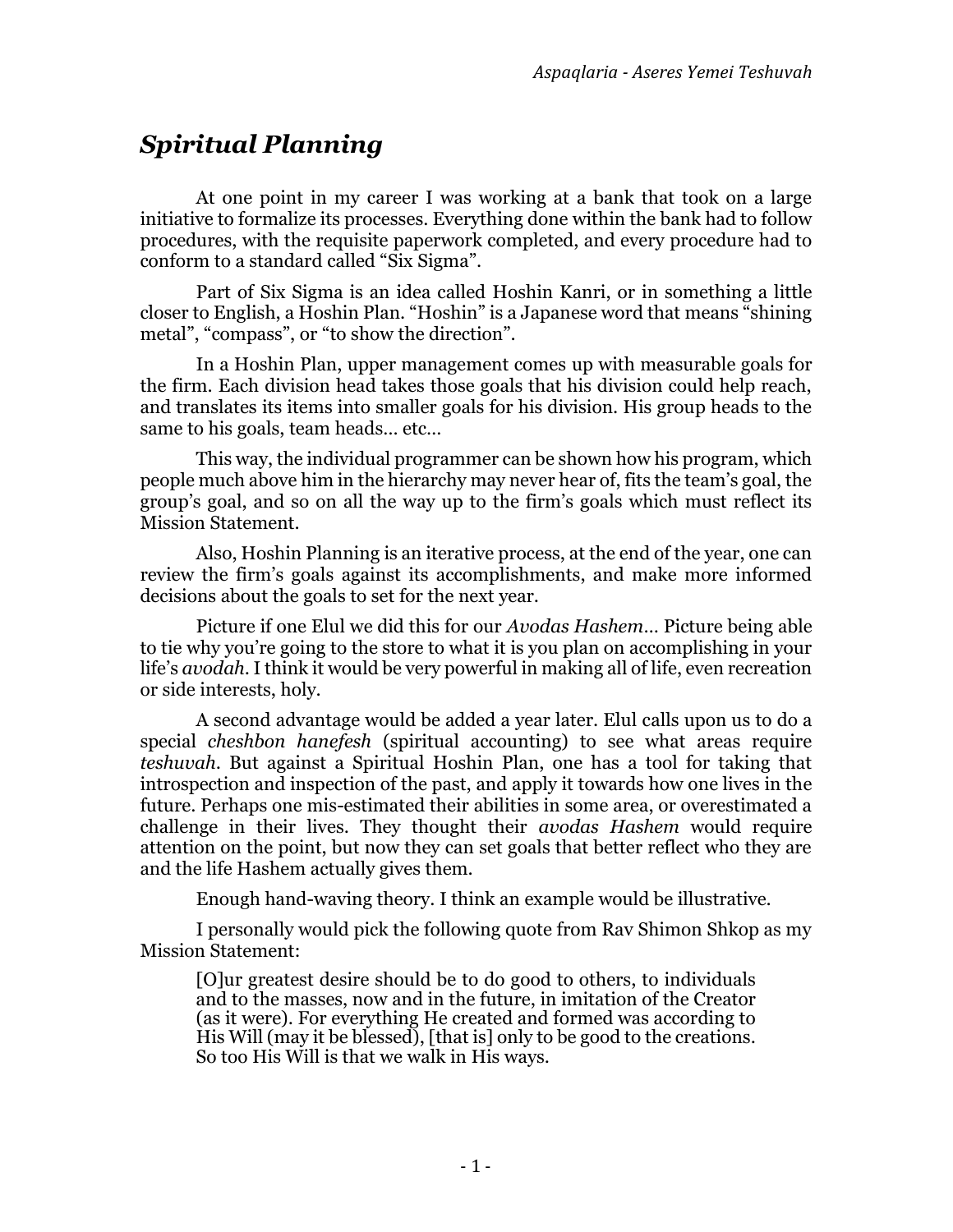Subdividing this into three target ideals:

- **1.** *Torah* internalizing His Will
- **2.** *Avodah* connection to G-d
- **3.** *Gemillus Chassadim* being a conduit of Hashem's Good into the lives of those I touch.

Subdividing again:

**1.** Internalizing His Will **1.1.** Daily learning **1.2.**Daily Mussar work **1.3.**Regular in depth learning

Notice at this point I can start filling in actual tangible projects that I can meet by year's end. What daily learning will I start the year with? Should I raise the bar by year end or aim my year's growth elsewhere? And if so, what should the year-end goal be?

Hopefully, by month end when this "Spiritual Hoshin Plan" is done, I can pause in the middle of the workday and be able to say for myself that I'm putting up with this irate trader on the phone so that I can pay for tuition (goal 3.2.4.2.5 or some-such), I can develop my personal creativity (as per 1.2… as being in the image of the Creator is something I view as a *Mussar* goal), etc.. And thereby give sanctity to an otherwise mundane (and stressful) activity.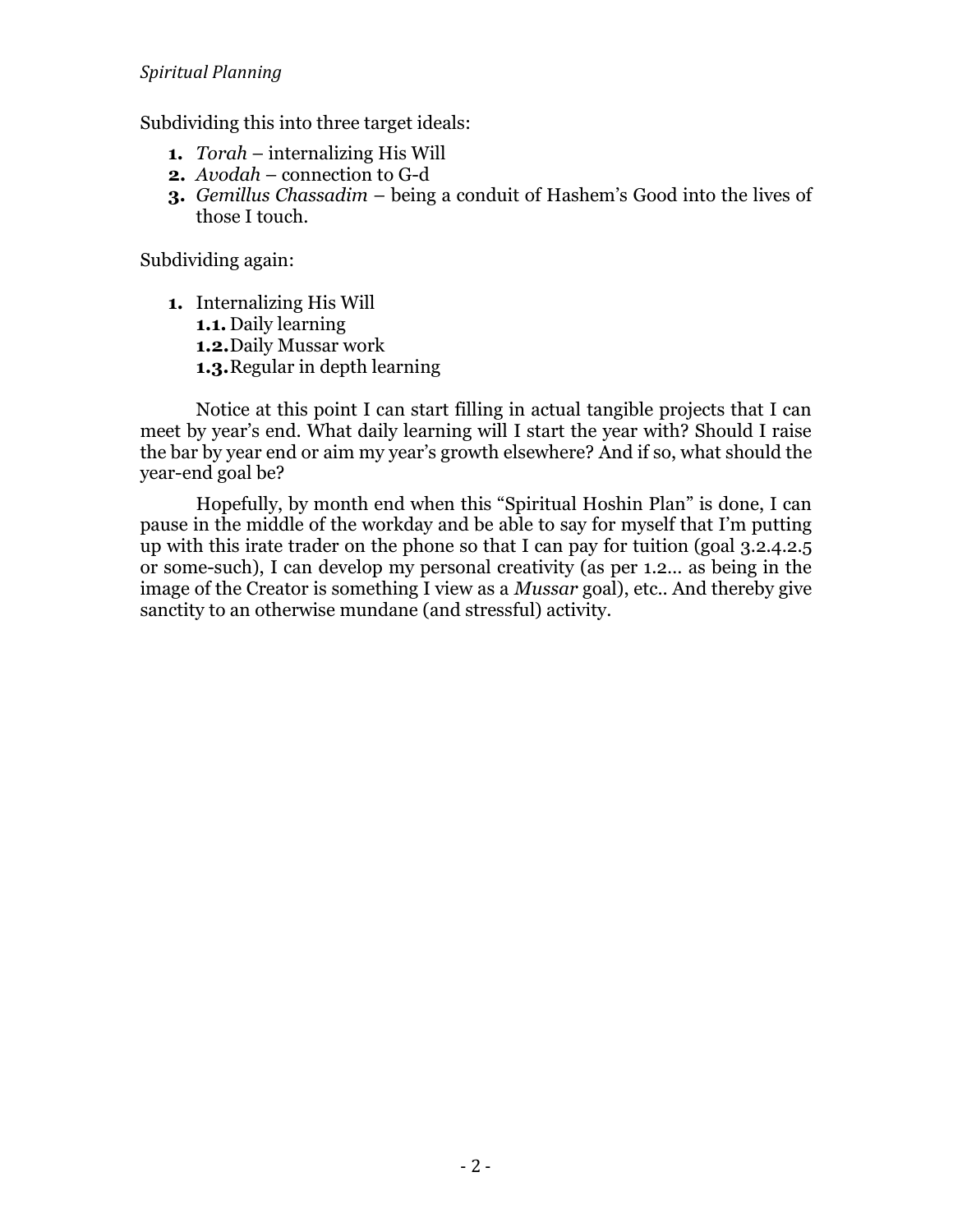## *9/11 and How to Effect Permanent Change*

**I**

The most powerful High Holidays experience of my life was ten years ago. A week before I went to an office from which one could still see the World Trade Center. By that *Rosh haShanah* I hadn't yet returned to work after the nightmare of the attack a few blocks away. The charley horse from walking down 42 flights of stairs and up several miles of Manhattan had faded, and my ash-covered clothes long since went into the trash. I had a hacking cough, my lungs trying to get rid of the burnt airplane fuel, building, and human suffering that was forced into them. My life's stride was broken, and I hadn't yet found it again.

Remember how we said the poem "*Unsaneh Toqef*" that year? "Let us give consideration to the holiness of the day, for it is awe-inspiring and fearful…" That year, who could say "Who will live and who will die? … Who in chaos? Who in fire? … Who by suffocation and who by falling or hurtling?" The chaos came alive in my mind. The floor shaking beneath me from the wave of noise. The ball of fire, the bits of metal falling to the street like confetti. The cloud of smoke that rushed at us as we were trapped on the southern tip of the island. And the bits of falling debris that hid within it. The sight of those "windows" that fell from the buildings, that I realized a moment later in horror weren't windows. My throat clenched, unable to speak, the prayer flowing as tears from my eyes.

The notion that our lives literally were in the "Hands" of the Almighty was very real and etched in the core of our beings. That Rosh haShanah, I didn't need to hear the *shofar* to be woken up to repent. The thunder of falling buildings, the cries of Wall Street workers suddenly frightened, had already pierced my shell. And it wasn't just me or those of us who were there. The entire country – people across the world —talked about how everything was different now. We all experienced some awakening from our comfortable and sometimes petty routines.

And in the following months, you stopped on the road to help a stranger stranded on the side, regardless of their ethnicity. We all proudly flew our flags in a show of unity. Even the dynamics and unity with our community of American Jews was markedly stronger. But now? The flag got dirty and faded into a grey, sky blue and pink, and was taken down, not replaced. And if the fellow on the shoulder of the road is identifiably Jewish, and I have time, or if it's not a stretch of highway frequented by many other Jews who might have pity on him… then I would stop to give him a hand.

There is a *pasuq* in Devarim which reads "The 'Eyes' of G-d are on [the Land of Israel] *mireishis hashanah ad acharis shanah* — from the beginning of the year until the end of a year." The Satmar Rav points out the asymmetry; first the use of "*hashanah*", "the year", but it closes with just "*shanah*", "a year".

The Yismach Moshe notes that unfortunately that is the way with most of us. Every year, when it begins, we are all excited and determined. "This is going to be THE year!" The year I finally have the patience my children deserve, the year I get to synagogue regularly, the year… But the year goes by, and by the end, it's just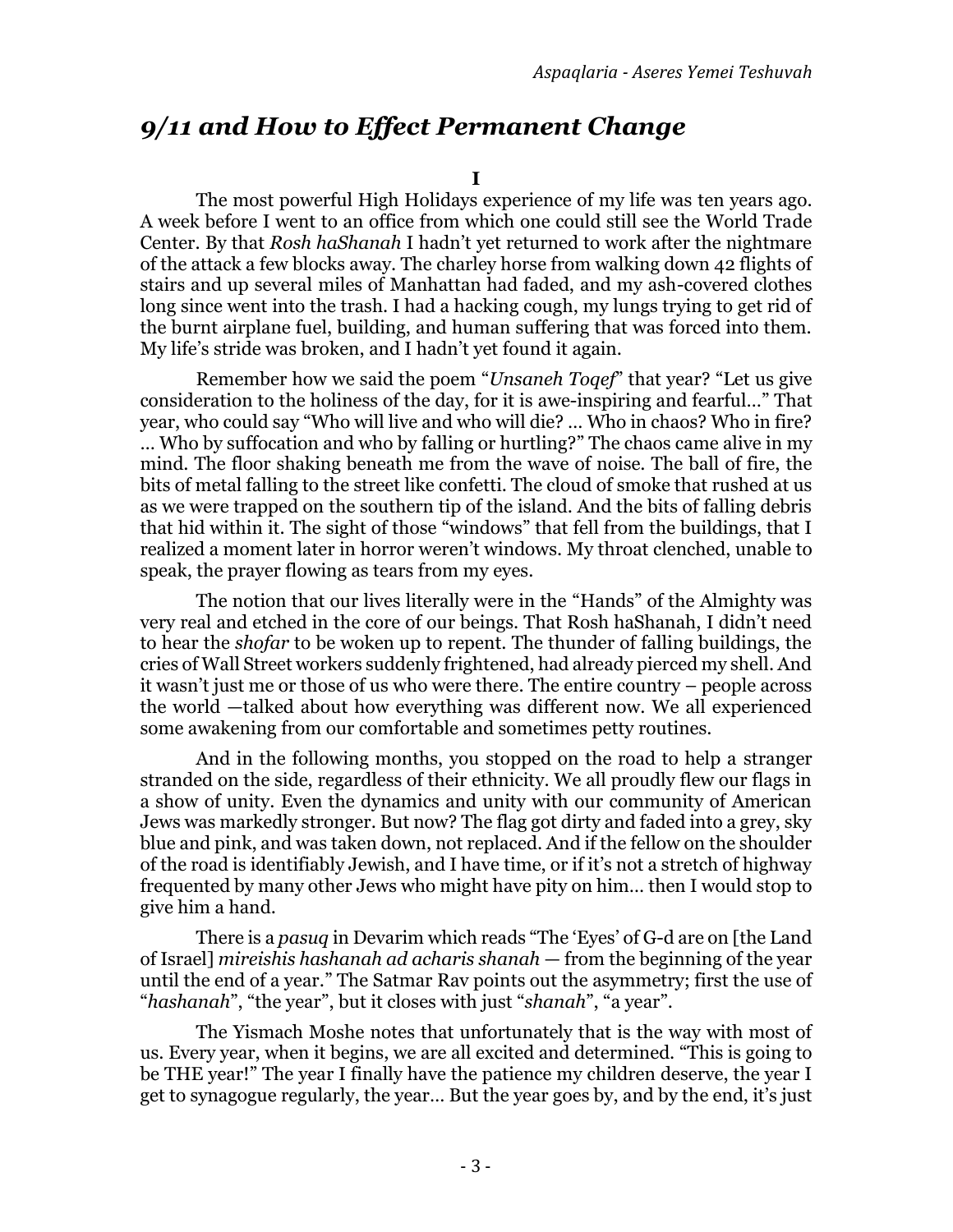"a year", another span on the calendar.

In VaYoel Moshe, the Satmar Rav adds that this can be read in the words *nusach Sfard* quotes at the conclusion of *Qedushah*, "*hein ga'alti eschem acharis kereishis* — here I [G-d] will redeem you in the end [of our history] as in the beginning [i.e. in Egypt]". Hashem will redeem a people for whom "the end is like the beginning". When we can end the year with the same determination to be better as we had when we began it, we will have merited the redemption.

So we return to me in synagogue, crying in my seat. I swore to myself  $-$ "Who will live and who will die?" Me. **I** will live because everything I don't like about the old me will die. This is **the** year, finally, the one where I turn over that new leaf, when the old me departs and the person I want to be will be born.

And then we leap ahead to a year later, as *Rosh haShanah* again approached. I looked over my spiritual accounting for the year and I saw something very depressing. My list of things to commit to working on didn't differ all that much from one made in 2001 after all. In general, the list of things I wish to do *teshuvah* [repent] for one year closely resembles the changes I promised myself the year before.

What happened? Why couldn't we hold onto that feeling? (Ironically, I ask myself *that* question annually as well!)

**II**

My son and I went on a trip to Northern Israel at the end of the Lebanon II war. We brought food and supplies to Tzefat's poor and to our soldiers at and heading to the front, and we also stopped by Chaifa and the Rambam Hospital. There we met Yechiel ben Zoharah. Yechiel left his bunker, unaware that they were actually situated *north* of Hezbollah trenches. He was shot from behind, with shrapnel destroying much of his liver, part of his right lung (which the initial bullet went through as well), and his right shoulder. He was waiting for the other wounds to heal sufficiently for him to be up to reconstructive surgery on the shoulder. And yes, he is a righty.

What made him stick out in my mind was something he did when it wasn't war-time. There are people capable of a moment of bravery, being in the line of fire to save another. It is a different skill (not greater or lesser, just different) to be able to live "heroically" for long stretches of time.

Yechiel lived alone, working the land and building at a spot near the Kineret for a year. I unfortunately forgot the name of the town in the Golan, at nearly 50 families, that he build around his efforts. (And of course, he had to brag about his daughter, who since turned 1.)

What we try to do most *Rashei haShanah* is closer to the moment of heroism. We think of *teshuvah* in terms of being at a new place by the end of Yom Kippur.

<span id="page-5-0"></span>Rav AY Kook describes two ways of doing *teshuvah* (*Orot haTeshuvah* ch 2). The first is sudden, "coming from some kind of spiritual thunder that centers the soul. In one moment he recognizes the evil and disgustingness of sin, and turns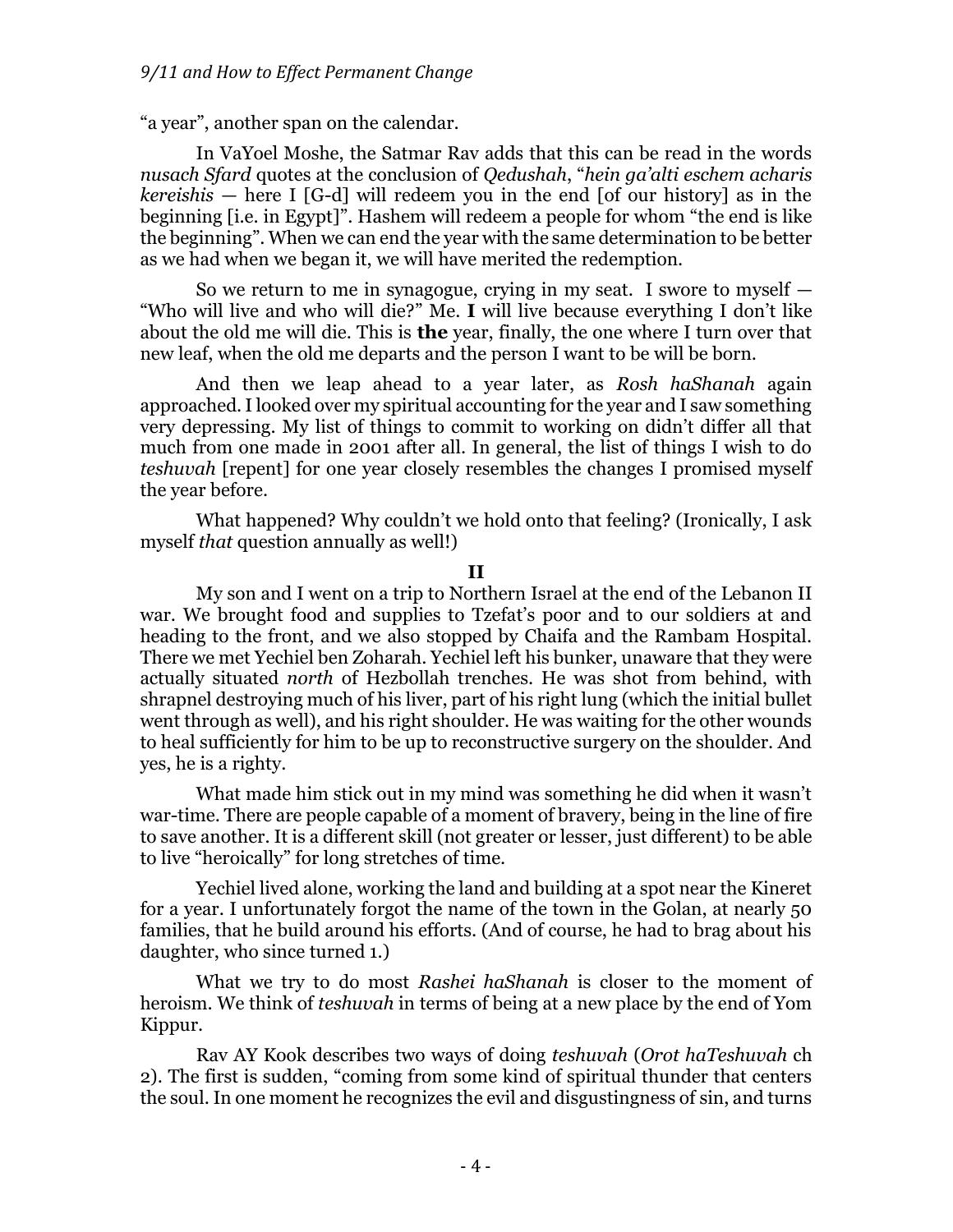into a new person…. This sort of *teshuvah* comes from some influence of inner gift, by some great spiritual influence, that it's worthy to seek its roots in the deepest of mysteries…. The higher *teshuvah* comes from the thunder of universal good, the Divine Good which underlies all the worlds…."

The second sort of *teshuvah* is gradual. "He feels that he must progress and improve his ways and his lifestyle, his desires, his thought patterns. In his travels on this path he conquers, bit by bit, the ways of righteousness, repairs his *middos*, improves his actions, teaches himself how to become more and more proper until he reaches the pinnacle of brightness and repair."

The first *luchos*, "G-d's manufacture they were, and the writing was G-d's writing" (Shemos 32:16). They were a "thunder from heaven", spirituality as a gift from the Almighty. As something unearned, there was no guarantee that they could be kept.

The Benei Yisrael sought to maintain this lofty experience; they had a need for further inspiration that could not await Moshe's return. They built the calf, and it all unraveled. That which was quickly gained was just as quickly lost.

For the second *luchos*, Moshe is told to "quarry for yourself two stone tablets like the first" (ibid 34:1). Man must take the first step. This is the gradual, incremental path. It's not a thunderous gift from Hashem, it is a call to which Hashem responds. He "will write on the *luchos* the ideas that were on the first *luchos*" (v. 2). But man must invest the effort.

Perhaps we can say that the first sort of *teshuvah* is embodied by the *pasuq* "*Hashiveinu Hashem eilekha venashuvah* – Hashem, bring us close to You, and we will return." (Eikhah 5:21) Hashem taking the first step. The second, harder but more likely to be permanent *teshuvah* is "*Shuvah eilai ve'ashuvah aleikhem* – return to Me, and I will return to you." (Malakhi 3:7) We take the initiative, and Hashem promises to respond.

The kind of rapid change we typically aspire for over *Aseres Yemei Teshuvah* is similar to that Rav Kook compares to the first *luchos*. It is rapid, because it is gifted from G-d. But it is much harder to keep permanent.

Buried under the all the rubble of 9/11 was a gift, an environment that called upon us to grow as people. But like the first tablets, it didn't come from within. As the world slowly returned to something more like (although never again the same) it was before, so did we lose much (but not all) of that personal growth.

#### **III**

The Kotzker Rebbe once asked his students: There are two people on a ladder, one on the fourth rung, and another on the 10th, which one is higher?

The book where I saw this thought doesn't record his students' answers. I assume some recognized it as a trick question, and answered that it was the one on the fourth, some answered the 10th figuring the *rebbe* was leading them somewhere, and others were silent. But the *rebbe*'s answer was succinct, "It depends who is climbing the ladder, and who is going down."

Once I told the story, the idea is familiar. The idea of spirituality is not where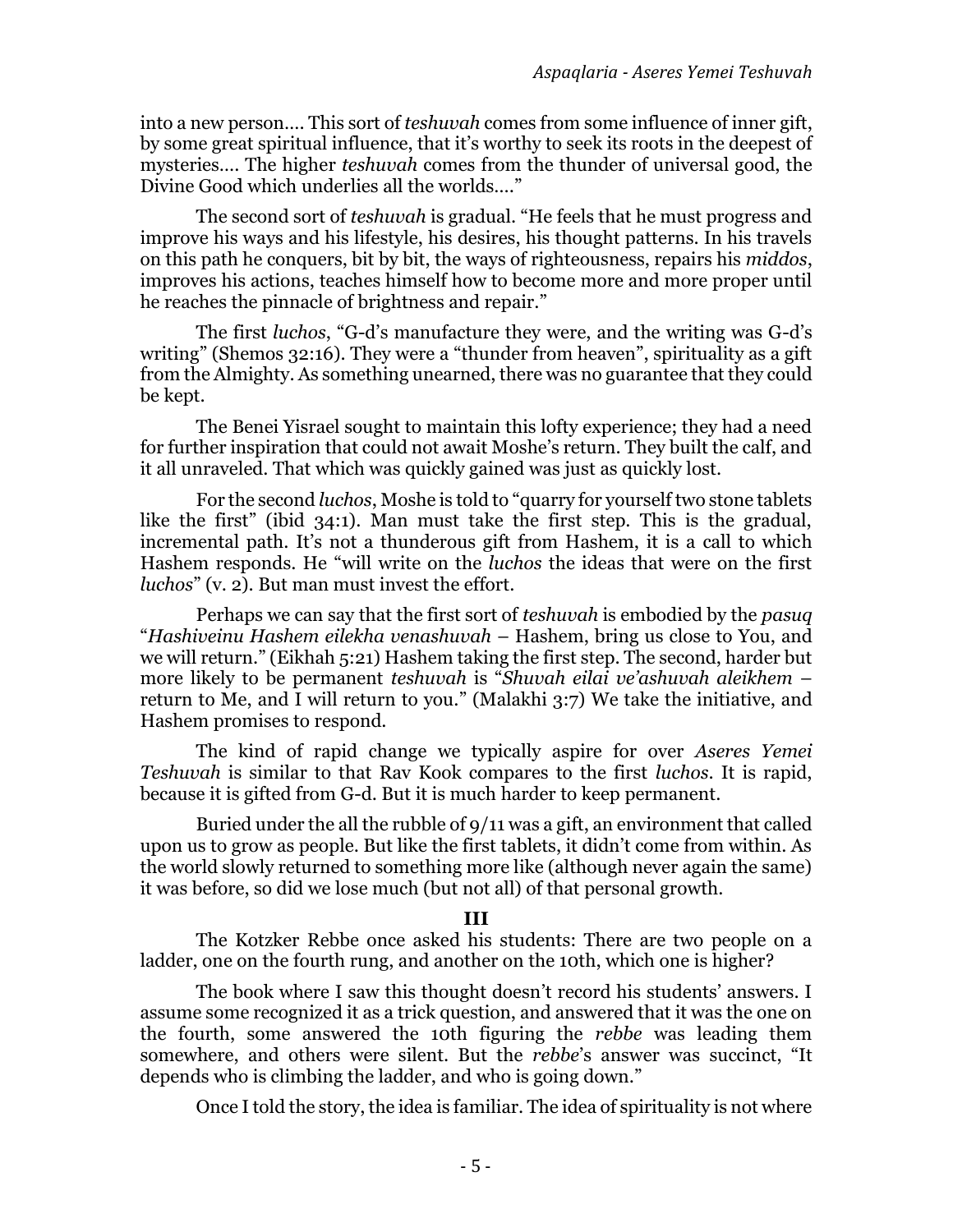#### *9/11 and How to Effect Permanent Change*

you are, as that is largely a function of forces beyond your control (your upbringing, your genetics, etc…) Rather, it's the direction you're heading in, and how rapidly you're getting there. To apply a notion from Kierkegaard, it's not about **being** a good Jew, it's about the process of **becoming** one. The journey, not the destination, is what matters.

Holiness is measured by our engagement in **becoming**, so why do we think of *teshuvah*, repentance, in terms of who to **be** by Yom Kippur? My dream of having "**the** year" was my deciding to **be** someone new. *Teshuvah* as motion, getting from point A to the desired point B. Fighting motion is always inertia, and this dream was really my expecting to shift that on the proverbial dime. Expecting sudden relocation to get to that point B is as unreliable as setting oneself a destination without planning the journey.

A different metaphor: *teshuvah* as acceleration – changing the direction and speed we're taking in our lives, changing the course of life's journey to aim for that "point B", rather than simply expecting to leap there. Not "getting there" by Yom Kippur, but turning to head toward the right direction, and taking more effort to pick up speed.

We must realize that "the work is long", that the entire year will be one in which we will need to slowly, incrementally, work toward our goals.

The goal to set for the season is that by the end of Yom Kippur we have a plan for that year's growth, and are more engaged in the **process** of change. It is a time for gathering the means to implement holiness in our lives, and for starting to use them. Through such efforts, we will hopefully look back on this year as "the year" even as it comes to an end.

Through such efforts, we can hopefully look back on this year as "**the** year" even as it ends.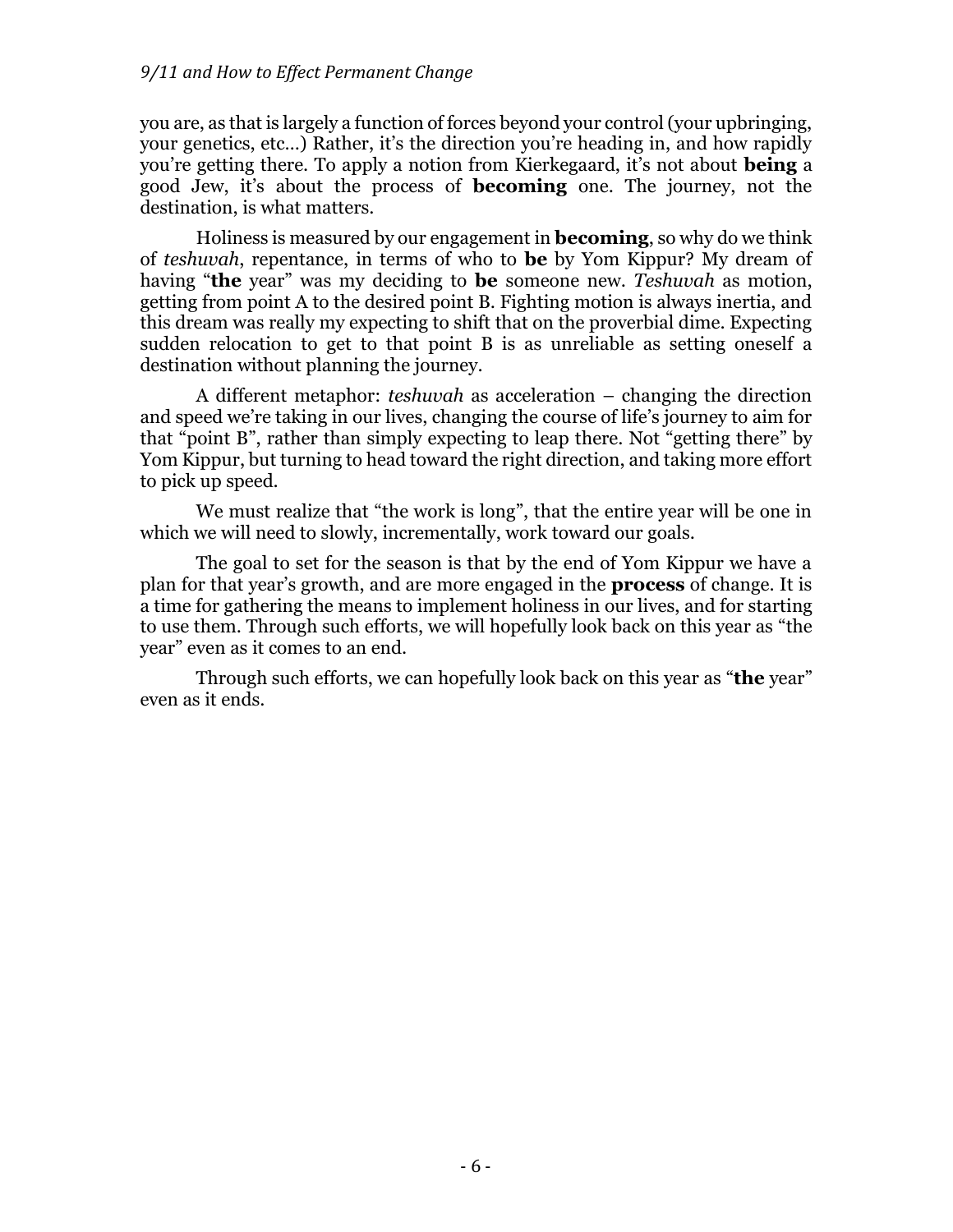## <span id="page-8-0"></span>**Teshuvah** *and Submission*

Common parlance breaks *teshuvah* down into four steps: *charatah* (regret), *azivas hacheit* (abandoning the sin), *vidui* (confession) and *qabbalah al ha'asid*  (resolving to do better in the future).<sup>1</sup>

*Charatah* is inherently depressing. I could even see someone explain "*charatah*" to a child as "feeling sad over something I did". On the other hand, while *qabbalah al ha'asid* isn't *inherently* joyous (in that it is theoretically possible to make such a qabbalah without joy), if properly considered it would be joyous – a renewed and positive state, new opportunities.

*Teshuvah* doesn't so much call for an emotional paradox or for ambivalence as require the involvement of different emotions at different stages in the process.

I think the fact that we today have a problem dealing with the historically "the depressing tone of Elul" is a particularly modern malaise. With modernity we assigned a strong value to autonomy. In extreme cases, this becomes the entire moral code. Why restrict what consenting people do, assuming they harm no one but themselves?

Autonomy means doing what I want to do rather than being coerced. People therefore relate well to the carrot, but do not respond to the stick the way we used to. Rather than chastising people into submission, it causes anger, resentment, and in many cases, rebellion.

In fact, R' Shlomo Wolbe says that parenting and *mussar* in our generation must use the carrot, it must be "*zeri'ah ubinyan*" (as the title of his seifer puts it), not pruning. Yes, Shelomo haMelekh tells us "one who spares his rod spoils his child" (Mishlei 13:24). But we can use another *pasuq* to help us understand which rod. "And I took unto me two staves; the one I called Graciousness, and the other I called Binders; and I fed the flock." (Zecharia 11:7) Who said Shelomo was speaking of the first rod? Do not spare the rod of Graciousness! At least, that is what Rabbi Wolbe writes we need today. We have a self-esteem movement, we today speak Slabodka's language of "the greatness of man", not Novardok's humility.

In fact, the entire concept of submission is in disfavor. We speak of connecting to mitzvos, being moved by *mitzvos*, singing "*Mitzvah gedolah lihyos besimchah tamid*" ("It's a great *mitzvah* to always be happy." -Rav Nachman of Breslov) and "*ivdu es Hashem besimchah*" ("Serve Hashem with joy" –Tehillim). But the counterbalancing value of "*ana avda deQudshah berikh Hu*" ("I am a servant of the Holy One, blessed be He" –Zohar, and appears in the *siddur*) and "*ani avdeKha ben amaseKha*" "I am Your servant, the son of your handmaiden" – Tehillim, Hallel) is totally absent. We serve G-d to be happy, to have meaning, and we do *mitzvos* to enjoy thoughts of deeper meanings.

But simply serving Hashem to serve Hashem, because He is King? To

<sup>1</sup> These are usually sourced in the Rambam, but see "*The Path to* [Deep Change](#page-10-0)", pg. [9.](#page-10-0)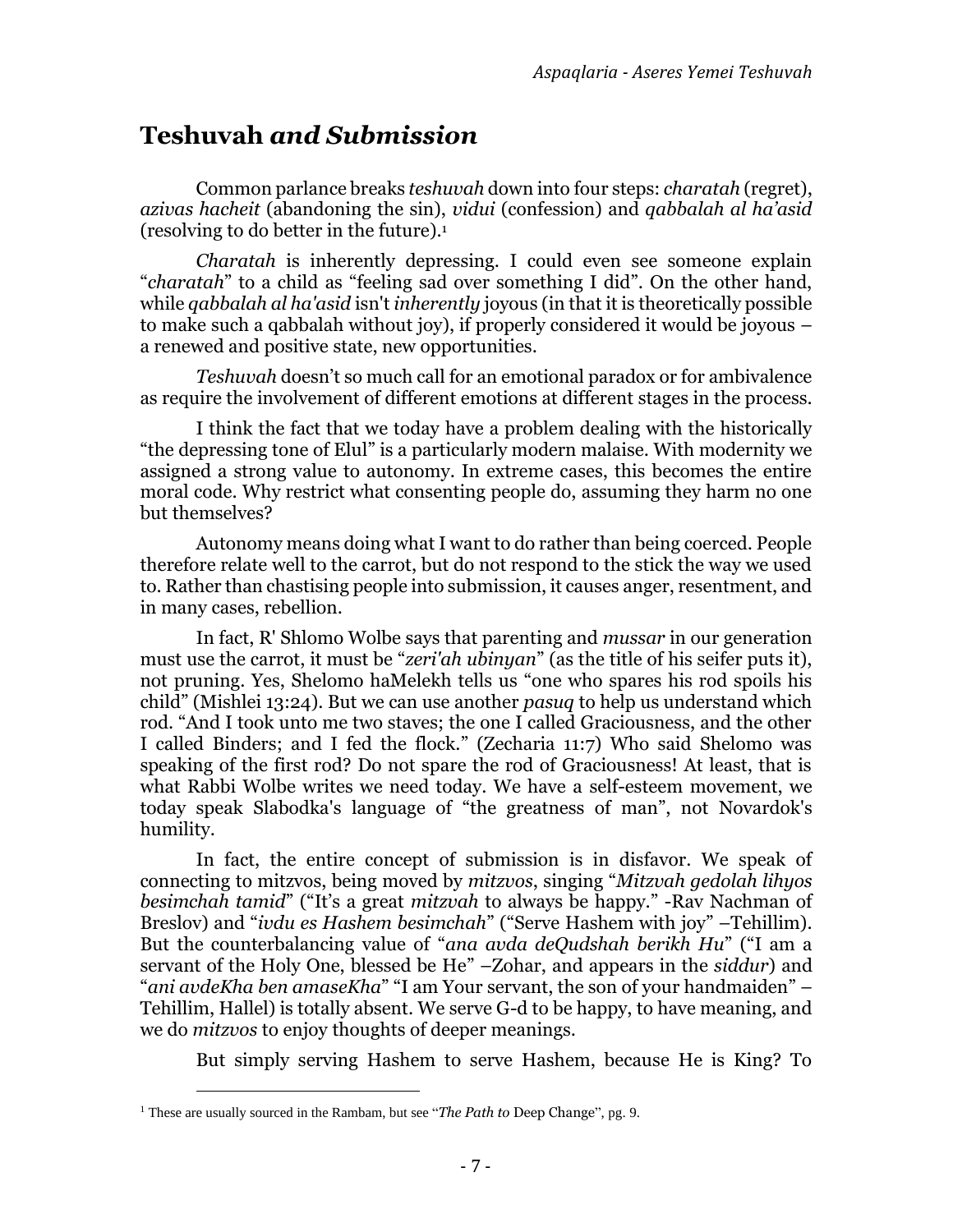#### *Teshuvah and Submission*

submit our will before His? Not really the language found in contemporary literature.

And I think that is why we can relate to "*qaballah al ha'asid*" and focus on that growth and clean slate, but can't do the same when it comes to confronting the ugly parts of our past. Carrot, not the stick.

Rabbi Wolbe is correct, that we must address the needs of this generation. And it is for this reason I focus on such ideas in the other essays on *teshuvah*. However, we must realize that they are insufficient and we and our *teshuvah*, incomplete.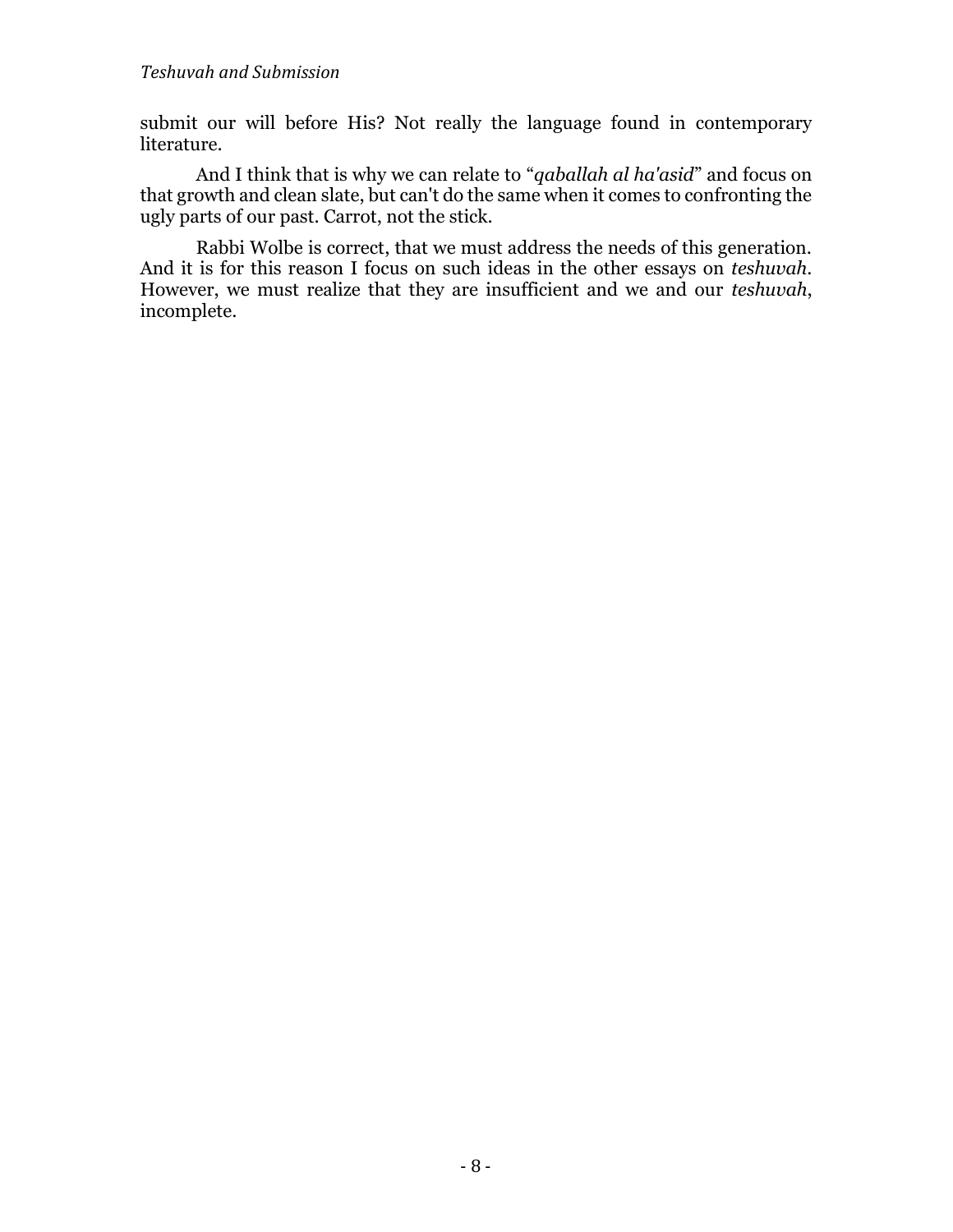## <span id="page-10-0"></span>**The Path to Deep Change**

In the previous section,<sup>1</sup> we discussed the four steps of *teshuvah* commonly discussed and attributed to the Rambam. But I want to take a step back at the steps listed in Hilkhos Teshuvah 2:2, because when I think there is a message there about how to effect deep change that is missing from the usual presentation. The Rambam writes:

|                                                                                                                                                                         | וּמַה הִיא הַתְּשׁוּבָה? And what is teshuvah? It is [when]:                                                                                                                    |
|-------------------------------------------------------------------------------------------------------------------------------------------------------------------------|---------------------------------------------------------------------------------------------------------------------------------------------------------------------------------|
|                                                                                                                                                                         | ו. שֵׁיַעֲזֹב הַחוֹטָא חֵטְאוֹ 1. The sinner will abandon their sin,                                                                                                            |
|                                                                                                                                                                         | 2. remove it from their thought בּ. וִיסְירוֹ מְמַחֲשָׁבִתּוֹ                                                                                                                   |
| שַׁנֵּאֲמַר (ישעיה נה:ז) "יַעַזֹב רַשָׁע<br>ַדַּרְכּוֹ״ וְגוֹ׳.                                                                                                         | יַ גַּ. וְיִגְמֹר בְּלְבּוֹ שֵׁלֹא יַעֲשָׂהוּ עוֹד. 3. and concludes in their heart that they won't<br>do it again, as it says, "Let the evil person"<br>leave their ways"      |
| (ירמיה לא:יט) "כִּי אַחֲרֵי שׁוּבָי<br>נחמתי".                                                                                                                          | יּר וְכֵן יִתְנַחֵם עַל שֶׁעָבַר. שֶׁנֶּאֱמַר 4. Similarly, they reconcile themselves<br>( <i>yisnacheim</i> ) with the past. As it says "After"<br>I returned, I was consoled" |
| וַיַעִיד עַלַיו יוֹדֶעַ תַעֲלוּמוֹת שֶׁלֹא יַשׁוּב<br>ֹלְזֶה הַחֵטְא לְעוֹלָם. שֶׁנֶּאֱמַר (הושע יד:ד)<br>״וְלֹא נֹאמַר עוֹד אֱלֹקֵינוּ לְמַעֲשֶׂה יָדֵינוּ״<br>יְגוֹ'. | The One Who knows secrets will testify about<br>him that he would not ever return to this sin. As<br>it says, "Nor ever again will we call our<br>handiwork 'our God'"          |
| וְצָרִיךְ לְהִתְוַדוֹת בִּשְׂפָתָיו וְלוֹמַר עִנְיָנוֹת<br>אֵלוּ שֶׁגַּמַר בִּלְבּוֹ:                                                                                   | And he must confess verbally and say those<br>things which he concludes in his heart.                                                                                           |

The Rambam lays out 4 steps to *teshuvah*, then detours from what the person does to something Hashem will "testify" about them. So it seems that teshuvah means doing these steps.

Then the Rambam returns to what the person must do by saying that we are also obligated to say *vidui*, that is, to confess verbally. But the Rambam already separated *vidui* as distinct from *teshuvah* in his opening to the whole section (1:1), "Any of the *mitzvos* of the Torah, whether obligation or prohibition, if a person would violate one of them, whether intentionally or by mistake, when they do *teshuvah* and return from their sin, they must confess before haKel Barukh Hu…." So to the Rambam, *vidui* is a separate obligation that is incumbent on someone who does *teshuvah*. (In fact, subsequent authorities dispute whether the Rambam counts *teshuvah* as a *mitzvah*, or whether only *vidui* is technically the *mitzvah*.)

The four steps he lists are in a non-intuitive order. If we were to think about *teshuvah*, you would think that being bothered by the sin would come first, followed eventually by acting on that regret. But that's not what the Rambam lists. Not doing the sin any more is first.

<sup>&</sup>lt;sup>1</sup> "Teshuvah [and Submission](#page-8-0)", pg[. 7.](#page-8-0)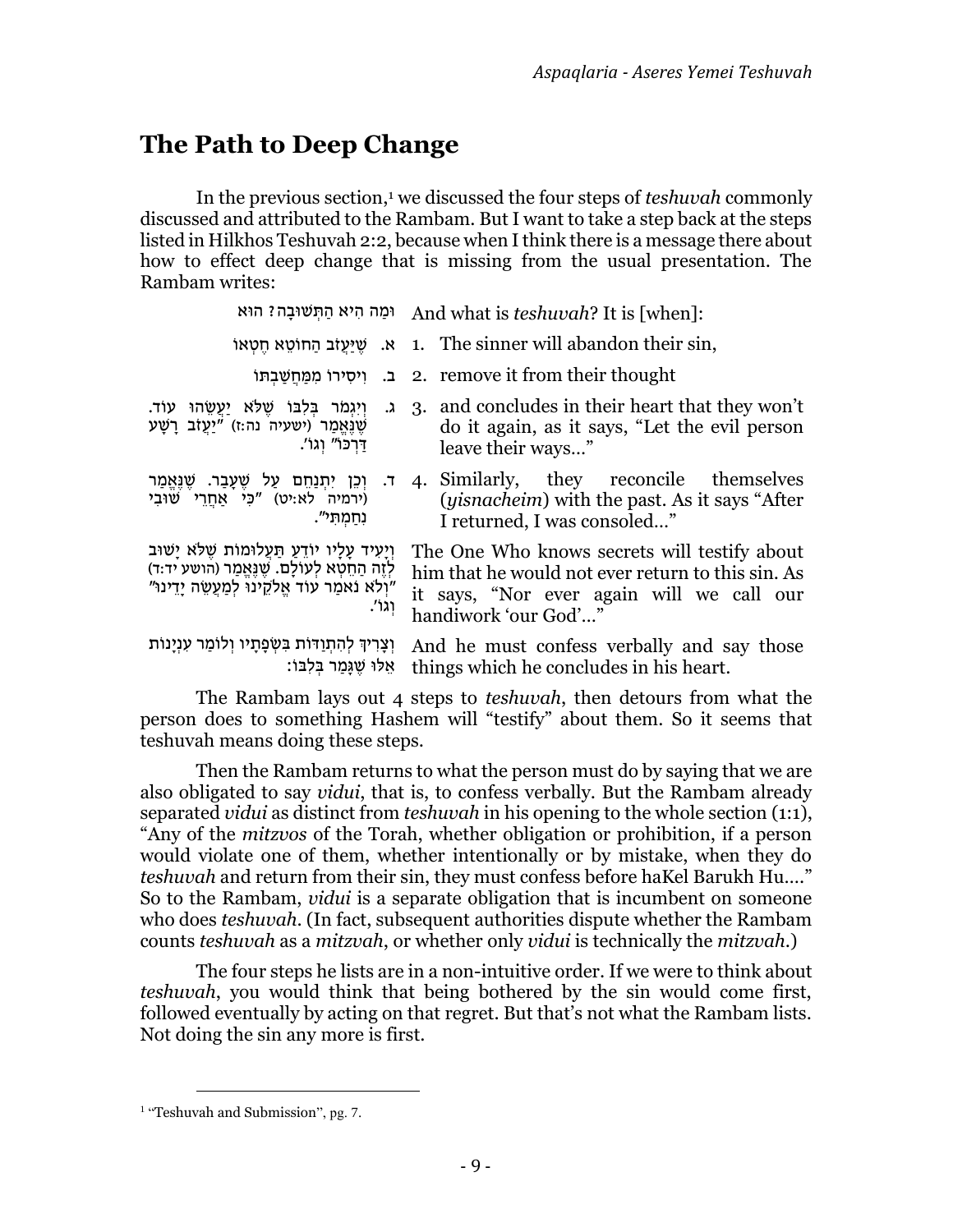#### *The Path to Deep Change*

For that matter, the Rambam doesn't actually use the word *charatah*, regret. Nor is his placement consistent with this element of teshuvah being about regret; if I didn't regret the past, I wouldn't be trying to change. Regret would only make sense as a first step.

The word the Rambam actually uses here is "*yisnacheim*", from the same root as "*nichum aveilim* – comforting mourners." Which is why I rendered it "reconciled" in English. *Nichum* does seem to refer to one change in attitude since the past. Such as before the flood, the Torah anthropomorphizes Hashem as saying "… *ki nichamti ki asisem* – I 'feel' *nechamah* that I created them." There is an idea here much like regret, but apparently one that comes from observing consequences and already having started on the new path.

I think the Rambam is laying out the following process, starting from the easiest, changing the most external, to the deepest – not just changing the imperfect *middos* but addressing their cause:

- 1- **Action**: abandoning the sin. Start with building the right habits.
- 2- **Mind**: removing it from thought.
- 3- **Heart**: conclude in the heart not to do it again. Internalizing what one knows intellectually into their core selves.
- 4- **Resolving with the past**: *Vekhein* And then, once they processed the change going forward, they addressed the symptom, and they can look at fixing the underlying problem that caused the inappropriate desire that led to the sin.

The sequencing takes us from the outside in, from action to mind to heart. And only after the symptom is fully addressed can we work on the past and addressing the origin of the problem. This way of reading the Rambam is far from Freud's path of analyzing childhood trauma or some such. Rather, he begins with behavior, thought, and *middos*, and analysis of history and causes finding what we are compensating for or wrongly addressing is only tackled after the symptoms are addressed.

Notice when describing Hashem's testimony that the person will not sin again it doesn't refer to His knowledge of the future. The Rambam isn't saying that someone who ever returns to the sin again didn't do real *teshuvah*. Rather, the Rambam emphasizes Hashem's knowledge of what's hidden. A person who changes habit, thought and *middos*, uprooted the sin. Once we break old patterns and then work on the cause of how we went astray, Hashem will "testify" that there is nothing within us now, even within the hidden recesses of our unconscious, that would cause us to sin in this way in the future.

We already see the Rambam refer to *Vidui*, Confession, as something external to teshuvah. He opens Hilkhos Teshuvah (1:1) saying, "… when a person does *teshuvah* and returns from his sin, he is obligated it confess before the G-d, blessed be He…" Here too, confession is after the internal work necessary for Hashem to testify about the secrets that lie within our souls. When we articulate our errors, we take the potential that *teshuvah* generated, and actualize it in the physical world.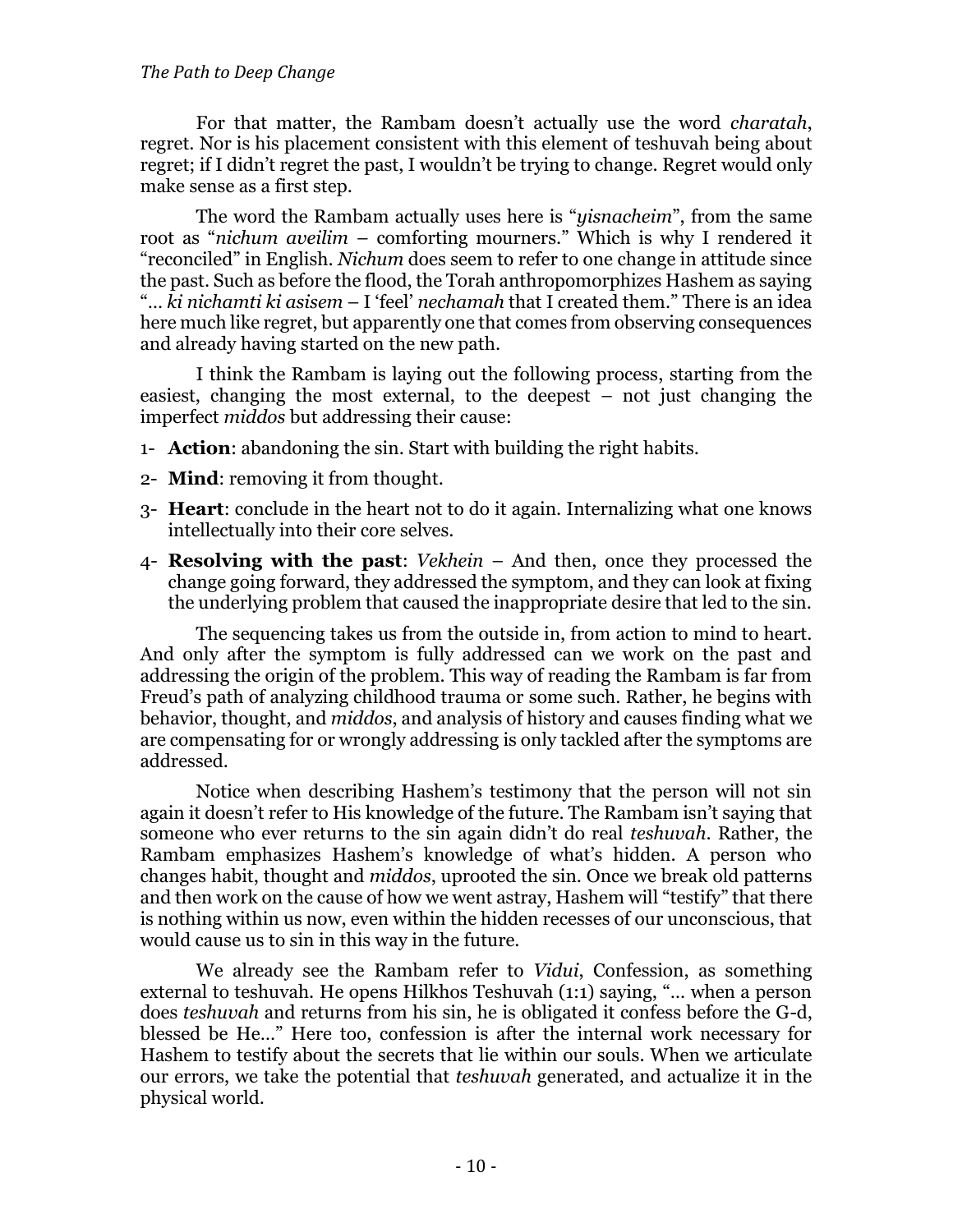# *The Baal Teshuvah and the Tzadiq*

What does "*todah*" mean? As it stands, it means "thanks". The same root conjugated as "*vidui*" means to "confess". Last, when the *mishnah* wants to stress that something is outside of a dispute, "*hakol modim*" — "all agree". What do thanks, confession and agreement have in common?

When I thank someone, I acknowledge his actions had an impact on me. When I confess, I am admitting that my actions had an impact on him. And when we are *modim*, we realize that an idea isn't mine or yours, but ours. The point in common in the three uses of the root is a realization of connectedness.

Yehudah was named for *hoda'ah* with more of a connotation of gratitude:

תַהַר עוֹד וַתֵּלֵד בֵּן, וַתֹּאמֶר "הַפַּעַם אוֹדֶה אֶת ה'"; עַל כֵּן קָרְאָה שְׁמוֹ "יְהוּדָה"; וַתַּעֲמֹד מִ ּלֶׁדֶׁ ת.

And [Leah] became pregnant again, and said "This time I will thank [*odeh*] Hashem"; therefore she called his name "Yehudah"; and she finished birthing children.

#### *–Bereishis 29:35*

And yet, Yehudah may be most noted for his readiness to do *teshuvah* and confess his mistakes — the *vidui* sense of the root for which he was named. Tamar held out his signet ring, cords and staff, and identified Yehudah to himself as the one who had gotten her pregnant, while still keeping his guilt a secret from others. Yehudah, however, confesses his guilt  $-$  and her innocence  $-$  in public.

וַיַּכֵּר יְהוּדַה, וַיֹּאמֶר "צַדְקַה מִמֶּנִּי! כִּי עַל כֵּן לֹא נְתַתִּיהָ לְשֵׁלַה בְנִי, וְלֹא יַסַף עוֹד לְדַעְתָּה."

And Yehudah recognized them and said, "She is more righteous than me! Because I didn't give her to Sheilah my son, and I did not allow anyone else to know here."

### *–Bereishis 38:26*

The gemara<sup>1</sup> credits this example as what then teaches Reuvein the art of confession. A merit that Moshe hints at in his blessing in veZos haBerakhah , " י ִחְּי האוּבֵן וְאל יַמֹת, וִיהִי מִתָּיו מִסְפֵּר. וְּזֹאת לִיהוּדָה... — Let Re'uvein live and not perish, that his number not become few. And this is for Yehudah..."<sup>2</sup> Phrasing the opening of Yehudah's blessing so that it can also be heard as referring back  $-$  "and this" Re'uvein's blessing "is for Yehudah…"

Yehudah's path in Torah observance, for which his tribe is named, the Kingdom of Judea (*Malkhus Yehudah*) was named, and for which we survivors of that kingdom today are called "Jews" is as much about the centrality of gratitude as the importance of confession.

The story of Yehudah and Tamar<sup>3</sup> is adjacent to that of Yosef's servitude in

<sup>&</sup>lt;sup>1</sup> Makkos 11b

<sup>2</sup> Devarim 33:6-7

<sup>3</sup> Bereishis ch. 38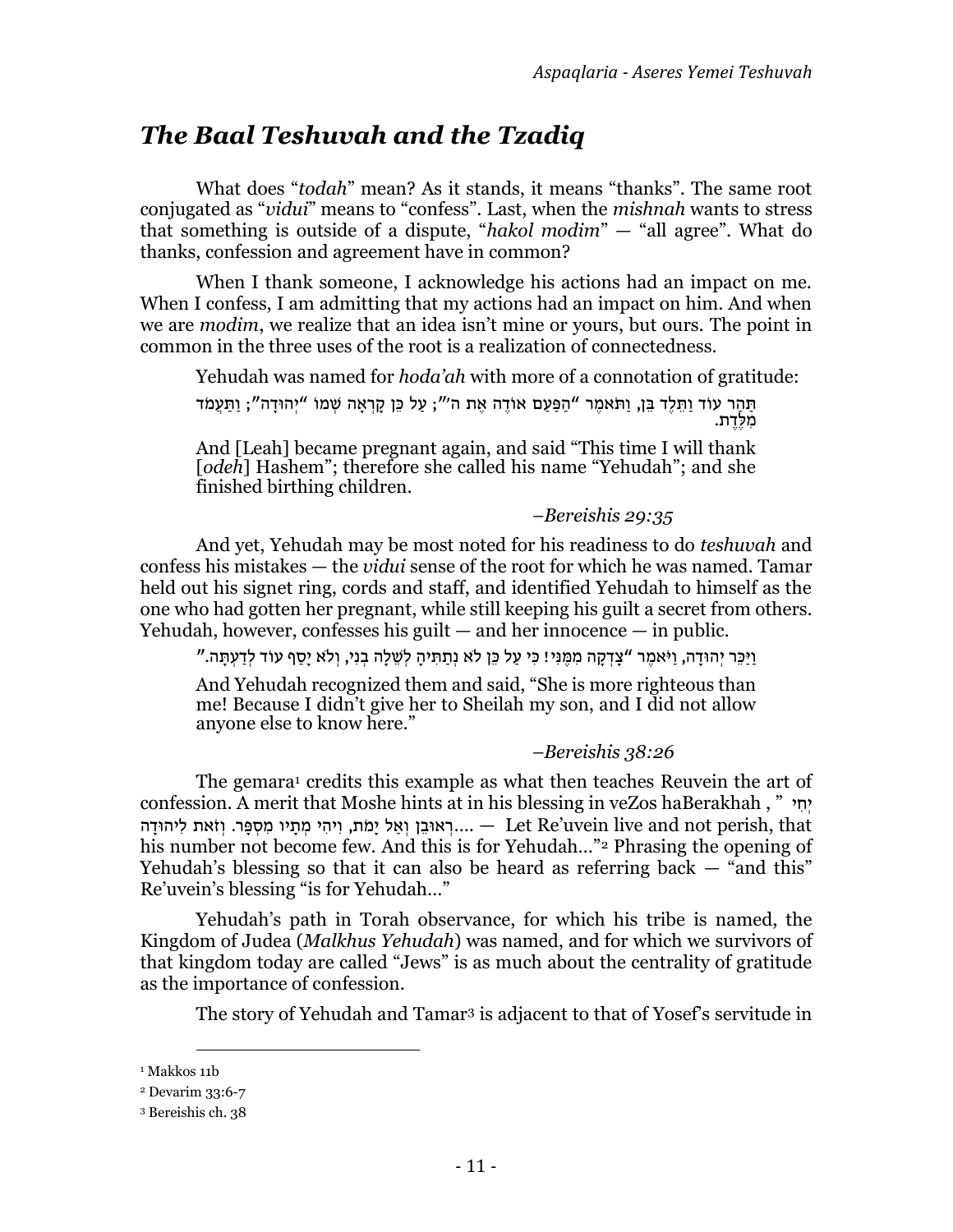Potiphar's home, and his resisting Potiphar's wife's attempt to seduce him. <sup>1</sup> This placement invites us to compare and/or contrast the two stories. Yehudah succumbs to temptation, but confesses and repents, becomes an exemplar of a *ba'al teshuvah*. Yosef is tested and stands up to the challenge, and the Zohar states (1:194b) it is for this that Chazal call him "*Yosef haTzadiq*".

Perhaps it is an example of Rav Avahu's famous words:

דאמר רבי אבהו: מקום שבעלי תשובה עומדין – צדיקים גמורים אינם עומדין, שנאמר : (ישעיהו נז:יט) "שָלוֹם שָׁלוֹם לָרָחוֹק וְלַקָּרוֹב" — "לְרָחוֹק" ברישא, והדר "לַקָּרוֹב".

… As Rabi Avahu said, "In the place where baalei teshuvah stand the fully righteous cannot stand. As it says "Peace, peace, to those who are afar, and those who are near." (Yeshaiah 57:19). "To those who are afar" — initially, and after, "to those who are near."

### *–Berakhos 34b*

Both rise to royalty. Yosef, in the house of Par'oh, and in his eventual descendent, the *mashiach beis Yoseif* who is destined to lead the war against Gog uMagog, and fall in battle. But it is Yehudah from whom the Jewish People's true royal house descends, and from whom the *mashiach* who brings world peace will be born.

Yehudah's progeny are not only given a position Yosef's family is not as suited to fill, but it is the matter of war vs peace that distinguishes the two *mashiach*s — as per the *pasuq* Rav Avahu quotes — "Peace, peace, to those who start out afar, and come near!"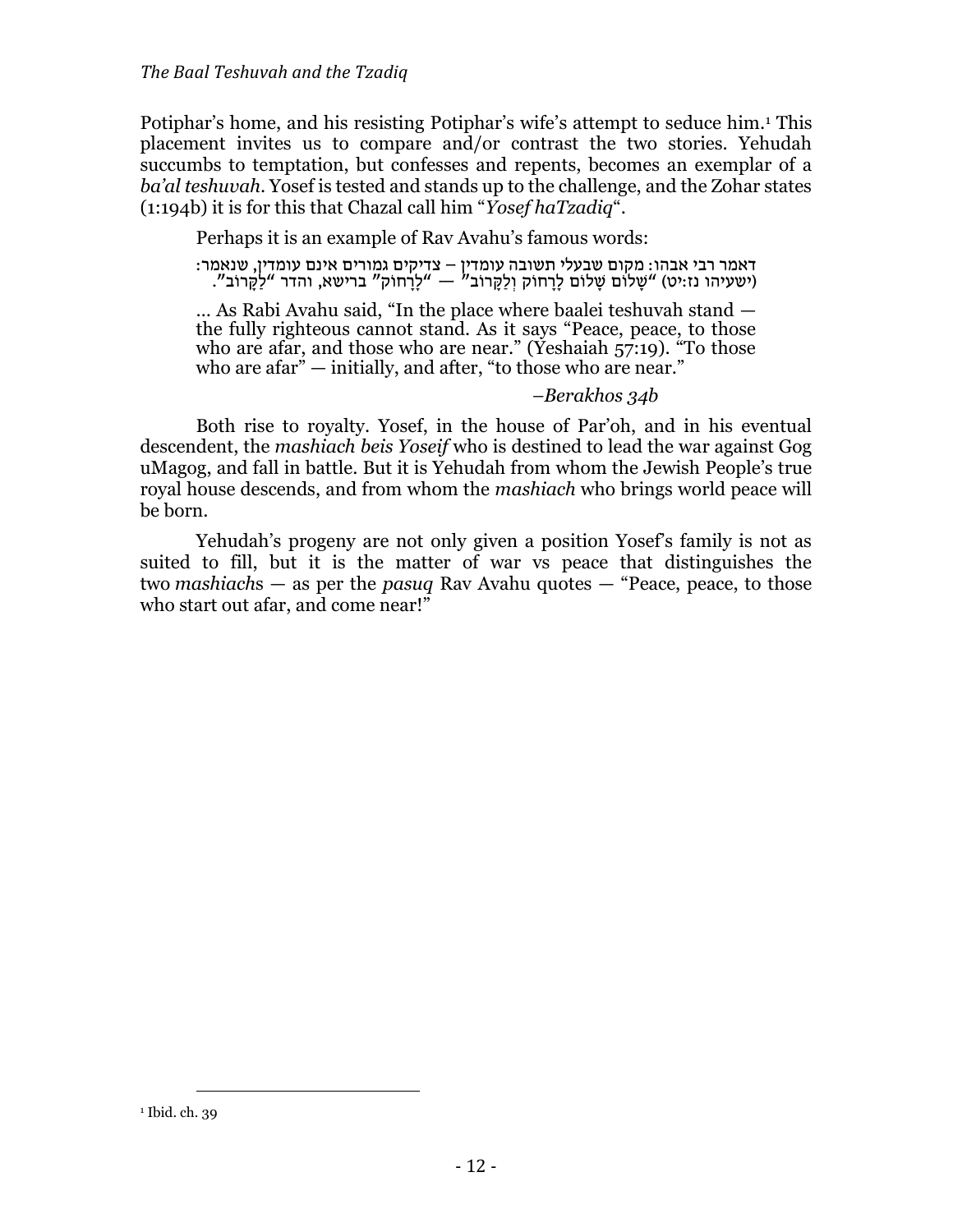## *A Good and Sweet New Year*

The Bostoner Rebbe*zt"l* (of Boston) commented once on the expression "*Shanah tovah umsuqah* - a good and sweet new year", which is related to the famous custom of having apple and honey on Rosh haShanah. What does "*umsuqah* – and sweet" add, beyond the notion of "tovah — good"? As Rabbi Aqiva often said, "All that the All Merciful does, He does for the good". An echo of the words of one of his *rabbeim*, Nachum ish Gamzu, who would greet events that would disappoint or depress most of us with "*Gam zu letovah* — this too is for the best." So actually, wishing one another a good year could be thought of as being redundant. Everything is good, how could this year be any different? However, not everything I was told was "for my own good" was particularly pleasant.

Therefore, the *rebbe* teaches, we wish that the year not only be *tovah*, good, but also be *mesuqah*, sweet to our perception as well.

Along the same lines, I had a thought about a phrase in Shabbos and Yom Tov *davening*:

> Our L-rd, and the L-rd of our fathers, sanctify us *bemitzvosekha* (through Your *mitzvos*), and put our portion *beSorasekha* (in Your Torah), satisfy us *mituvekha* (from Your Goodness), and make us (or: our souls qua living force) *bi*yshuasekha (in Your salvation)…

The predicate prefix has an oddity: it says *bemitzvosekha*, *beSorasekha*, and later, *beyshu'asekha*. But by goodness, the prefix is "*mituvekha*" — "from", not "*be*-" ("in" or "through") like by the others.

The reason, I believe, is because we are asking for something inherently different. We can ask G-d to make us more holy by allowing us to do more *mitzvos*, or give us the opportunity to learn more Torah, or make us happier by saving us more often. This is "*be*-", we are asking for more of a gift by asking for more of the vehicle He uses to give it to us.

Since everything G-d does is good, we can't be asking for G-d to give us more good, and thereby make us more satisfied. There is no more good for us to get. Rather, we are asking for more satisfaction with the goodness He already provides. This is why the "*mi*-" prefix is used.

This is also in contrast to Rebbe's words (Berakhos 50a) about benching, that a wise person says "*uvtuvo chayinu* — and through His good we live", and a boor, "*umituvo chayinu* — and from His good, we live". Rebbe says that "*umituvo*" is incorrect because it says that we live through some of His Good, implying that Hashem gives meagerly. Perhaps it's different here, when we ask for happiness, because the truth is that if we had a full realization of even a small part of His Good would be enough to satisfy. Like the piyut we sing at the seder. We list fifteen things Hashem did for us when taking us out of Egypt. But had He done any one of those 15 alone, "*Dayeinu*"!

R Shelomo Wolbezt"<sup>l</sup> would part someone's company wishing him "*shetir'eh batov* — may you see the good!" This is both a *berakhah* and a *mussar shmuess*. A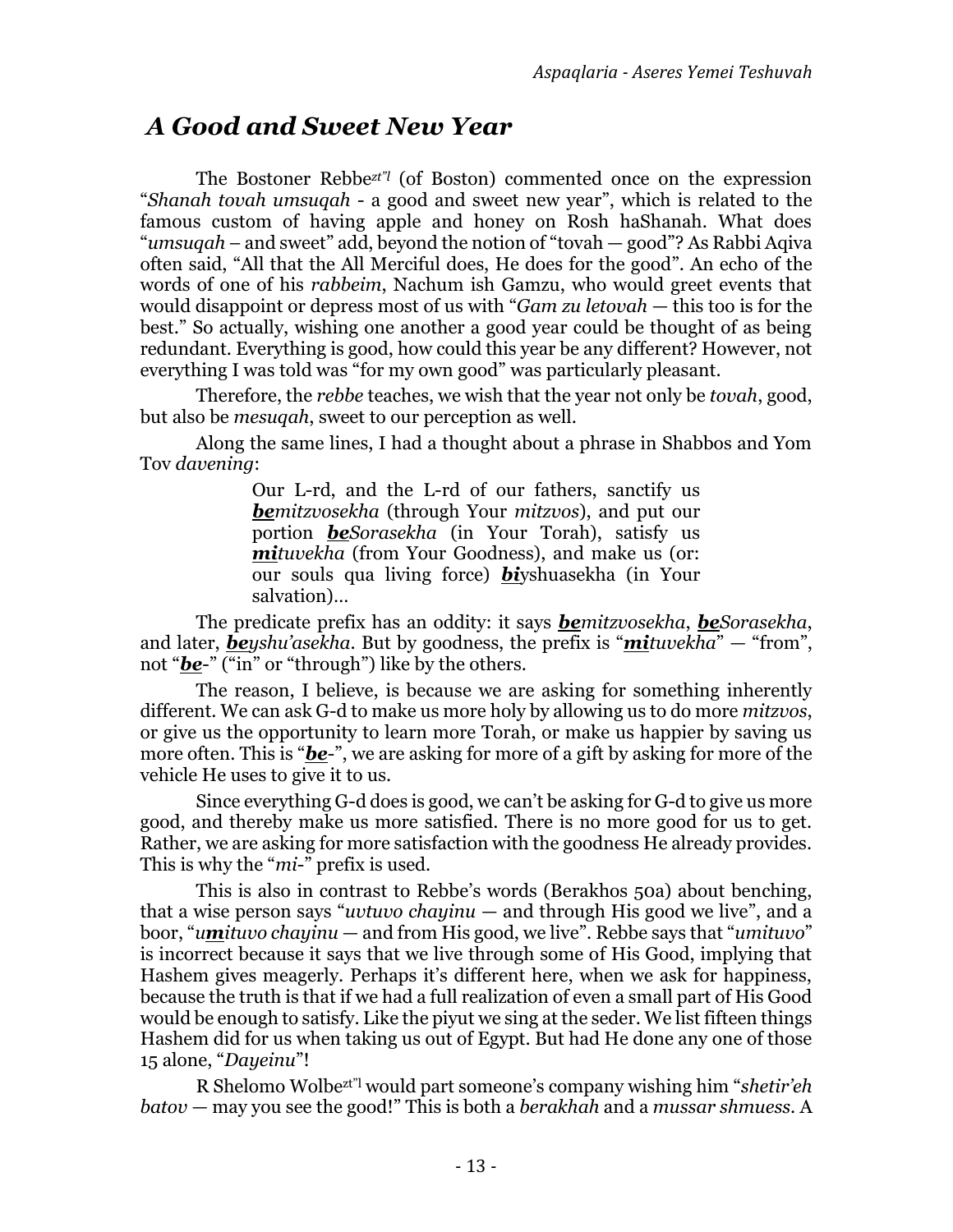blessing that Hashem allow him to see all that's good in his life, and advice to the person to take the initiative and look for it. To aspire to the *middah* of Nachum ish Gamzu and Rabbi Aqiva of realizing the Hand of G-d in everything, and looking to see how even the tragedies in our lives are necessary steps to something bigger which He has in store for us. It's a beautiful greeting, one worth adopting. Wishing others could taste the sweetness.

And with that, may we all have a *Shanah tovah umsuqah*!

## **Dip the Apple in the Honey**

The symbolism of our practice of eating an apple in honey goes beyond the words we say with it, "the good and sweet new year" we just explored. (And even beyond that ear-worm you or your kid learned in preschool that starts with the words in the post's subject line.)

**A second thought:** A bee flies from flower to flower collecting nectar to make honey. A single bee makes about 1/12 of a teaspoon of honey in its entire lifetime, and it takes about 21,000 flowers to make that teaspoon of honey for your tea. (Think of the teamwork a whole jar of honey represents!)

In nature, apples are pollinated by bees. Exclusively. What the bee colony does to survive "just so happens" to benefit the trees as well. From the apple's perspective, the sweetness of the honey is a byproduct of the journey of survival.

So, dipping that apple in honey gives us an occasion to think about everything it took to get that apple to our holiday table. Perhaps a lesson we can take is that the sweetness we seek for the new year can come from taking time to appreciate the depth of every miracle Hashem already provides us.

**Third:** Rav Meir Shapiro (Rosh Yeshiva Chakhmei Lublin, 1887-1933) notes that bee honey is the only food that is kosher yet comes from a non-kosher source, and can even contain dissolved bee parts and still be kosher. This is due to a *pasuq* that implies that honey is kosher (and reasoning about how bees don't actually add to the nectar is post-facto explanation). This property — something permissible and tasty coming from something prohibited — makes it very representative of *teshuvah*.

Meanwhile, the apple also has symbolic meaning on its own. When Yaaqov came before Yitzchaq to receive the blessing dressed up like Eisav, he seemed to be Eisav to the touch and what was left of Yitzchaq's sight. But as for smell, Yitzchaq declared, "the smell of my son is like the smell of a field which G-d has blessed." (Bereishis 27:27). In Qabbalah, this field is identified as an apple orchard, which is a metaphor for heaven, and for immersion in Torah.<sup>1</sup>

<sup>1</sup> Or at least the smell is described as that of a tapuach orchard, and tapuach is normally translated apple. Tosafos hold it's an esrog. Apples are not native to Israel, and Yitzchaq was never outside of Israel to speak of orchards found in colder parts of the world. And besides, the Gemara says that the esrog is a rarity that the tree tastes like the fruit. Therefore, a person who walked through an esrog orchard and brushed among its trees, would smell pleasantly like esrog. Not so of apple trees. But in most opinions, the translation of "tapuach" to mean the apple is pretty firmly entrenched. And that's all a mnemonic practice needs.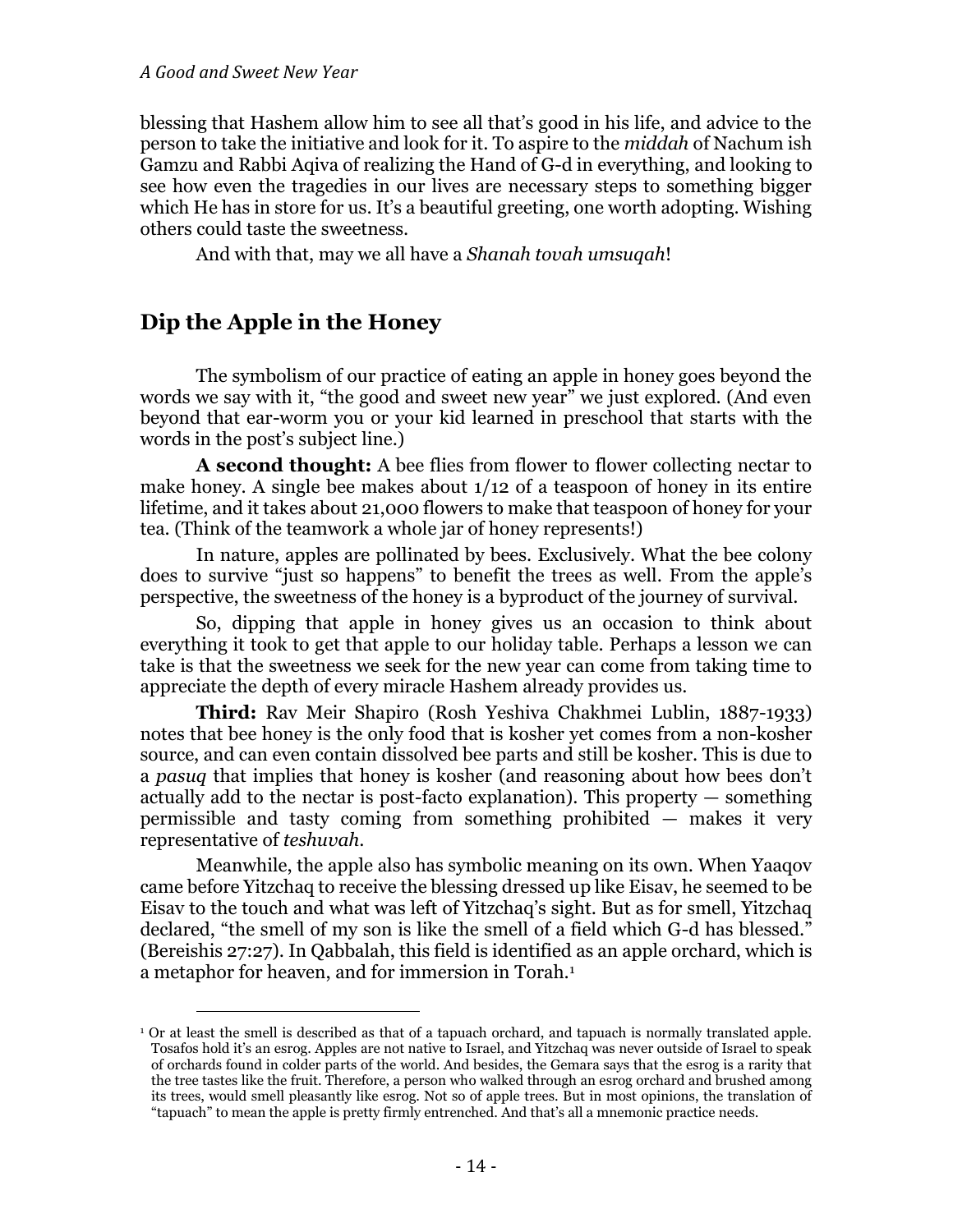And combined, the apple dipped in honey creates an image the sinner who is restored to purity, and returns to the path to heaven. *Teshuvah* itself. It teaches us that the route to the "sacred apple orchard" is

כִּי שֶׁבַע יִפּוֹל צַדִּיק וַקֵם וּרִשָּׁעִים יִכַּשְׁלוּ בְרַעָה:

Because seven times the righteous person falls and gets up, while the wicked are vanquished by tragedy.

– Mishlei 24:16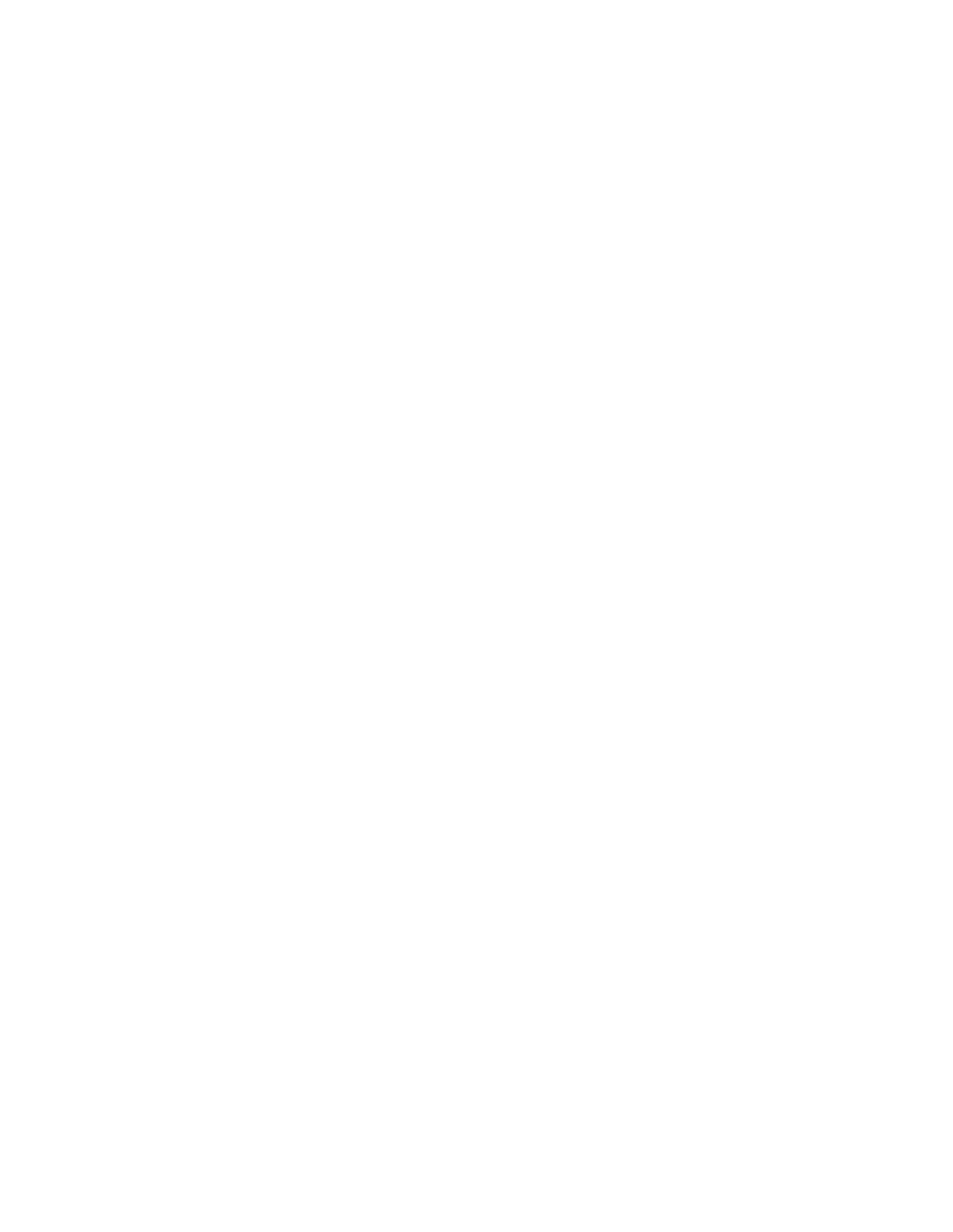## <span id="page-18-0"></span>*Crowning Hashem My King*

**I**

*Melukhah* (kingship) is a major theme, if not **the** major theme of *Rosh haShanah*. Aside from the ubiquity of the word in our liturgy for *Rosh haShanah* and the Ten Days of *Teshuvah*, we find another indication in the *Amidah* for *Rosh haShanah*'s Mussaf. Three blessings are inserted to the middle of that *Amidah* – *Malkhios* (statements about G-d being King), *Zikhronos* (about His acting on His "Memory") and *Shoferos* (about shofar, about the glory and noise of divine intervention). Like every holiday and Shabbos, though, there also has to be a *Birkhas haYom*, a blessing about the day. For *Rosh haShanah Mussaf*, *Malkhios* is fused with the *Birkhas haYom*, because kingship is the message of the day.

מִלְּדְּ תִּמְלָךְ עִלְינוּ אִם־מִשְׁוֹל " .When Yoseif tells his brothers his dreams, they ask המשל בּנוּ?" (Bereishis 37:8), which the JPS translation renders "Shalt thou indeed reign over us? or shalt thou indeed have dominion over us?" Usually this is taken to be a repeated question, the two halves meaning roughly the same thing.

The Ibn Ezra suggests otherwise. When commanding us to appoint a king, the phrase is "שׁוֹם תַּשִׂים עַלֵּיךְ מֵלֶךְ" appoint for yourselves a king" (Vevarim 17:15). A *melekh* (king) is appointed by the masses, he rules by the acclamation of the people. This stands in contrast to the *mosheil* (ruler) who, however well intended, has to rule by imposing his (or His) will on them.

The brothers are saying that they weren't ready to place Yoseif as a king over themselves. "You think you would be *melekh*, an accepted king over us? No, you would only stand as *mosheil*, in opposition to our will."

The Vilna Gaon takes this idea and applies it to several verses we know from the *siddur*.

 over rules He and ,Kingship the is s'd-G For – ּכִׂ֣י לַה' הַ מְּ לּוכָָּ֑ה ּוּ֝מֹׁשֵ ֵׁ֗ל בַ גוֹיִִֽם׃" nations…" (*Tehillim* 22:29) Hashem has the *Melukhah*, in potential He is King. However, as the nations do not yet accept Him willingly as their King, Hashem serves for them as their *mosheil*.

 for kingship a is kingship Your - מִַֽ לְּכּותְּ ךֵׁ֗ מַ לְּכּׁ֥ות ּכָל־עִֹֽ לָמִ ָּ֑ים ּוּ֝מִֶֽׁ מְּ ׁשַ לְּתְּ ךֵׁ֗ בְּ כָל־דׁ֥וֹר וָדִֹֽ ר׃" all eternity; and/but your rule is in every generation and generation." (*Tehillim* 145:13, said in "*Ashrei*") *Malkhus* is truly eternal. *Memshalah* will only last from generation to generation, through the course of history.

וְהָיָה ה' לְמֶלֶךְ עַל־כָּל־הָאָרֵץ בַּיִּוֹם הַהֹוּא יִהְיֶה ה' Then, at the culmination of history, " י ישמוֹ אחד: – Hashem will be King over the entire world, on that day Hashem will be One, and His reputation will be One." (*Zechariah* 14:9, *Aleinu*) In the messianic age, after the "generations", Hashem will be *Melekh* over the other nations as well. At that time, "*veyei'asu kulam agudah achas la'asos ritzonicha…* – and they will all make a single union to do Your will" (High Holiday *Amidah*) as willing subjects of the King.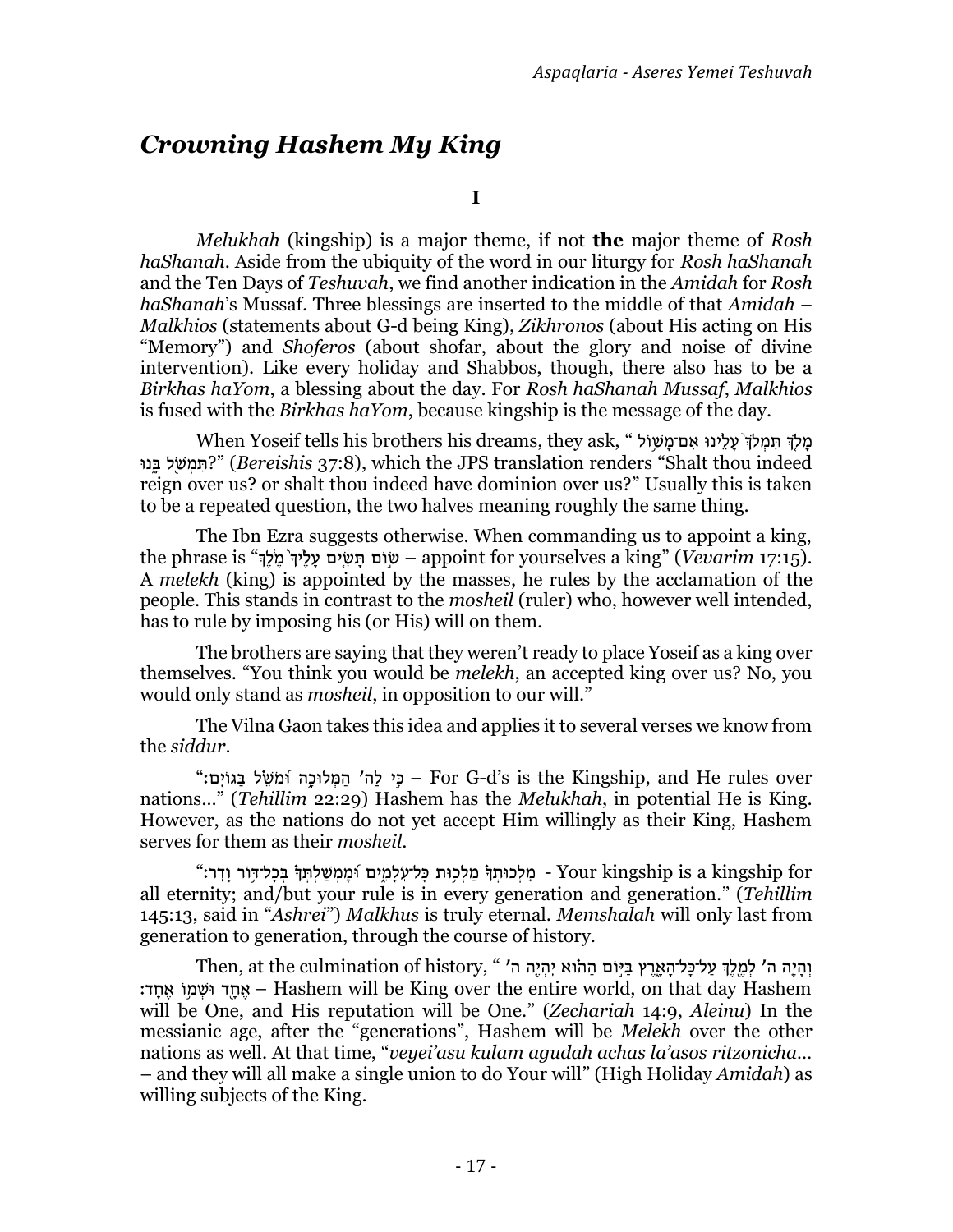In *Pachad Yitzchaq* for *Rosh haShanah* (*ma'amar* 11), Rav Hutner discusses a curious question in the *gemara*. The *gemara* in Rosh haShanah describes the structure of the *Mussaf Amidah* for the day, and tells us that each of the three additional *berakhos* should be buttressed with 10 verses from *Tanakh*: three from the Torah, three from *Kesuvim*, three from *Navi*, and a final verse from the Torah. In practice, this last verse is the opening verse of *Shema*. But the *gemara*, while our norm was still developing, asks whether that verse, "*Shema Yisrael…*" may be used as one of the verses for *Malkhios*. (*Rosh haShanah* 32b)

Rav Hutner asks: What is the question? The first paragraph of *Shema* is said as a daily acceptance of G-d as King! *Qabbalas ol malkhus Shamayim* – accepting the yoke of the Kingdom of [the One in] heaven. If we say this very verse every day for the sole purpose of accepting Hashem as King, how could it not be viable for the very same declaration on *Rosh haShanah*?

More so, the *gemara*'s source-text on the previous page (32a) for saying *Malkhios* altogether is from the end of *Shema*, "*ani Hashem E-lokeichem* – I am Hashem your G-d." How can this be the entire basis of the obligation, and yet the words "*Hashem E-lokeinu Hashem Echad*" (conveying the same idea and adding the notion of Unity) are not only non-ideal, but the *gemara* can ask whether they are even sufficient to fulfill it?

Second problem: How is it that *Shema* does qualify as our daily *qabbalas ol malkhus Shamayim?* Nowhere in the paragraph does the word "*Melekh*" actually appear! In what sense is *Shema* accepting Hashem's Kingship? We might be able to use this to begin an answer to our first question; perhaps the *gemara* needs proof that a *pasuq* that doesn't say the word "*Melekh*" is still usable. But if this were so, that we need the actual word, wouldn't it doesn't pose a problem for the daily acceptance of Hashem as King using *Shema*?

Third, in order to fulfill the *mitzvah* of *qabbalas ol Malkhus Shamayim* that is part of *Shema*, one must also say the words "*Hashem Echad* – G-d is One". So then why is the source for *Malkhios* given as "*ani Hashem E-lokeichem*", a formulation that doesn't declare Hashem as One? Why wasn't the first verse of *Shema* cited?

It would seem from the *gemara*'s question that we're talking about two different concepts of *Malkhus*, that the manner in which this daily acceptance of *ol malkhus Shamayim* without actually calling Him "*Melekh*" but making sure to remember that He is "*Echad*" is fundamentally different in kind than what we are trying to accomplish on *Rosh haShanah*.

Rashi explains *Shema* as saying, "Listen and accept Israel, Hashem, Who is our G-d now, in this world, will be, in the World to Come, One G-d [accepted by all]." In what way is G-d's presence in this world not unified? We do not perceive Him as One. As we learn in Pesachim (50a), it is because we do not perceive Hashem as one that we have two distinct blessings. When something good happens, we say "*haTov vehaMeitiv* – the Good and the Bestower of good", but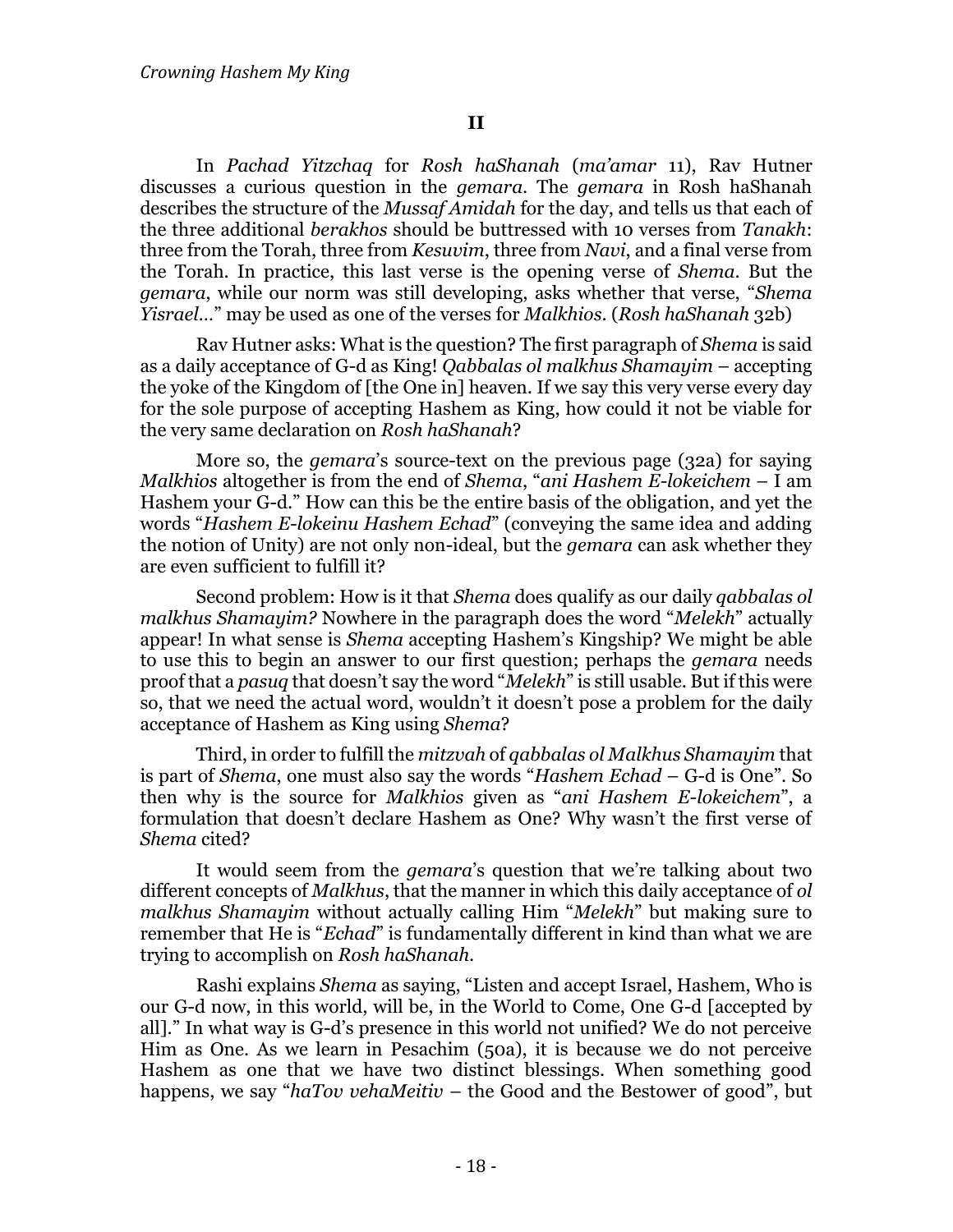when something bad happens we say a *berakhah* that calls Him "*Dayan haEmes* – the Judge of truth".

(The Ketzos haChoshen understands this *berakhah* as accepting G-d's judgment as to when to hide truth, and when to allow it to be visible. The process of revealing the truth, of letting "the truth spring forth from the ground" is what we call *ge'ulah*. And so, this judgment of the truth only occurs before the final redemption.)

In the redeemed world, we will be able to see the good in everything, and thus Hashem's Oneness. As we quoted from Zechariah, "Hashem will be King over the entire world, on that day Hashem will be One, and His reputation will be One." One name, i.e. one perception.

In the first verse of *Shema*, we are speaking of this future time, when Hashem will be King over everything. For this idea, speaking of the latent "*Hashem Echad*" which we know is there, but can't be perceived, is a critical component of the obligation. The *gemara*'s conclusion, that the verse may be used for Malkhios after all (which we do, as the last, 10th verse) is based on the clarification given in the rest of the paragraph, "Ve'ahavta — And you shall love Hashem your G-d and serve Him…" that the intent is also making that Platonic Kingship manifest in this world. Even though this is not explicit in the verse itself.

We also touched on this kind of Kingship along the way in our previous discussion. On the verse "בּגּוֹיִם: "G-G-d's is the Kingship, and – כֵּי להּ הַמְּלוּכָה וּמֹשֵׂל בַּגּוֹיִם He rules over nations…" my explanation took it for granted that when speaking of *malkhus* as Hashem's possession, we were referring to Kingship in potential.

Similarly, we say in Adon Olam,

אֲדוֹן עוֹלָם אֲשֶׁר מַלַךְ בִּטֶרֶם כַּל יְצִיר נִבְרָא לְעֶת נַעֲשָׂה בְחֶפְצוֹ כֹּל אֲזֵי מֶלֶךְ שְׁמוֹ נִקְרַא

Eternal Master Who was King before all things were created

Once He, with His Will, made all, then his name was called "King".

Hashem is unchanging, He was King in some ideal sense even without creation. (Note that before the creation of man, Hashem is called by a single name, "*E-lokim*". It is only in chapter 2 where the Torah begins to use a multiplicity of Divine names, calling the Creator who man relates to by the pair "*Hashem Elokim*". And it is from there that history has to start its progression to the messianic ideal of "Hashem Echad" and everything is seen as coming from "*haTov vehaMeitiv*".) But to be a king, "*ein melekh belo am* – there is no king without a nation" declaring Him their King.

In Shema, we are referring to "*asher Malakh*". On Rosh haShanah the goal is to make that manifest in this world – "*azai Melekh shemo niqra*". Not the theory of Kingship, but actually declaring Him as King. "*Hashem E-*lokeikhem" even before we reach the point of "*Hashem Echad*".

This is why the *gemara* can be unsure if *Shema* can be used for the obligation of Rosh haShanah. It describes the ideal of Kingship but lacks an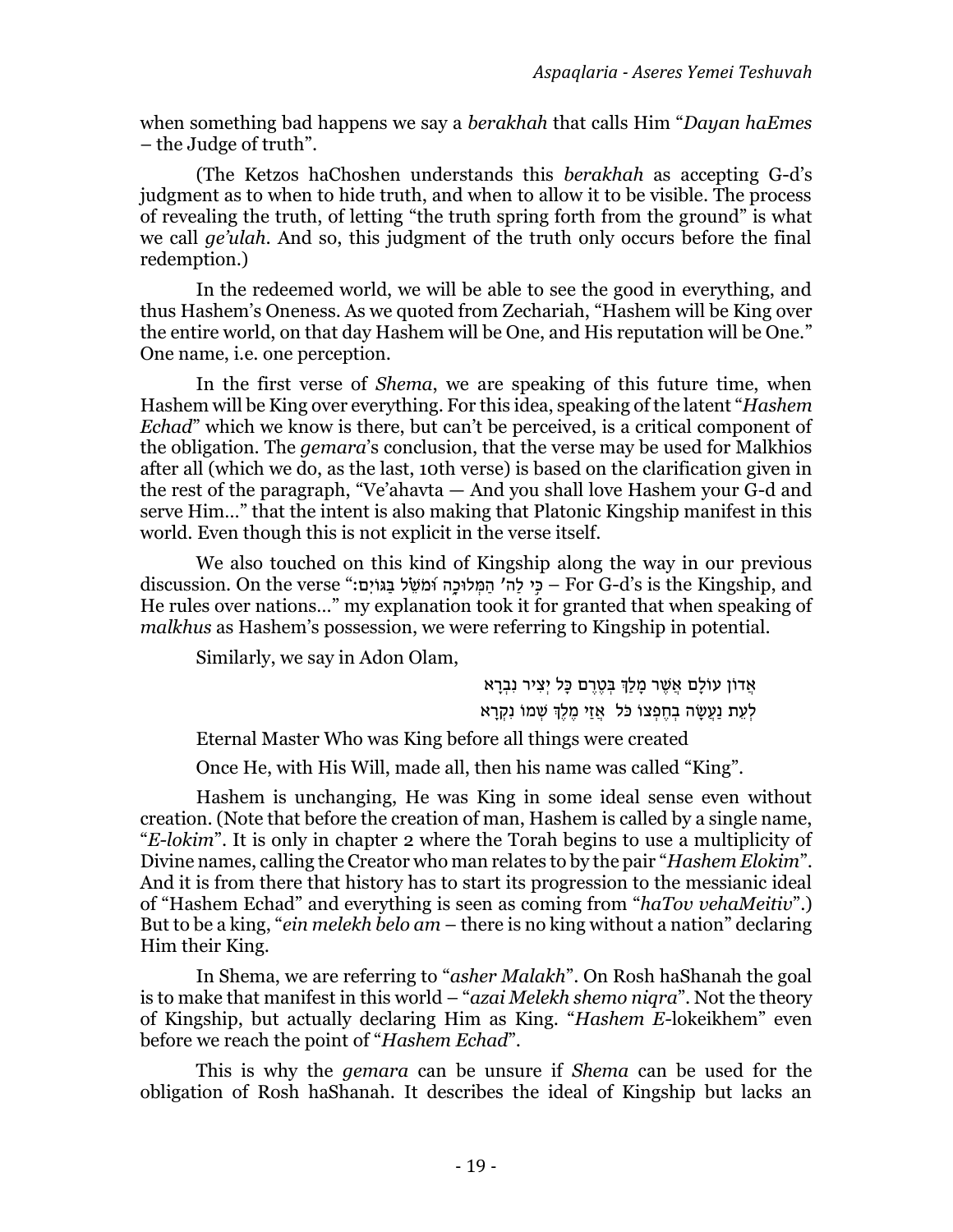outright statement of calling Him "*Melekh*".

### **III**

Why is it so essentially part of Rosh haShanah to declare our active acceptance of Hashem as King?

As we saw from *Adon Olam*, this is one of the reasons for which man was created. The shift from *Asher Malakh* before we existed to *"Melekh*" shemo *niqra.*  We therefore declare His Kingship on the anniversary of the creation of Man, Rosh haShanah.

It's interesting to note that the man-*Melekh* relationship is a sub-theme in Purim as well. There is no over mention of G-d in the book of Esther. However, the Talmud tells us that each occurrence of the word "*melekh*" that appears in that book (without naming the king) can be understood midrashically as a reference to G-d. When Esther approaches the king, which is apparently Achashveirosh but has some parallel in her approaching the King as well, she opens her request with the word "*Uvchein*" ("therefore" or "with this"). Similarly as do a number of requests in the blessing of the day for the High Holidays (and therefore the *Rosh haShanah Mussaf berakhah* about Divine Kingship).

*Shemos*" (Glory Your me show Please – הַ רְּ אֵ ׁ֥נִי נָֹׁ֖א אֶׁ ת־ּכְּבֹדִֶֽׁ ך׃" asked Moses When 33:18), Hashem's answer was to give to him the 13 terms describing the aspects of Divine Mercy. Hashem's Glory is his Mercy. And so, on Rosh haShanah we ask, "*Meloch al kol ha'olam kulo bichvodecha* – be King over all the entire world in Your Glory" (*Siddur*). Thus, his "throne" is Mercy, as we say in Selichos "*Keil Melekh yosheiv al kisei rachamim* – G-d, King, "sitting" on the throne of Mercy.

A *Melekh* need not impose His will in the same way that a *Mosheil* does. A *Melekh*, therefore, has the opportunity to act with kindness and mercy at times when a *Mosheil* could not. We therefore introduce High Holidays, the days of judgment, by declaring G-d's *melukhah*. By voluntarily accepting Him as king we obviate the need for G-d to direct us on the right path through trials and tribulations. The point of *Rosh haShanah* is accepting Hashem as our *Melekh* not just in theory, but declaring our acceptance of His Reign, thereby changing His relationship to us from one of *Mosheil* to that of *Melekh*.

We, on the anniversary of Hashem creating His subjects, declare Him as King, and thereby enthrone Him as a Merciful one.

### **Epilogue: Pragmatics**

I was discussing the ideas in this essay, and the person I was talking to asked what should have been an obvious question. "Okay, so how do we go about doing that?" And I surprised myself by realizing I didn't know. How can I have ever said Shema, a *tefillah* described as *qabbalas ol malkhus Shamayim* (accepting the yoke of [the One in] heaven), and not know what it is I'm supposed to be doing? So, I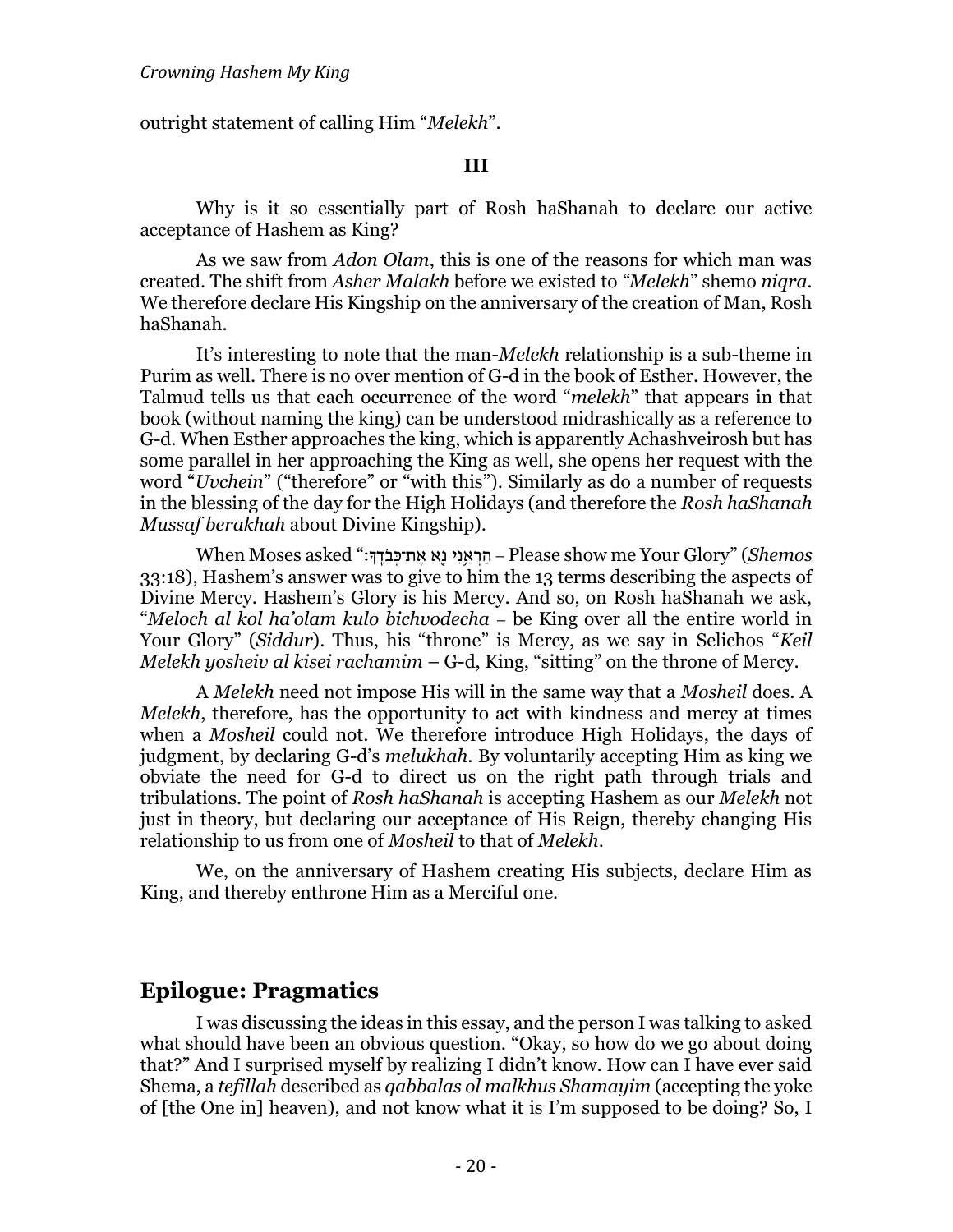put some thought to the subject.

Looking at Shema, we start by joining the community of Jewish (*Shema Yisrael*), and then proclaiming that despite our disparate perceptions of Him, Hashem is one and unique. This is an awareness of G-d's uniqueness and power. True of a *melekh* or a *mosheil*, although here we're actively acknowledging it. We accept the fact of Hashem's rule.

And then, before the list of pragmatic *mitzvos* for keeping this message an active part of our day, we are told to "Love Hashem with all your heart (*kol levavekha*), all your soul, and all your resources." Willingly bowing to that rule. This is the step of which we're speaking, the shift from realizing Hashem is *Mosheil* to accepting Him as our *Melekh.*

Chazal comment (and quoted by Rashi) perhaps on the word "*kol*", perhaps on the use of the two-*veis* word for heart "*levavekha*" rather than "*libekha*", that this is with both of our inclinations — our good inclination and our evil one.

*... veyishtachavu lefanekha kol haberu'im, veyei'asu kulam agudah achas la'asos Retzonekh beleivav shaleim, kemo sheyadanu, H' E-lokeinu, shehashalton/shehashilton lefanekha...*

... and all those who were created will bow before you, and they will all be made into a single union to do Your Will with a whole heart. For as we know, Hashem our G-d, that the rule/scepter is before You...

- Amidah for Yamim Nora'im

Bowing before Hashem because we acknowledge His rule is obvious. However, note again that this global union of worship is "with the whole heart", a two-*veis* heart. Both inclinations. This too is because we know that He rules. But how does that cause us to engage our baser inclinations?

On Shabbos we say, "*Yismekhu beMalkhusekha shomerei Shabbos veqor'ei oneg...* — They shall rejoice in Your Kingship, those who keep Shabbos and call it pleasure.." It's not enough to keep Shabbos. To be happily a subject of Hashem as King, we must find it an *oneg*, a pleasure.

It would seem that *qabbalas ol malkhus Shamayim* involves accepting the idea that following His plan is what is best for your life. Not just fulfilling the *mitzvos*, but seeking to do so *beleivav shaleim* and with *qeri'as oneg*.

How does one do it? I must start with the first mitzvah that I don't do and think I can. And with the first mitzvah I do begrudgingly and search the sources and the experiences it brings me to find its beauty. Then the second...

That is working toward the day when our *teshuvah* is rewarded, and "*vehayah Hashem leMelekh al kol ha'aretz* — Hashem will be *Melekh* over the whole world." *Bimheirah beyameinu, amein!*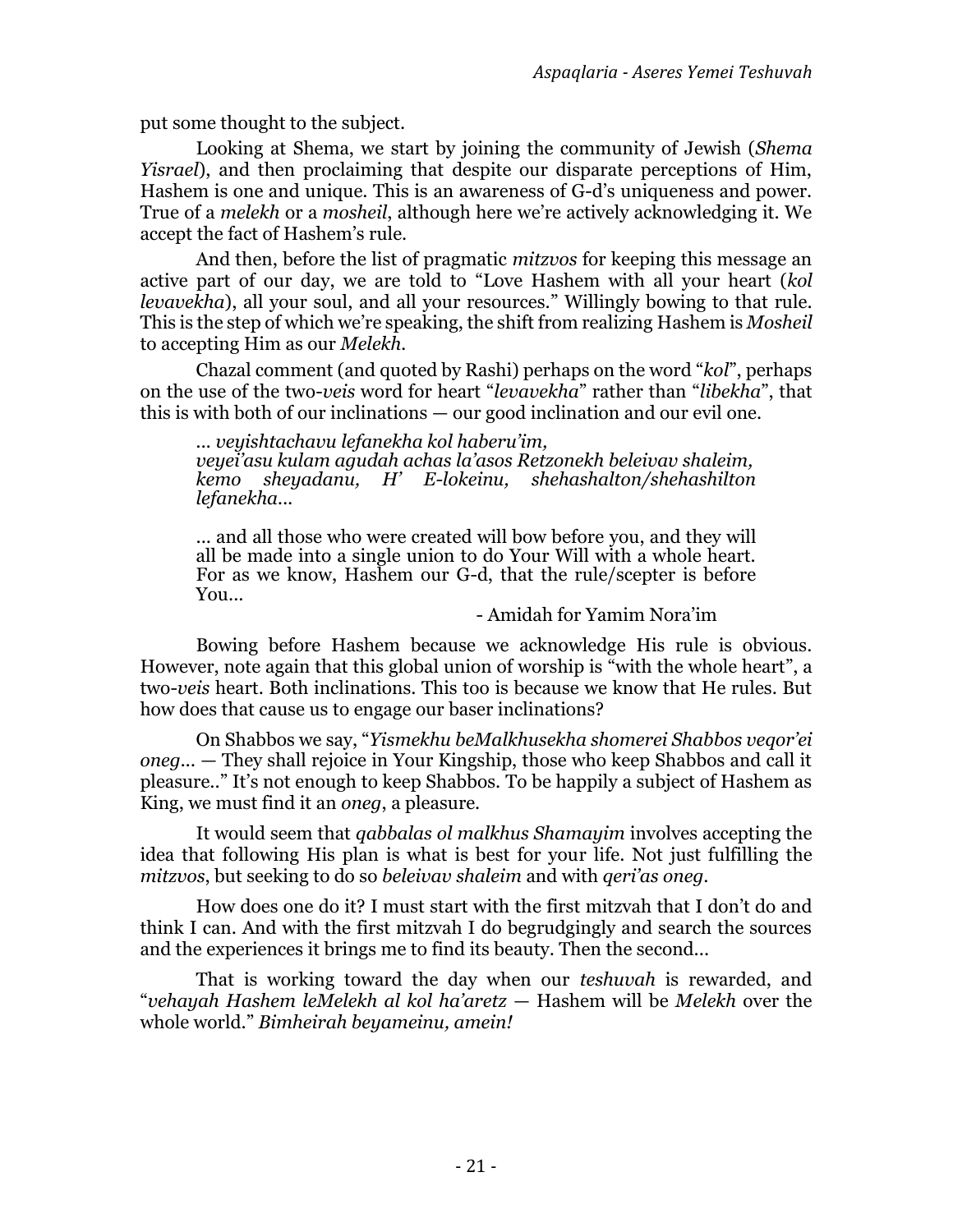## *Memories of His Dear Child Ephraim*

**I**

Why is it that we established the custom to read the Torah once annually from Shemini Atzeres to Shemini Atzeres, thereby turning the second day of Shemini Atzeres (the only day, in Israel) into Simchas Torah? What's the connection between completing the Torah and Shemini Atzeres in particular?

Second, Rosh haShanah is called "*Yom haZikaron*", or "*Yom Zikhron Teru'ah*" (the Day of Remembrance, or the Day of Remembrance of the Broken Shofar Cry). At of the three *berakhos* that make up the heart of the Rosh haShanah Mussaf, *Zikhronos* is the longest. But what do we mean when we praise Hashem for remembering? What does He remember? For that matter, what does "memory" mean when speaking of the One Who created time, rather than a person who lives within its flow?When a person remembers, his brain is reliving now something that happened in the past. For Hashem, though, there is no first-hand experience of time, no "now" and no "past". What then does *Zikhronos* mean?

I assume you're now wondering a third question – what do the previous two questions have to do with each other?

**II**

When we look at the Jewish Year, we find the holidays mentioned in the Tanakh are grouped around two seasons: fall and spring. In the fall, we have the Yamim Nora'im, Sukkos and Shemini Atzeres. In the spring: Purim, Pesach and Shavu'os. The *gemara* compares each season's opening holidays – Purim and the holiday the Torah calls "*Yom haKippurim*". It learns many laws from Pesach to Sukkos and the reverse, on the basis of a *gezeira shava* (comparison due to similar terminology) because both middle holidays are placed on the 15th of the month. And Shavuos is called by our sages "*Atzeres*", a parallel to Shemini Atzeres.

Within the spring Purim commemorates the completion of the process that began on Shavuos. On Shavuos, we accepted the Torah because "He held over them the mountain like a barrel", Hashem threatening to crush the Jewish people if they would decline. This situation lasted all through the prophetic period, where sin often had supernatural consequences. It's only after G-d "Hides his 'Face'" on Purim, acting while hiding through nature, that "*qiymu vekiblu haYehudim*", the loyalty to the Torah took on a higher level. (And the centrality of willing acceptance by the Jewish People is also why Purim had to be rabbinic, from us, rather than decreed by Hashem.) The last holiday of the spring season commemorates the start of the process that ended on the day celebrated on the first holiday of the season.

Similarly, we would expect the Yamim Nora'im to stand for the completion of the idea celebrated on Shemini Atzeres, as there should be a connection between them similar to that between Shavu'os and Purim.

On each day of Sukkos there is a different number of bulls offered in the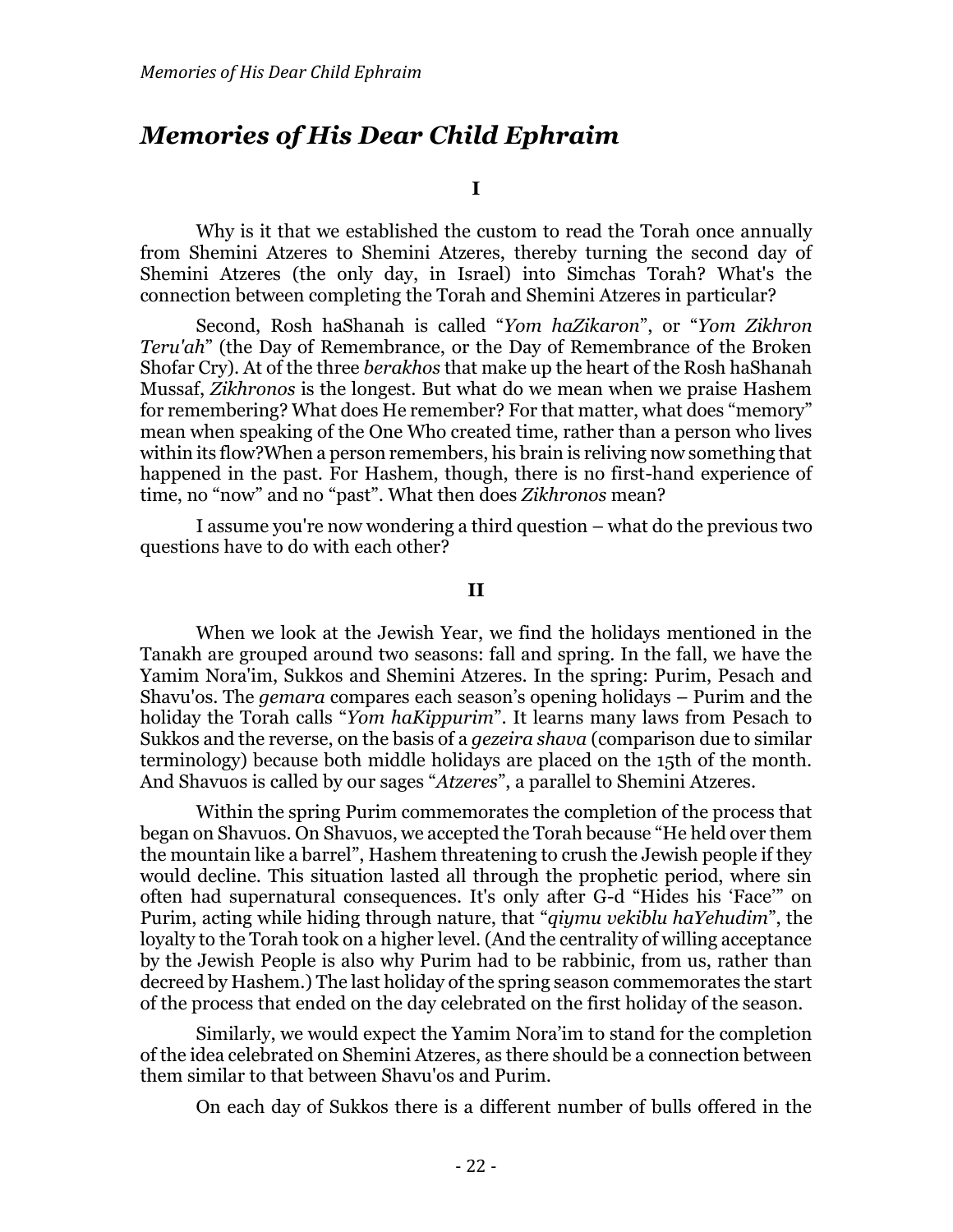*mussaf* offering. On the first day, 13 bulls; the second day, 12, and so on until on the 7th day 7 were brought. All together, 70 bulls. The *gemara* (Sukkah 55b) teaches that these 70 bulls are one each for the 70 nations of the world. The *medrash* (Yalkut Shim'oni, Bamidbar 684) references Tehillim "Instead of My love – they hated Me." (109:4) "R' Yehudah said, 'How foolish are the nations! They lost something, and they don't even know what it is they lost! When the Beis haMiqdash stood, the *mizbei'ach* would bring them forgiveness." – Through these 70 bulls – "Now - who will bring them forgiveness?"

And then on Shemini Atzeres, one bull. An offering for the Jewish People. "This can be compared to a king of flesh and blood who said to his servants:, 'prepare for me a great banquet.' On the final day he said to his beloved, 'prepare for me a small meal so I may enjoy your [company].'" (Sukkah 55a)

The connection between Shemini Atzeres and Simchas Torah is that expressed in the *berakhah* said before studying Torah. When the *gemara* asks what that *berakhah* should be, Rav Hamnunah's answer, "*asher bakhar banu mikol ha'amim venasan lanu es Toraso...* – Who has chosen us from all the nations and given us His Torah... who gives the Torah" is called the elite of the various suggestions. To be "the Chosen People" is to be the "*benei beris*", people of the covenant. Shemini Atzeres, the one day at the end of the fall holiday series dedicated to the special relationship between G-d and the Jewish People is therefore also the day of commemorating that He gave us the Torah."

And, as I suggested above, that implies that we should expect the notion of covenant to be central to the *Yamim Nora'im* as well.

#### **III**

 pausal a[*pesiq* a has) 22:11 Bereishis (ַאבְּ רָ הָ ׂ֣ם ׀ ַאבְּ רָ הָ ָּ֑ם''" ,writes Zohar The *trop* mark "׀ ["between the two names, whereas ' 'הֹׁ֖ ֶׁשֹׁמ הׁ֥ ֶׁשֹׁמ)Shemos 3:4) has no break." When Hashem calls Avraham at the *Aqeida* He uses Avraham's name twice and there is a mark there telling us there is a pause, in how we read it. When Moshe is called, also with a doubling of his name, as the Burning Bush, there is no pause. What is this distinction the Zohar is drawing our attention to?

Rav Chaim Volozhiner (Ru'ach Chaim 1:1) answers this question using a description from the *gemara*. In Yevamos 49b, the prophecy of most prophets is compared to seeing through a cloudy lens or mirror (*aspaqlaria shei'na mei'ra*), but Moshe's prophecy was through a clear lens or mirror (*aspaqlaria hame'ira*). Even the prophets have a layer of physicality which clouds up their view, which divides our souls into a higher level that is more aware of the Divine and a lower level that lives in a body. For most of us, our consciousness stays with our lower selves. A prophet can sometimes "see" from the perspective of the higher soul above that barrier. But it's a cloudy vision. Moshe entirely lacked that barrier. He had only one self.

Rav Chaim explains that for all his greatness, Avraham too experienced that split. Therefore Hashem calls two Avraham's – the one where his awareness resides, and the higher soul in heaven. Moshe's call lacks that "*pesiq*", that pausal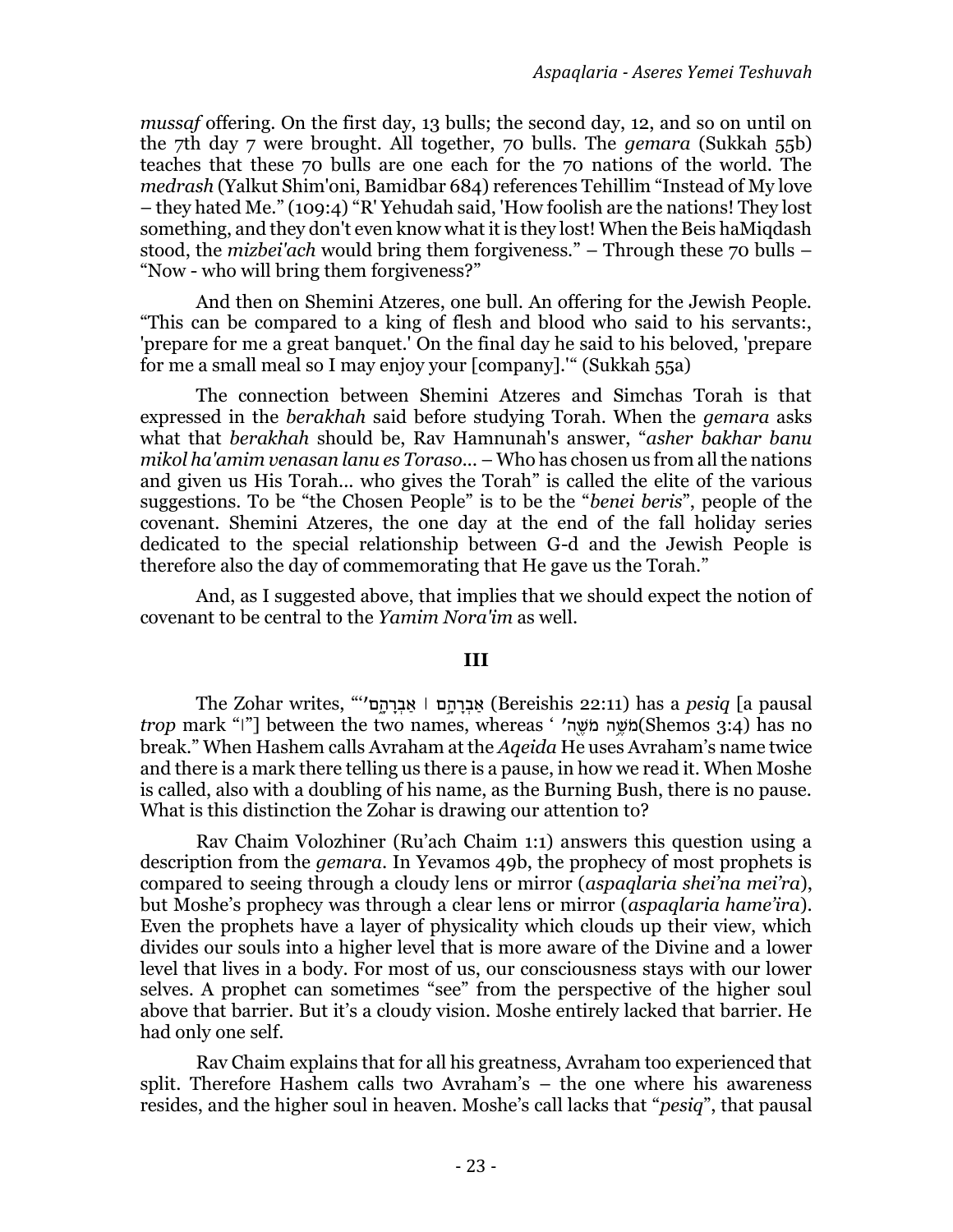line, representing a lack of barrier, a unity of the lower "Moshe" and the upper one.

At the moment a person is first born, he is entirely potential. Everything that baby will accomplish in life lies before him. He didn't yet build that line, that gap between who he is and who Hashem created him capable of becoming.

### **IV**

The contents of *birkhas Zikhronos* doesn't describe a memory of the past, it describes remembering for the future. "You remember all the actions of the world... And upon the nations, it is sentenced: which to the sword, and which for peace...." The *berakhah* continues asking Hashem to remember us the way He remembered Noach, "and also Noach you remembered in love, and You appointed him in a statement of salvation and compassion..." And then citing the *pasuq*, "And G-d remembered Noach and all the living things and all the animals with him in the ark, and Hashem made a wind pass over the earth, and the water subsided."

The other nine verse of *Zikhronos* are also about Hashem remembering his covenants with us. More so, His remembering that which He found in us making us worthy of the covenants. Among them:

"And G-d heard their cries, and G-d remembered His covenant with Avraham, with Yitzchaq, and with Ya'aqov."

"And I will remember My covenant of Yaaqov, and also My covenant of Yitzchaq, and also my covenant of Avraham I will remember, and I will remember the land."

"He gave food to those who are in awe of Him, and He always will remember His covenant."

"Go our and call in the ears of Jerusalem to say, 'So says Hashem: I remembered for you the lovingkindnesses of your youth, the love of your wedding, your walking behind Me in the wilderness, in the unfarmed lands."

"I remembered my covenant with you in the days of your youth, and I established with you an eternal covenant."

And finally, "My dear child Ephraim, isn't he a delightful child? For often I speak about him, I will remember him still..."

*Yahadus* has a focus on the notion of *beris*, of a covenant where two parties join together for their common good. (Unlike a contract, where each is aided in their own good in exchange for helping the other.) Man is redeemed through the covenant, through joining together with other and with G-d to work for a good that is greater than Himself.

*Teshuvah* on our part is critical. But Hashem controls the situations we face. Whether we live in a world that poses challenges to our efforts or makes them easier.

Shemini Atzeres, the day of celebrating our chosenness as a people, naturally became Simchas Torah, the day we celebrate the covenant, the mission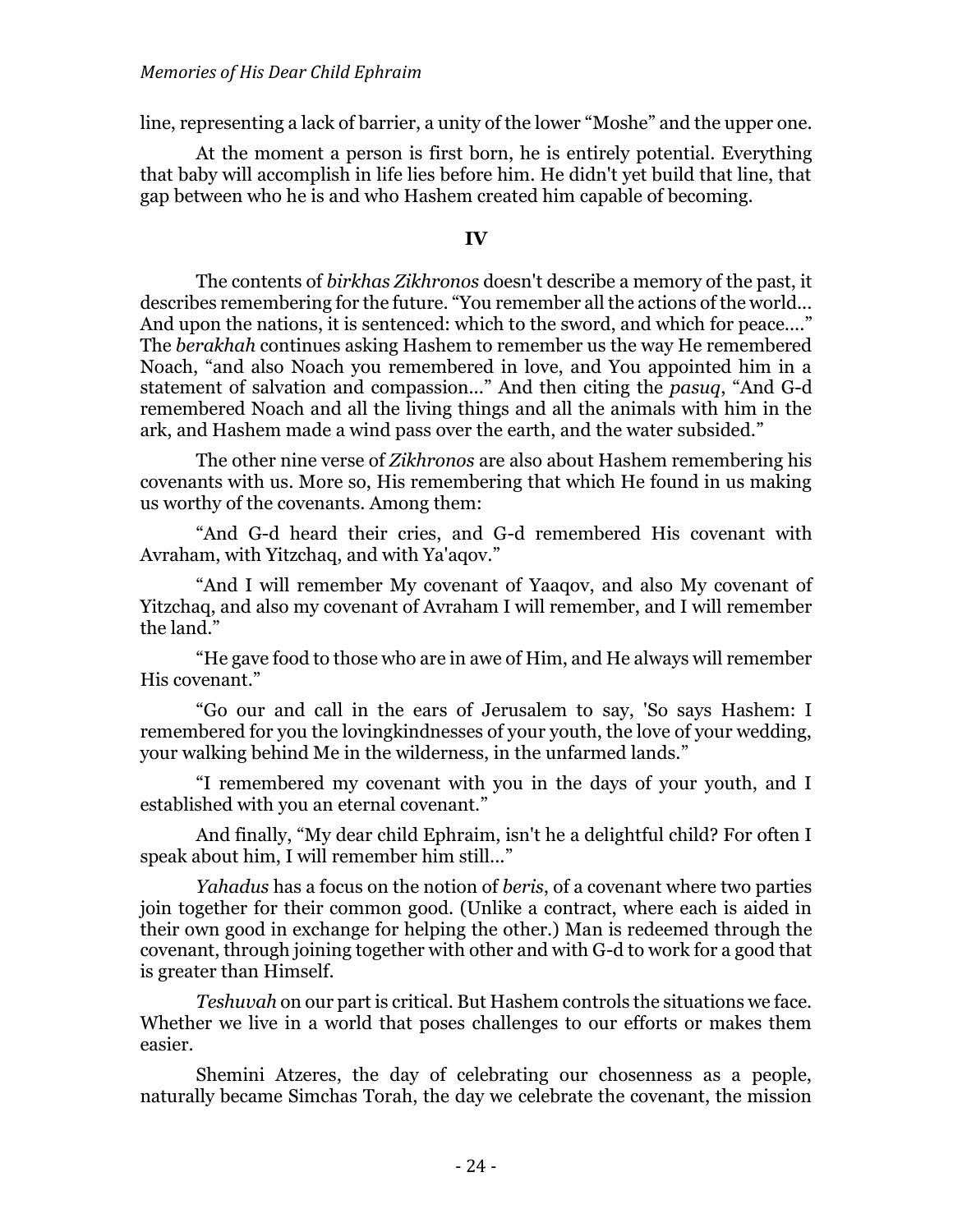for which we were chosen. So too *Zikhronos* is a call to remember the person who entered the *beris*, the person for whom hopes were so high. But since we are speaking of the Creator, when say the word "*Zokheir*" we really mean "acting in a manner that, if done by a person, would be interpreted as being driven by memory". When we ask Hashem to "remember", we're asking Him to help us reignite the plans we made together.

*Zikhronos* is G-d remembering our potential, and from that, His plans for us. As it closes "*... Zokheir haberis* – Blessed are You ... the Rememberer of [or: Who Remembers] the Covenant." It is our calling out to Hashem to invoke that *beris*. To remember the "delightful child" He created us as, and to make that potential manifest.

We can use this idea to enhance the notion of *teshuvah* – which literally translates to "return". Not only is it a person's return to Hashem, it's a person's reapproachment to the person Hashem created him to be, and the role for which He was created.

This is the "dear child Ephraim" of the *berakhah* of *Zikhronos*.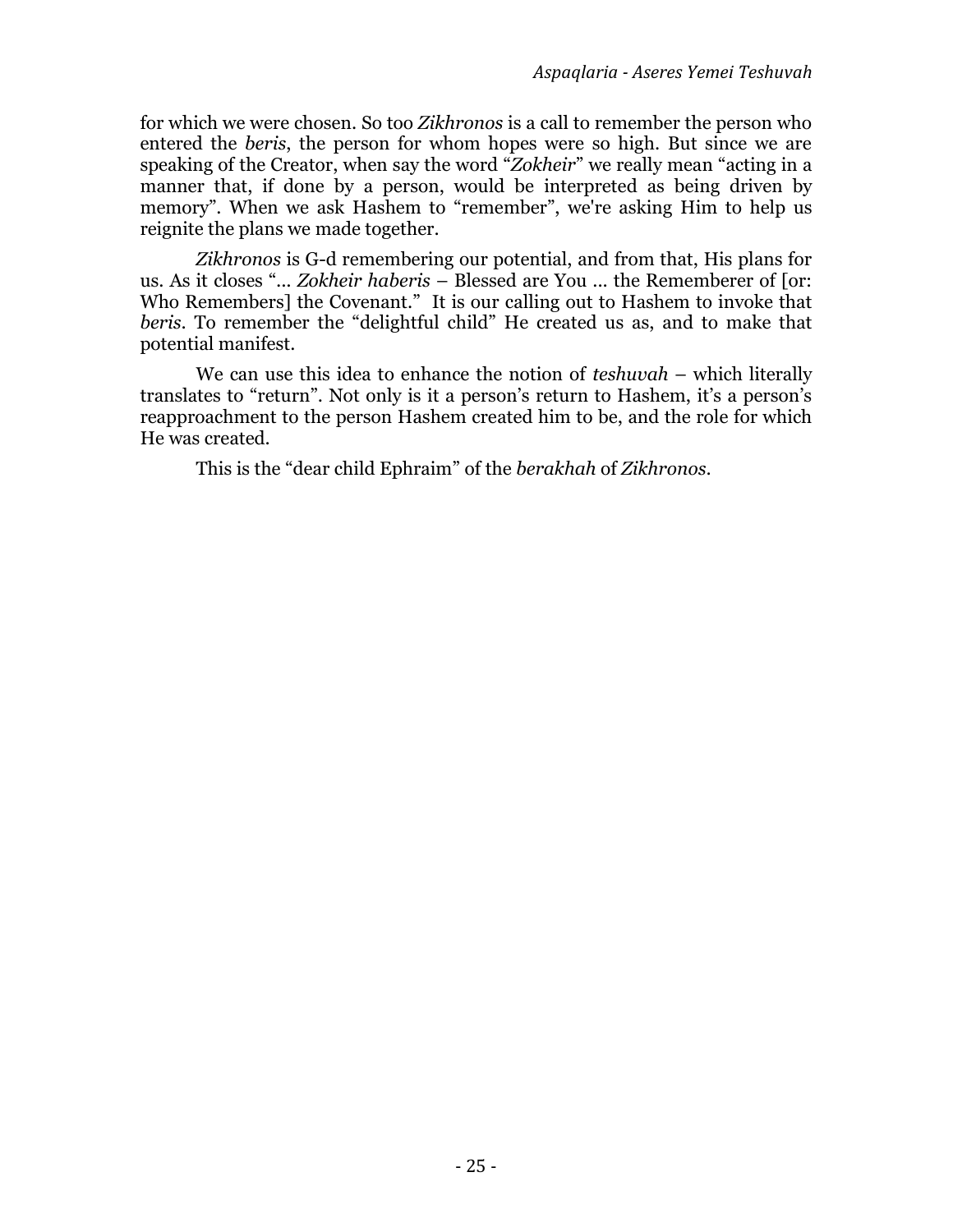# *And with What? With a Shofar*

אמר רבי יהודה משום רבי עקיבא ... אמר הקדוש ברוך הוא: ... ואמרו לפני בראש השנה מלכיות זכרונות ושופרות. מלכיות: כדי שתמליכוני עליכם. זכרונות: כדי שיעלה זכרוניכם לפני לטובה. ובמה ? בשופר.

Rabbi Yehudah said an idea from Rabbi Aqiva …: The Holy One, blessed be He said, "… say before Me on Rosh haShanah, *Malkhios*, *Zikhoronos* and *Shoferos*.

"*Malkhios*: so that you shall make Me King over you; "*Zikhoronos*: so that your memories shall come before Me; "And with what? With a *shofar*."

*- Rosh haShanah* 16a

(Sidenote: There is a dispute as to what this implies as to the nature of the obligation. Rashi holds that these *berakhos* are mandatory from the Torah, if said with / as part of *shofar* blowing. He says that Malkhios is the essence of the day, as we see in practice we combine it with the usual holiday blessing for the day. And the words "*yom zikhron teru'ah —* a day of memory of horn-blasts" obligates us in Zikhronos and Shoferos. The Ritva in general holds that *asmachtos*, usually translated as mnemonic devices, are actually hints from G-d that an idea is a good one, but not mandatory. Thus a law from an asmachta is one that was suggested by G-d but made obligatory by the Chakhamim. Here, the Ritva says it's an *asmachta —* G-d said "say before me", but it wasn't made mandatory until the Chakhamim codified it.)

מתנ': כל השופרות כשרים חוץ משל פרה מפני שהוא קרן אמר רבי יוסי והלא כל השופרות נקראו קרן שנאמר )יהושוע ו ( במשוך בקרן היובל:

גמ ': ... עולא אמר היינו טעמא דרבנן כדרב חסדא דאמר רב חסדא מפני מה אין כהן גדול נכנס בבגדי זהב לפני ולפנים לעבוד עבודה לפי שאין קטיגור נעשה סניגור

**Mishnah:** Every *shofar* is *kosher* except for that of a cow, because it's called "*qeren*". Rabbi Yosi said: but isn't every *shofar* called "*qeren*", as it says "In the middle of the *qeren* of the *yoveil*"  $(Yehoshua 6)$ ?

*Gemara***:** Ula said: What is the reason for the Rabbanan [the unnamed first opinion in the *mishnah*]? [They rule] like Rav Chisda. For Rav Chisda said: Why doesn't the *kohein gadol* wear the *bigei zahav —* [his full uniform, including] the golden clothes when *lifnai velifnim* — before Me and within [the Holy of Holies]? Because a prosecutor can not be turned into the defense attorney.

*- Rosh haShanah 26a*

Rav Dovid Lifshitz addressed these *gemara*s in his pre-Rosh haShanah shiur of 1989.

Notice that the *kohein gadol* did wear the full *bigdei zahav* the rest of Yom Kippur, including when doing the other parts of the service of the very same qorban! The notion that *ein qeteigor naaseh saneigor*, that the prosecution can't become the defense, is not a law in atonement; it's a law in *lifnai velifnim*.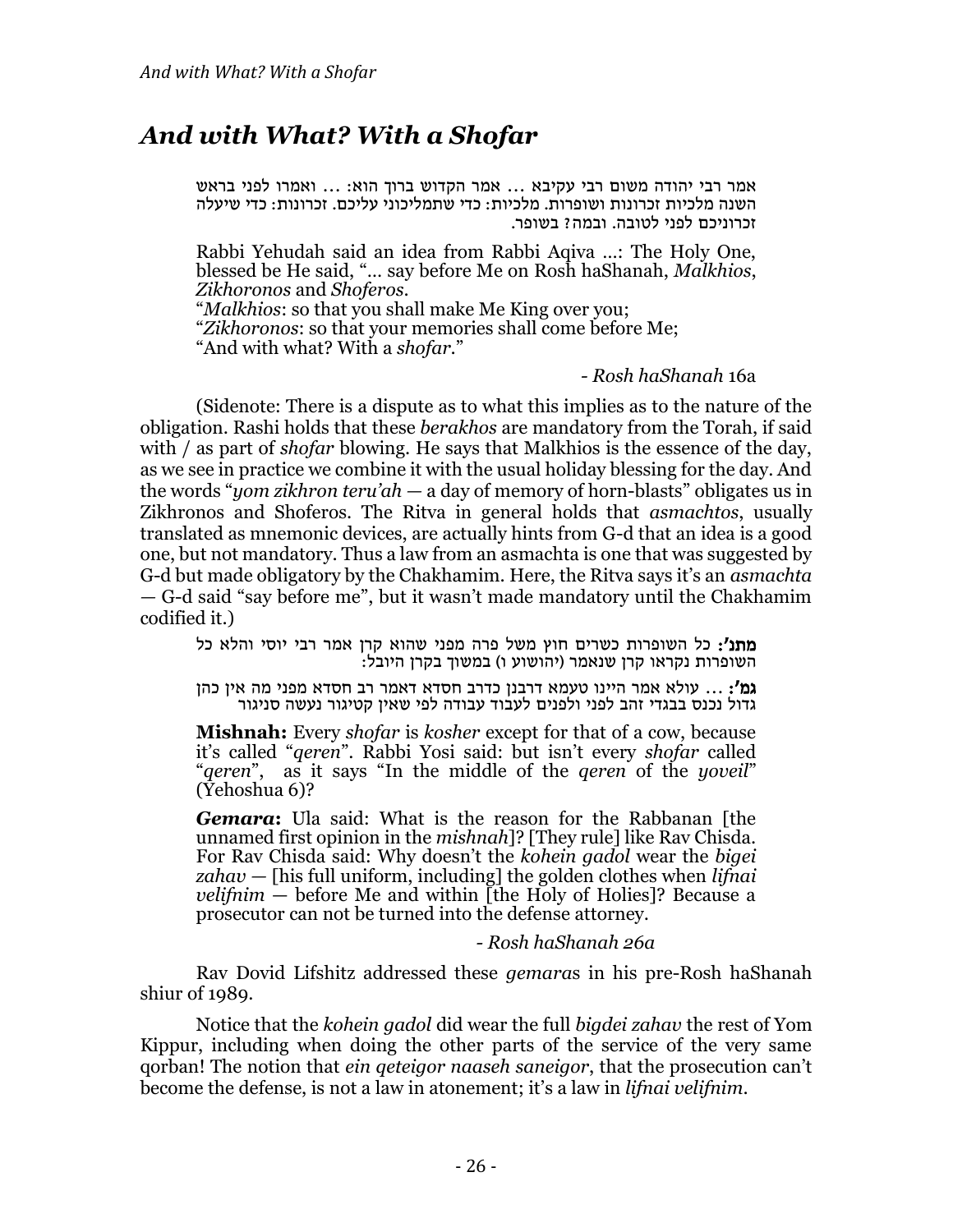What then does it mean when this rule applies to *shofar*? Rashi points out that the *gemara* is assuming a comparison — listening to the *shofar* is tantamount to entering the Holy of Holies, only performed by the kohein gadol on Yom Kippur!

To add something of my own to this concept, in the Sifra's version of the thought Rabbi Yehudah repeated from R' Aqiva, it concludes, " חרות של בשופר? ובמה — And with what? With a *shofar* of freedom." As Yeshaiah writes (27:12) " ׀ הָׂ֣י ָה ְּו ַבַּיִּוֹם הַהֹוּא יִתֲקַע בְּשׁוֹפָר גָּדוֹל וּבָאוּ הַאִבְדִים בְּאֱרֵץ אַשׂוּר וְהַנִּדְחְיִם בְּאֶרֵץ מִצְרֵיִם וְהִשְׁתַּחֲווּ לָה' בְּהַר ם׃ִִָֽל ָשׁוּ ִֽיר ִב שׁ ֶׁדֹֹׁ֖ק ַה — And it will be on that day, he will blow a great *shofar*, and those lost in Ashur and those taken captive in Egypt will come and they will bow to Hashem on the holy mountain in Jerusalem."

Similarly, the *shofar*'s blow at the *shemittah* year declared the freedom of slaves. A slave who refuses his freedom, preferring to live under his master's patronage, has his ear pierced. The ear that heard "*ki avadai heim* — for they are My servants" (Vayiqra 25:42) should know "My servants — and not servants to my servants" (Bava Metzi'ah 10a).

*Cheirus* appears associated with the tablets, which rested in the ark in the engraved – חֲרִוּת עַל־הַלַּחִׂת - אל תקרי חַרוּת אלא חֵרוּת". engraved – חַרוּת עַל־הַלַּחִׂת - אל תקרי (*charus*) on the tablets' (Shemos 32:16) — don't read '*charus*' (engraved), rather '*cheirus*' (freedom)." Note also how Yeshaiah associates the *shofar*'s call with coming to the Temple Mount. The *shofar*'s call to freedom would seem to be an echo of the freedom engraved on the *luchos*.

Back to rebbe's shiur…

Remember the feeling when you first came to the Kotel. That moment when you turned the corner, emerging from the Jewish Quarter of the Old City of Jerusalem, reached the steps, and saw the Kotel and the Temple Mount for the first time. The scene had a majesty the post cards simply can't prepare you for.

Perhaps you pause to tear your shirt as a mourner. Or maybe you came on Shabbos.

You descend down the steps from the Quarter to the Kotel area. Your eyes never leaving The Wall. You feel yourself choking up. Every footstep with its solemnity.

And after a brief trip through security, you emerge among the many others there. Perhaps you hear ululation from the women's section, as a Sepharadi women gives voice to her excitement at hearing her grandson called up to the Torah as a Bar Mitzvah.

You make your way to the ramp over on the men's side. Wash your hands. Check your kippah. Pause to answer a Kaddish shouted at one of the *minyanim* you pass.

Finally, you reach the Kotel. You touch the stones. The wall that Hashem promised us would stand until the end of time, whose persistence is testimony to our relationship with Him. You cry out to G-d and you feel connection to Him forged by millennia of prayer there.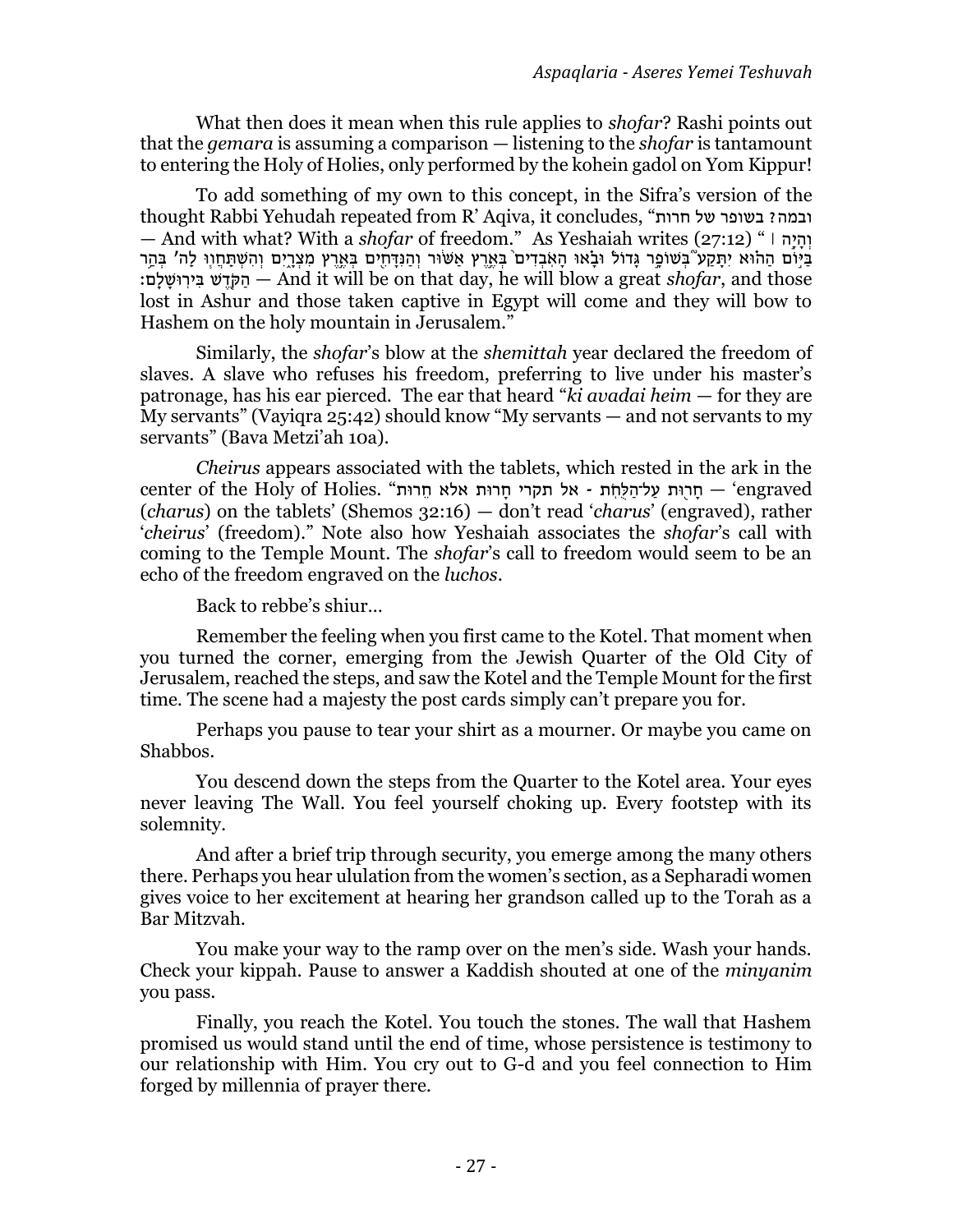#### *And with What? With a Shofar*

Remember that moment. That feeling of connection. That feeling of majesty. The *Yir'ah* and the Love.

That's "just" at the retaining wall of the platform upon which the Temple and its courtyard stood. Picture the emotions one would have being able to actually enter the courtyard. In the days of the Temple, you would have approached from the south, and climb up steps that lead under the floor of the Temple Courtyard so that you emerge within the courtyard, not going through a doorway in the wall. There are Jews and non-Jews worshipping here. All turning to G-d in need, in love, as children or as lovers, as servants or as subjects of the King. We go closer, though the courtyards. We pass childless couples turning to Hashem for His aid, and a couple sanctifying the joy of their wedding, births and deaths, someone thanking G-d for success in business. A new widower, asking G-d for consolation.

If we were kohanim, we would approach closer, to the sink and the altar, to enter the building itself – perhaps to light the menorah, change the showbread, or burn the incense.

And once a year, the Kohein Gadol would spend a week preparing Himself to bring the prayers of his family, the clan of kohanim, the Jewish People and the world before the Shechinah.

For a moment like that… nothing tainted with sin should be present.

And that is what Ulla compares the blowing of the shofar to.

When the shofar blows, it shouldn't only be the blower's lip that is trembling.

The moments we spend hearing the blowing of the shofar we stand in the presence of the Shechinah the way the Kohein Gadol stood at the ultimate moment of the Yom Kippur service.

> *Ivdu es Hashem beYir'ah* – Serve Hashem with *Yir'ah vegilu bir'adah* – and celebrate in trembling!

How does one accept Hashem as *Melekh*, and remember our faults so that He remembers our potential? At that moment — "with the *shofar*."

(Rebbe actually presented this thought before giving a source. After the students were entranced with the rebbe's great *chiddush*, his personal novellum, he asked one of them to read the Rashi and Tosafos. Had they known it was "just a Rashi", they wouldn't have listened the same.)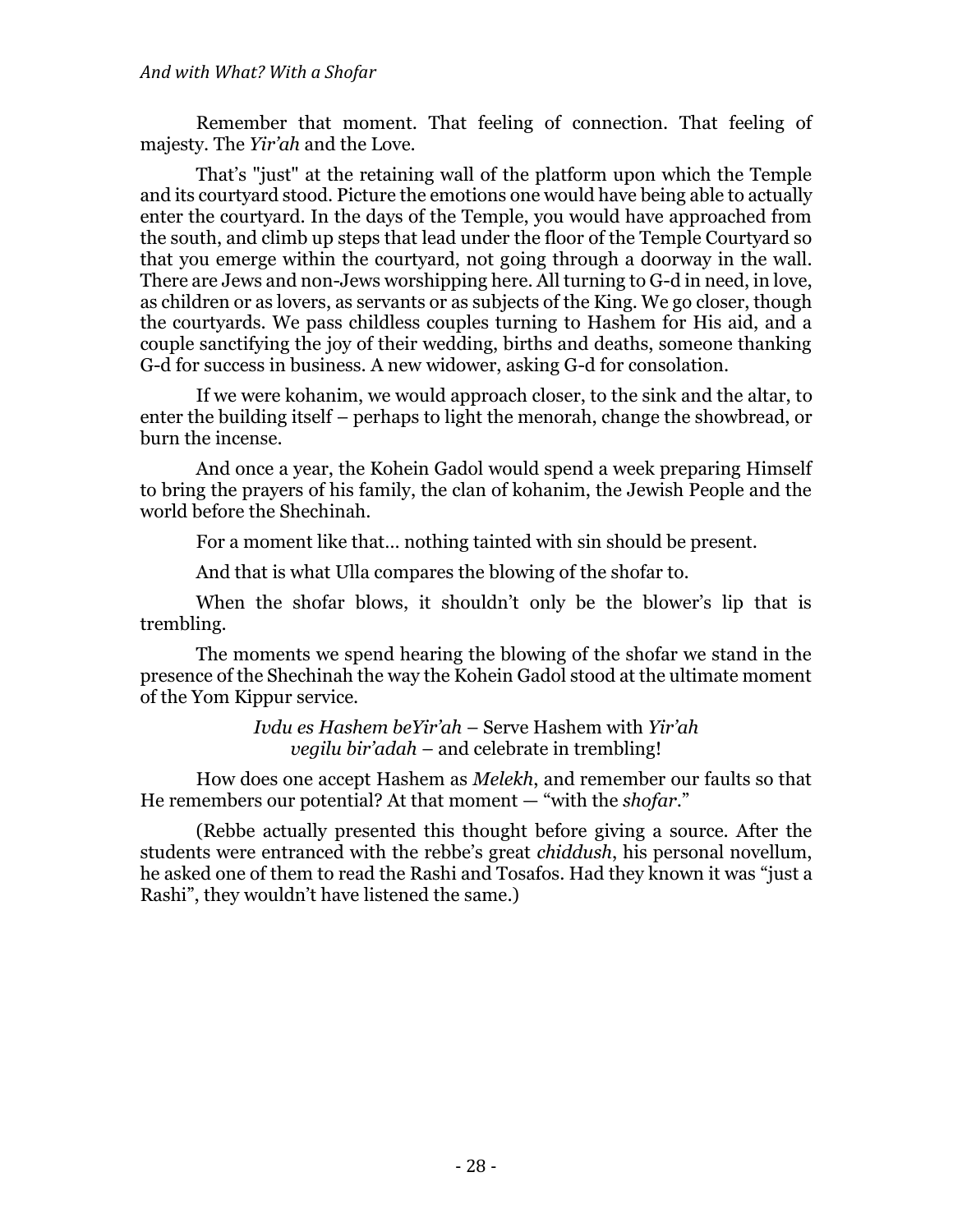### *The Simplicity of the Shofar<sup>1</sup>*

Halachically, a *shofar* must be a simple instrument. If it has a crack or anything that might shape the note, it is invalid. A cow's horn, which is layered and therefore not a *shofar* but a *shefarferet*, is not usable for the mitzvah. It has no keys, no valves, no strings to tune.

And yet from an aggadic perspective, the sound of the shofar is quite complex:

1. We associate the *shofar* with crying. We blow 100 sounds because Sisera's mother cried 100 times when learning her son (off to war against the Jews) was killed and would not return. There is a dispute whether the broken sound required by the Torah is more like *yelulei yalal* (uneven wailing) or *genunei ganach* (sobbing), so we blow both the *teru'ah* and the *shevarim*, as well as the two together as a pair.

2. The *shofar* is also a royal sound. "With trumpets and the sound of a *shofar*, call out before the King. The *mishnah* describes Hashem as saying, "Call before Me with the blast of the Shofar - to show that you accept of Me as your King." In the same way they blow trumpets to announce that the king or queen is entering the room, we blow *shofar* on Rosh haShanah to announce a new year of Hashem's rule.

3. The *shofar* is used by the army, to alert the troops that it's time to break camp and go off to war. Similarly, in the desert, they also blew *shofar* to tell everyone it was time to move each time the Benei Yisrael broke camp. Rav Hirsch explains the *shofar* of Rosh haShanah similarly. It is a warning to get ready, to stop what we were doing all last year and do something new and better this one.

Then there are the historical reminiscences associated with the shofar:

- − The horn of the ram that Avraham found when told not to sacrifice Yitzchaq at the *aqeidah*.
- − The sound of the *shofar* heard during the revelation at Mount Sinai.
- The shofar blast declaring the future ultimate redemption.

These might be additional meanings, or they might derive from the previous ones, that Hashem orchestrated the history to involve a *shofar* in this way for one of the prior three reasons.

We are required that the *shofar* be something that looks simple at first, and yet what it says to us is complicated. A *shofar* expresses many different emotions at once. If you just look at it without spending real time, you miss the whole thing!

This in itself is an important lesson of the *shofar*, one critical to prioritizing our lives and to *teshuvah*: If we rush through life, everything looks trivial. It is only when we take the time to look deeper do we see the real beauty within.

<sup>1</sup> Hat tip to my daughter Shifra, who made this point the centerpiece of her speech at her *bas mitzvah* celebration.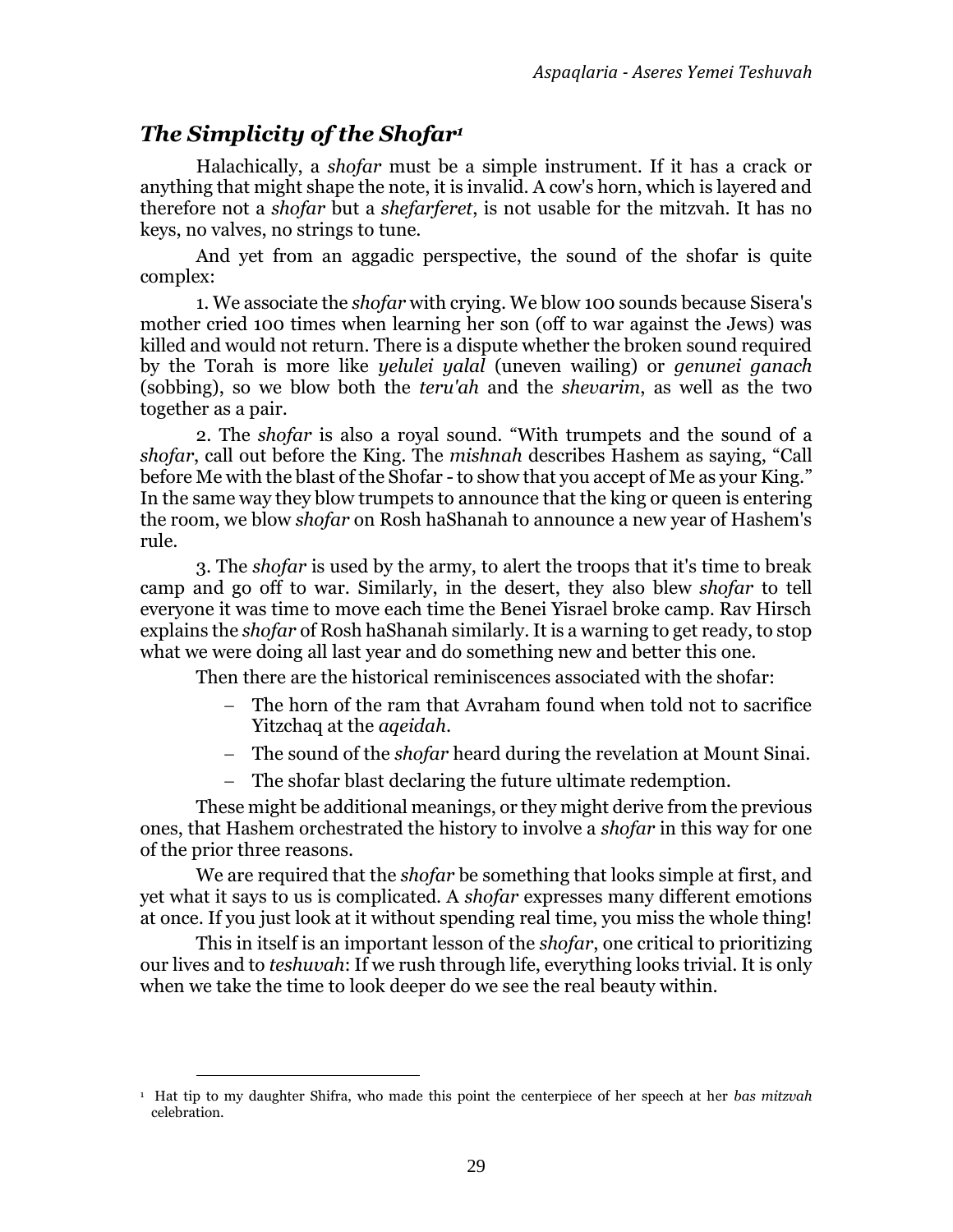### *From Qeren to Shofar*

The Ramban, in his Derashah leRosh haShanah, writes that a *shofar* is a *keli*, a formal utensil in the halachic sense. For this reason, while most *rishonim* hold that a hole in a *shofar* invalidates the *shofar* only if the hole is such that it changes the produced sound, the Ramban holds that any hole disqualifies it, just as any other utensil with a whole is no longer a *keli*. He emphasizes that we take a raw natural *qeren*, a horn*,* and produce a new thing from it with a new name *shofar*, from *leshapeir* (to improve).<sup>1</sup>

Literally a *qeren* is a horn (or something shaped like a horn, like a beam of light from Moshe's head, or the corner pieces of the *mizbeiach*). Idiomatically, *qeren* refers to might or pride. As we say in Shemoneh Esrei, "The sprout of David may You quickly cause to bloom, *veqarno* — and his pride — You shall uplift with Your redemption..." Or in Tehillim (75:5), " אֲמַרְתִּי לָהוֹלְלִים אֵל תִּהֹלּוּ, וְלַרְשָׁעִים אֵל תִּרִימוּ קְרֵן — I said to the arrogant, do not brag; and to the evil, do not 'lift a horn' [i.e. boast]."

So we take this symbol of pride, and we bore a small hole at the end. What used to hold air or liquid now amplifies the cry of another. By sharing the pain of another, self-interest gets harnessed to aid this community of suffering.

And once this horn is sublimated and refined, *meshaperes*, we have the *mitzvah* of *shofar* which we are to blow before G-d.

As we saw, we associate the sound of the *shofar* with crying, with coronation, and with an army marching forth to war, and there are perhaps other associations. We now might be able to harmonize these seemingly conflicting concepts, to some extent.

אמר ר' יוחנן כל מקום שאתה מוצא גבורתו של הקב"ה אתה מוצא ענוותנותו דבר זה כתוב בתורה ושנוי בנביאים ומשולש בכתובים כתוב בתורה (דברים י) כי ה 'אלהיכם הוא אלהי האלהים ואדוני האדונים וכתיב בתריה עושה משפט יתום ואלמנה שנוי בנביאים (ישעיהו נז) כה אמר רם ונשא שוכן עד וקדוש וגו' וכתיב בתריה ואת דכא ושפל רוח משולש בכתובים דכתיב )תהילים סח( סולו לרוכב בערבות ביה שמו וכתיב בתריה אבי יתומים ודיין אלמנות

R' Yochanan said: Every place where you find the Might of HQBH, you find His *anvanus* (humility). This is written in the Torah, seconded in the *Nevi'im*, and stated a third time in *Kesuvim*.

Written in the Torah: "For Hashem your G-d, He is the G-d over all powers and the L-rd over all lords", and it says after it "who performs justice for the orphan and the widow." Seconded in the *Nevi'im*, "As said the High and Exalted Who dwells eternally and Holy…" and it says after it, "and the broken and low of spirit." And stated a third time in the *Kesuvim*, as it says, "Extol He Who rides on the skies,

<sup>1</sup> Students of R JB Soloveitchik might note that he, RJBS, often referred to the shofar as a raw animal cry, emphasizing how un-technological a shofar is. The shofar sits at the edge between natural and artificial, and thus either aspect could be emphasized. These two approaches appear to be in conflict. This essay is from the Ramban's perspective.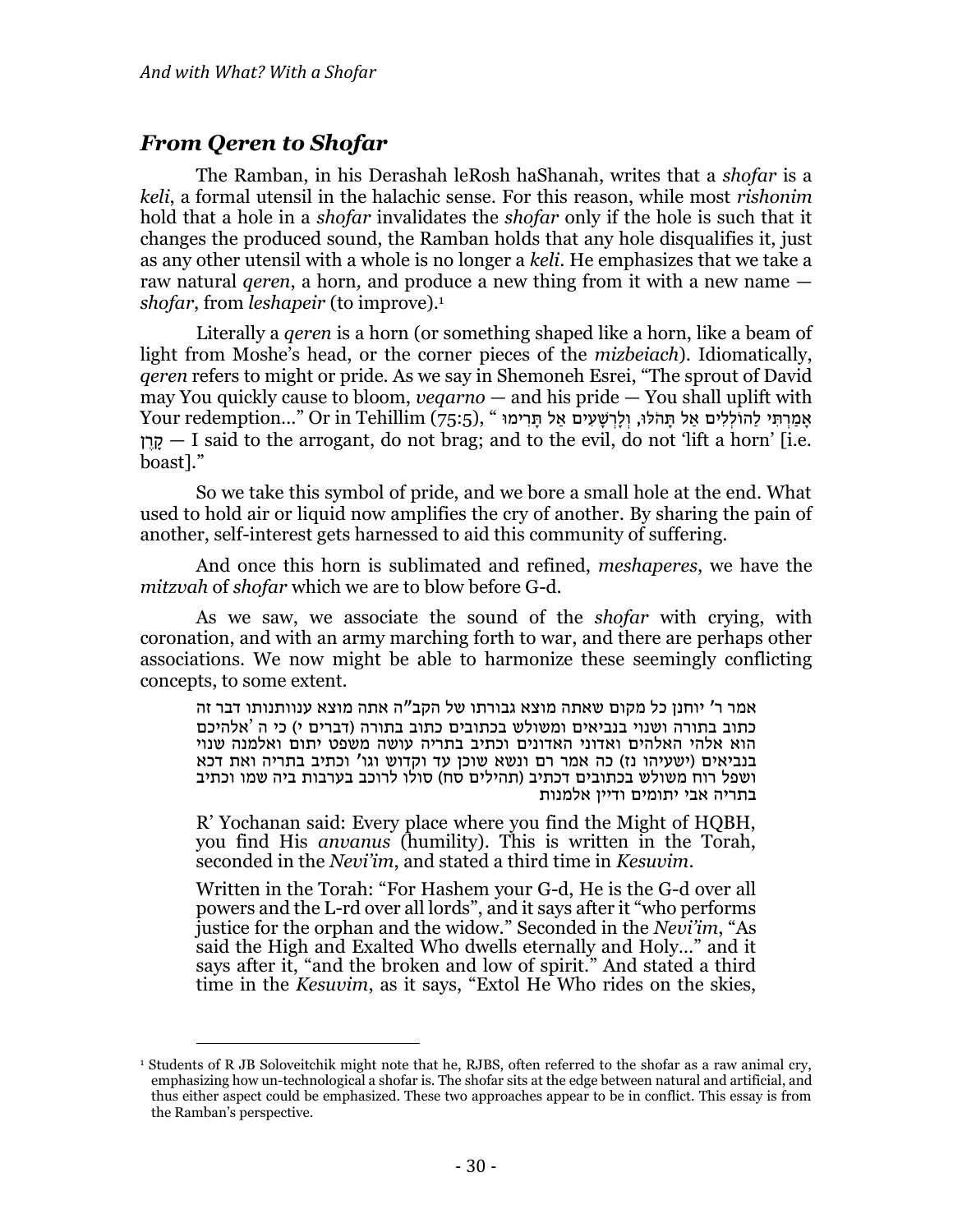through '*Kah*' His name" and it says after it, "the Father of orphans and judge for widows."

G-d's greatness isn't just that He is Infinite, but that He is so Infinite that He not only set the stars on their paths and keeps the laws of physics running, but that limitations of time, attention and resources do not impede His ability to care for the needy. Hashem is Great enough to attend to even the most downtrodden person's smallest need.

To serve Hashem as a soldier serves his country, I must accept upon myself the duty of bestowing His Good upon others. The person who can share another's cry is the very one who declares Hashem's Majesty. From this perspective, all three associations are one.

That is what it means to take a *qeren* and making something new of it, something *shofar —* refined. It is in imitation of Hashem's unity of Greatness and Humility.

## *And with what? With a Shofar – Conclusion*

אמר רבי יהודה משום רבי עקיבא ... אמר הקדוש ברוך הוא: ... ואמרו לפני בראש השנה מלכיות זכרונות ושופרות. מלכיות: כדי שתמליכוני עליכם. זכרונות: כדי שיעלה זכרוניכם לפני לטובה. ובמה? בשופר.

Rabbi Yehudah said an idea from Rabbi Aqiva …: The Holy One, blessed be He said, "… say before Me on Rosh haShanah, Malkhios, Zikhoronosand Shoferos.

"Malkhios: so that you shall make Me King over you; "Zikhoronos: so that your memories shall come before Me; "And with what? With a shofar."

*– Rosh haShanah* 16a

Hashem as King is an important concept. But it can't remain a concept. Similarly, it is important to realize that He Remembers us when we were young, when we entered into a covenant with Him, before we buried our potential under a pile of missed opportunities and other mistake

But the ideas cannot remain ideas, concepts held only in the head. People make decisions all the time knowing we made the wrong choice, but unable to resist temptation. As we quote every day in Aleinu, "יִדַעְתָּ הַיּוֹם וַהֲשֶׁבֹתָ אֶל לְבָבֶךּ", and you will know today, and you will respond to your heart."<sup>1</sup> There are things we know already and yet still have to work to get fully in our hearts.

<sup>&</sup>lt;sup>1</sup> Devarim 4:39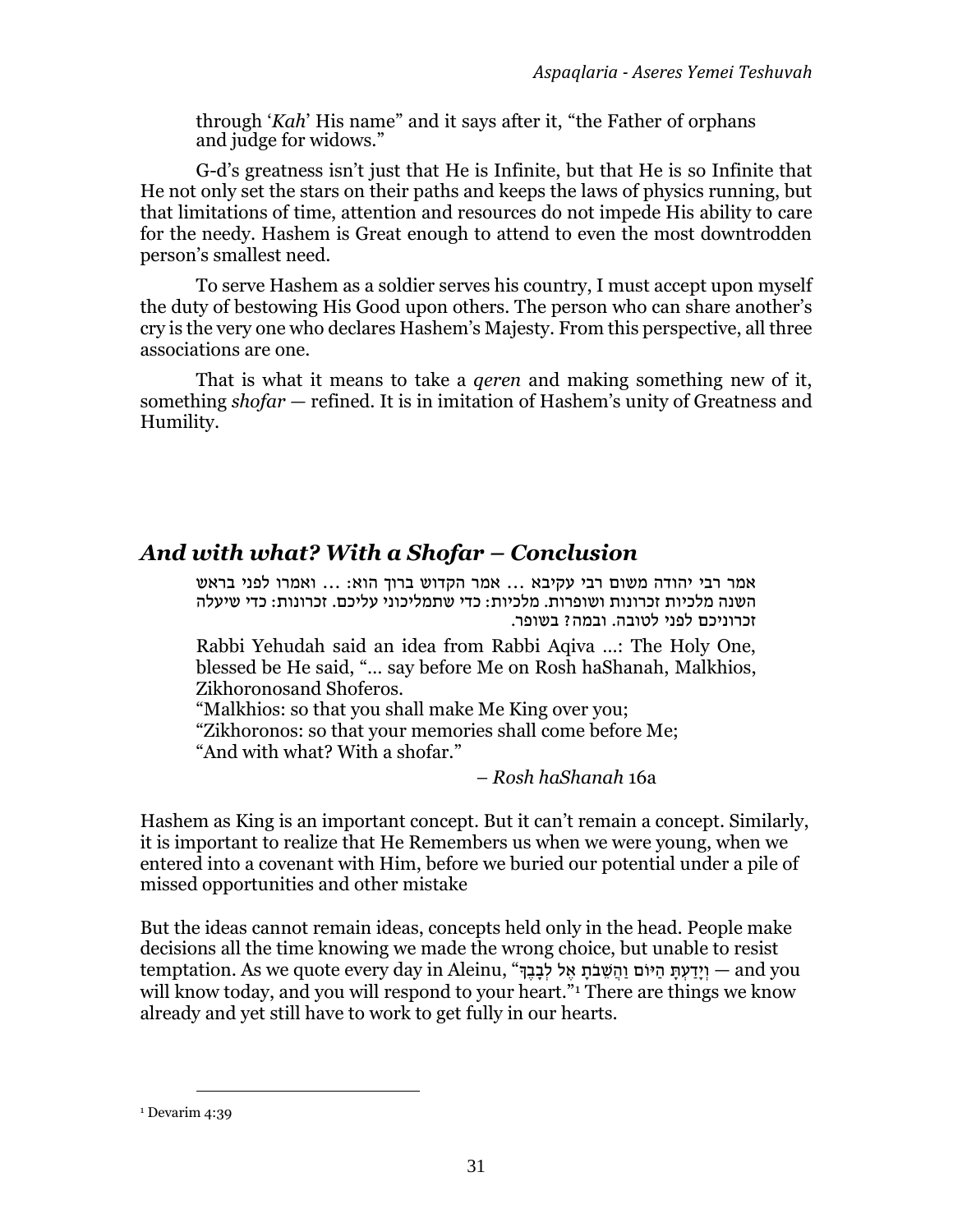### *And with What? With a Shofar*

When the Jewish People at Mount Sinai proclaimed "ע ָמ ְּשִׁנ ְּו ה ֶׁשֲעַנ — we will do and we will listen", a voice from heaven demanded to know who revealed to us the angels' great secret.<sup>1</sup> What brings an idea the one ammah from head to heart is to do, and then to listen to what the experience tells us.

Rabbi Aqiva teaches us the same thing: We contemplate Malkhios, we discuss Zikhronos. But through what do we make Hasme our King, and bring ourselves before HQBH? Through the non-verbal experience of the shofar.

 $^{\rm 1}$  Shabbos 88a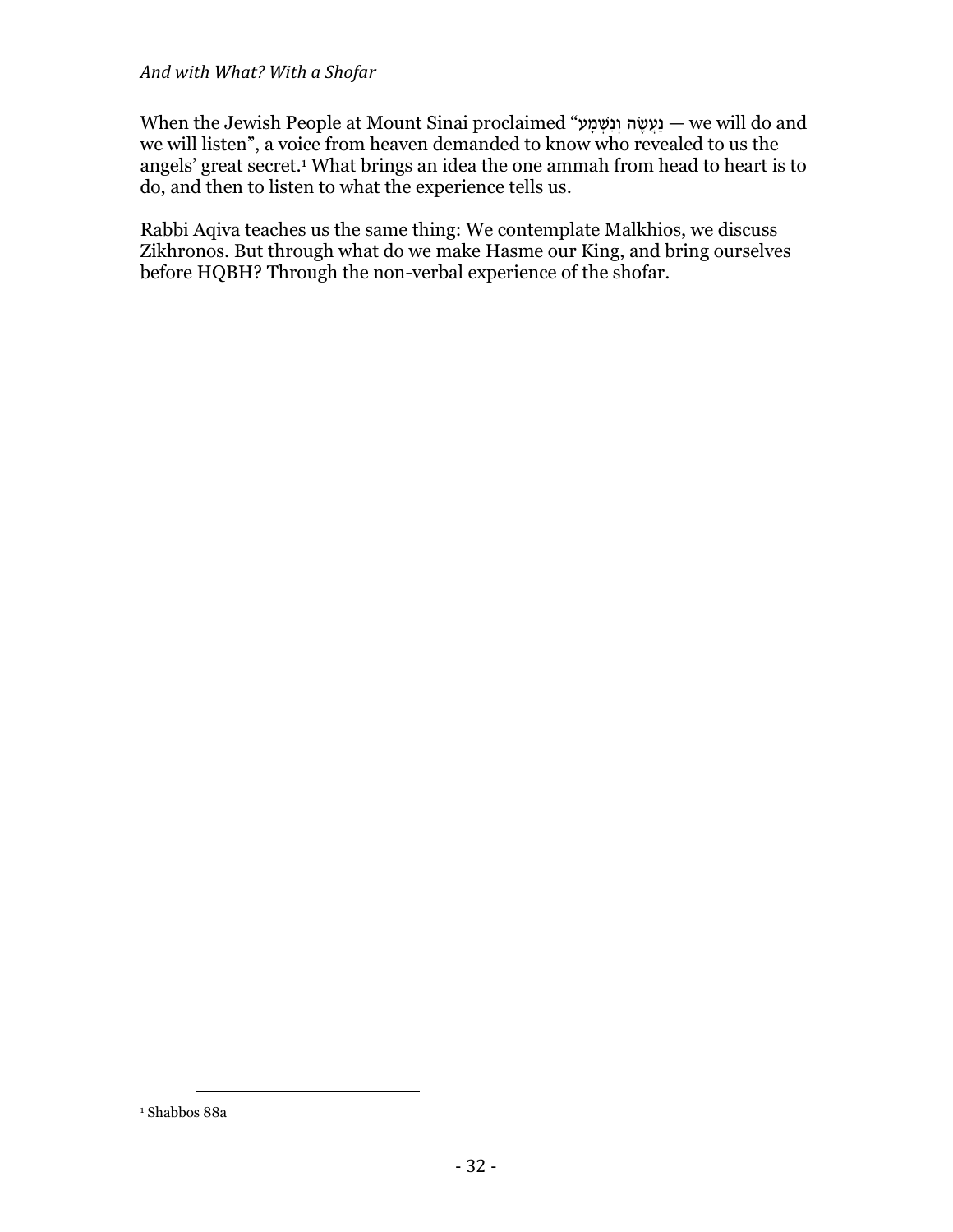# *Unesaneh Tokef*

The *piyut* "*Unesaneh Tokef*" consists of two paragraphs added immediately before Kedushah in the Chazan's repetition of the Amidah of Mussaf on these days. As a *piyut*, it is not technically part of the Amidah, and in some communities – for example, the personal synagogue of R. Chaim Brisker – it was not said on Rosh Hashanah on a weekday, as it would be an interruption in the middle of shofar blowing. (The Amidah itself is an inherent part of the same mitzvah as *shofar* blowing, a very interesting, and long, topic.) It is part of Ashkenazic tradition only.

The prayer opens: *Unsaneh tokef kidushas hayom* – let us convey the sanctity of the day, for it is awe-inspiring and frightening.

And on it *we will carry* Your Kingship. The word is "*tinasei*" we will carry. It is for us to declare Him king. As David wrote: "*ki Lashem hamluchah umoshiel bagoyim* – For G-d has the kingship, but he is a dictator over the nations." Until the day we describe in Aleinu "and they will all accept the yoke of your kingship". The difference between a king and a dictator is the acclamation of the people.<sup>1</sup> The king, because his rule is accepted, rules through kindness. A dictator must impose his will by force.

R. Eliyahu Shaviv, of Yeshiva Gush Etzion, creates a fascinating mental image. Rosh Hashanah is on Rosh Chodesh, the day of the new moon. It was up to Sanhedrin to accept two witnesses who saw the new moon, and then they sanctify the month.

We cannot picture the heavens, but traditionally we use imagery to convey the events on an emotional level. In this light, Unsaneh Tokef draws a picture of G-d "sitting" on His throne, which, we are told, is His Kindness. The kindness a king can afford beyond that of even a benevolent dictator. All the *tziva'os hashamyim*, the legion of angels of the heavens, stand ready to declare G-d's kingship over the universe(s). Malkiel (the angel whose name means G-d is my king) stands ready with "crown" and "scepter". And they stand there, and wait. For what? For two *pushete yidden*, two simple Jews, to say "we have seen the new moon" so that Sanhedrin will declare the day the first of Tishrei.

A little later it describes, "a great *shofar* will be blown, and a quiet, thin sound will be heard". "Quiet, thin sound" is a reference to a lesson Hashem teaches Elijah in Kings I. First the prophet is buffeted by a powerful wind, and G-d says, "I Am not in the wind", then he hears a loud crash, "I Am not in the crash", then a fire, and G-d says that He is neither there. Then "a small thin voice". G-d's voice in this world is within us, if we would only listen.

The great *shofar* is blown – today is judgment day! And finally, we can hear the voice of G-d calling within us. This sets the angels atremble. They have no free will, no consciousness nor conscience, they are automata, pushed and pulled like leaves in the spiritual wind.

"*Uvo sinasei malchusechah* – on this day we will carry Your Kingship." It is

<sup>&</sup>lt;sup>1</sup> See "[Crowning Hashem My King](#page-18-0)", pg. [13.](#page-18-0)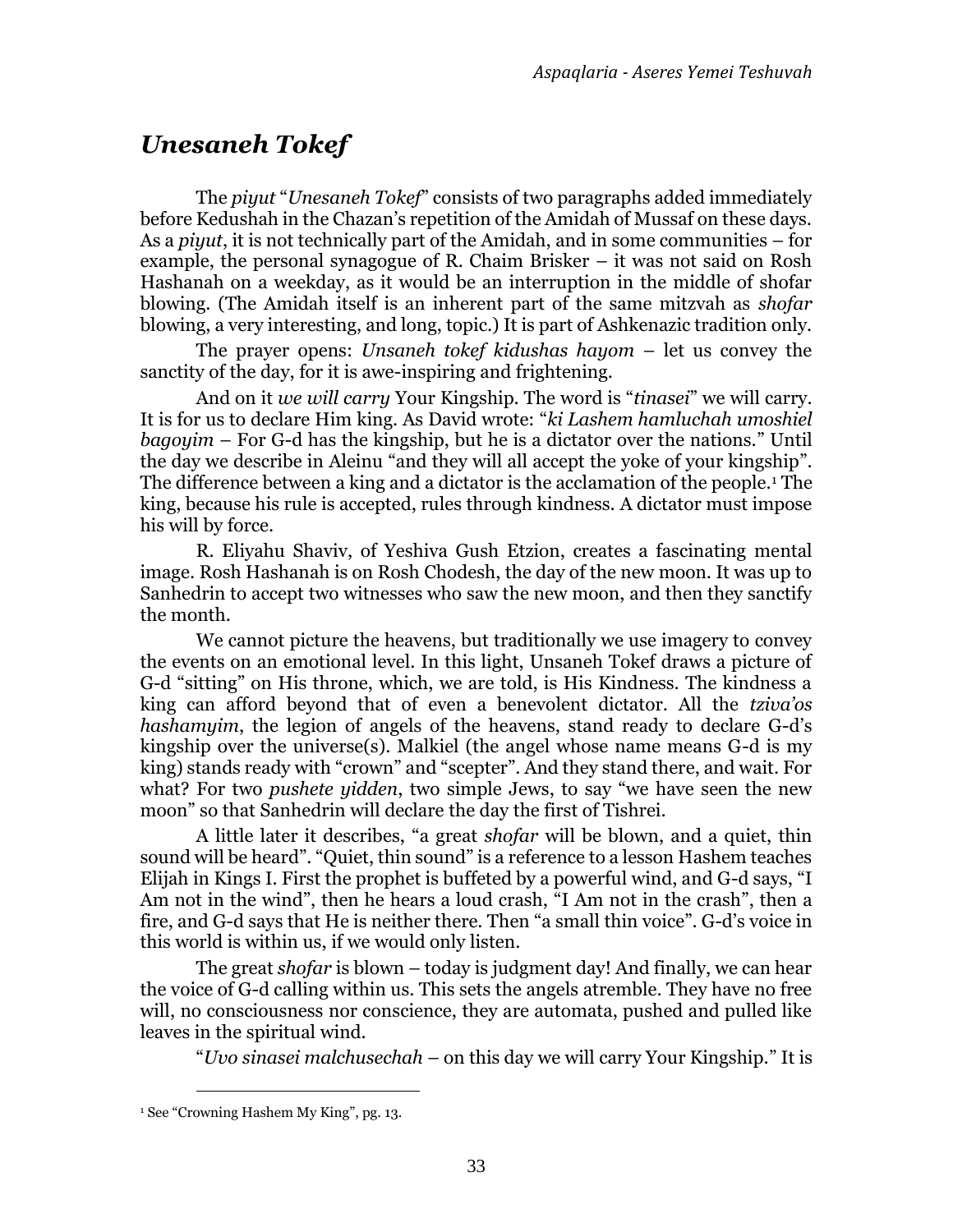### *Unesaneh Tokef*

the task of the Jewish people alone. People, human beings with free will, loftier than angels because we have the potential for growth, to hear and head that small thin voice. It is our task as Jews to bring that message to the rest of humanity. If two Jews do not declare it so – it is not coronation day!

This is the theme of *Aleinu*, which we say daily, and which is taken from the Rosh Hashanah and Yom Kippur Mussaf.

Then, the prayer seems to shift theme. It goes from G-d's Kingship to that of Divine Justice. That shift, though, is the entire purpose of this period on the calendar. The days upon which we accept G-d as King, as *Melech*, and not a *Mosheil*, a Dictator, are the days of mercy – because of our acceptance of his role in running the universe(s).

G-d counts us, lovingly, as individuals; the way a shepherd counts is flock as he lets them pass single file past his crook and through the gate.

"On Rosh Hashanah we are inscribed, and on Yom Kippur we are sealed into the Book of Memories that reads itself," as the poet describes it. And this Book of Memories has each deed in it, signed by the hand that did it. G-d doesn't judge by evidence, but weighs the actual facts. All is known with certitude.

Not just in the actuarial manner of a community  $-$  "how many will be pass away, and how many will be created." Not just the major life events, the ones that people often think of as "fate": "who will die in their destined time, and who will die early, who in their sleep and who will [G-d forbid] die a violent death." But even exactly how they will die, how much money they will earn, who will get sick, who will get honor, who will be humbled. The Chassidic masters teach that even when you stub your toe, or don't find your money until you search your *second* pocket as opposed to getting it right away, G-d is trying to tell you something.

Nothing drove this point home to me more than witnessing the events of 9/11. The morning began much like any other; my usual morning routine. If anything, the only thing noteworthy about my early morning and commute was the beautiful weather, the clear blue sky, a sunny day. And then, the words of the poem came to life. Who could explain how suddenly the day turned dark, the promise hidden in a cloud of smoke? And who could explain why these people survived, and they "who [died] before their time"? "Who by fire .. who in noise and chaos … who by suffocation … and who by falling or buried in debris?" Suddenly, the usual turned into a dramatic expression of G-d meting out for each person their own fate.

Three things "pass through" the evil decree: *Teshuvah*, *tephillah* and *tzedakah*. Now, when you are in the throes of accepting G-d as a willing subject, use that chance for mercy, and change yourself, improve the things you've been weak in.

How do we relate to these words? Yes, many times we can find the justice. Why this person merited their outcome, how that person's life turned around after they refined themselves. But more often, the questions outnumber the answers. Returning yet again to the events of 9/11, can we explain why one trader, who lived for the next deal, returned home to his family, but Avremel Semanowitz<sup>Hy"d</sup> who stayed with wheelchair-bound co worker, wasn't blessed with that chance to escape? In general, why the righteous suffer is a problem we must struggle with,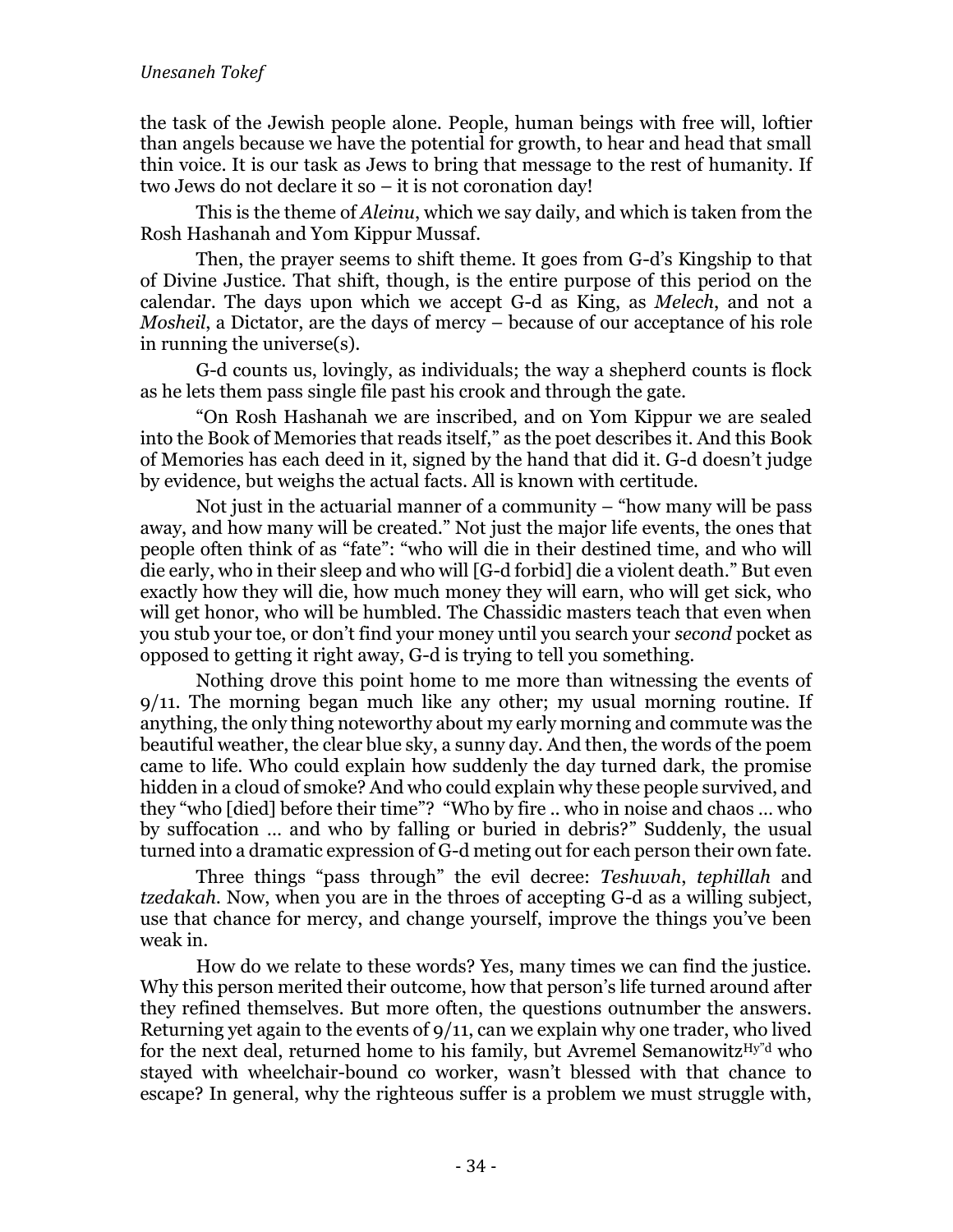we must continually try to see Hashem's role in our lives. But we cannot hope for resolution.

But note that we do not say that repentance, prayer and charity destroy the evil decree, or erase the evil of the decree. Rather, they "cross over" the evil, allow us to get past it. We should not be good in this world in exchange for promises of an idyllic life. There is no idyllic life. Nor would such a life be a "good one; it would simply be living by informed greed. We should act so as to have a purposive life, a meaningful one, one in which even the worst of tragedies or one's own end can be faced with a belief that it has a purpose.

As the Vilna Gaon put it: We say in Shema "*asher Anokhi metzaveh eskhem hayom*" which instinctively we would translate "which I [Hashem] command you today". But did Hashem actually command us today to perform *mitzvos*? Rather, the verse is to be translated "for today", telling us that the mitzvah opportunity we face today is "today's *mitzvah*". Every moment I am alive, every act that I do, I should be thinking: I was placed here by the Creator. Hashem created the universe such that this needs to be done. Only I can accomplish this task. It could only be done here and now. And so I stand here and now to do this essential duty, one which is a permanent feature of the universe.

Victor Frankel describes an attitude much like this in his book Man's Search for Meaning. In his study of how various people managed through the Holocaust (including himself), he found it was those who associated meaning with their lives who faired the best. And this was the one thing the Nazis could not rob of him. Even if all they left him was the ability to suffer, his suffering too is a task only he could accomplish, only at that time and place, and the universe is different than the one it would have been had he chosen to suffer differently.

In Judaism, nothing ends with philosophizing. We focus on *halakhah* because the primary question should always be: what does this situation empower me to do?

*Teshuvah* – a return. The Chief Rabbi of the British Commonwealth, Rabbi Lord Jonathan Sacks, likens *teshuvah* to the waves of immigrants to Israel. The Yemenites, the Moroccans, the Russians and the Ethiopians. They stepped off the plane to a land they never saw before, and suddenly "We are home!" *Teshuvah* is return to a religious home. Even if you've never been there before.

These three things, *teshuvah*, prayer and charity (which, we should remember, Jews call *tzedakah* – justice), parallel the three relationships that dominate our lives. And so quite literally, *teshuvah, tefillah* and *tzedaqah* give us the tools to repair the pillars upon which the world, and our lives, stand.

*Teshuvah* – improve your self. Are you too quick-tempered? Haughty? How much Torah do you know? How much Torah do you feel?

*Tephillah* – pray to G-d. Remind yourself that you have a Third Parent, Someone Who wants you to grow, be more than merely a sentient animal.

*Tzeddakah* – How are you doing in your relationships to other people? Do you give charity? Do you speak charitably? Do you help a neighbor? Smile when you greet people? Say hello to the old man sitting on the porch that you pass on the way to the train station? Thank your parents or your spouse lately? Let your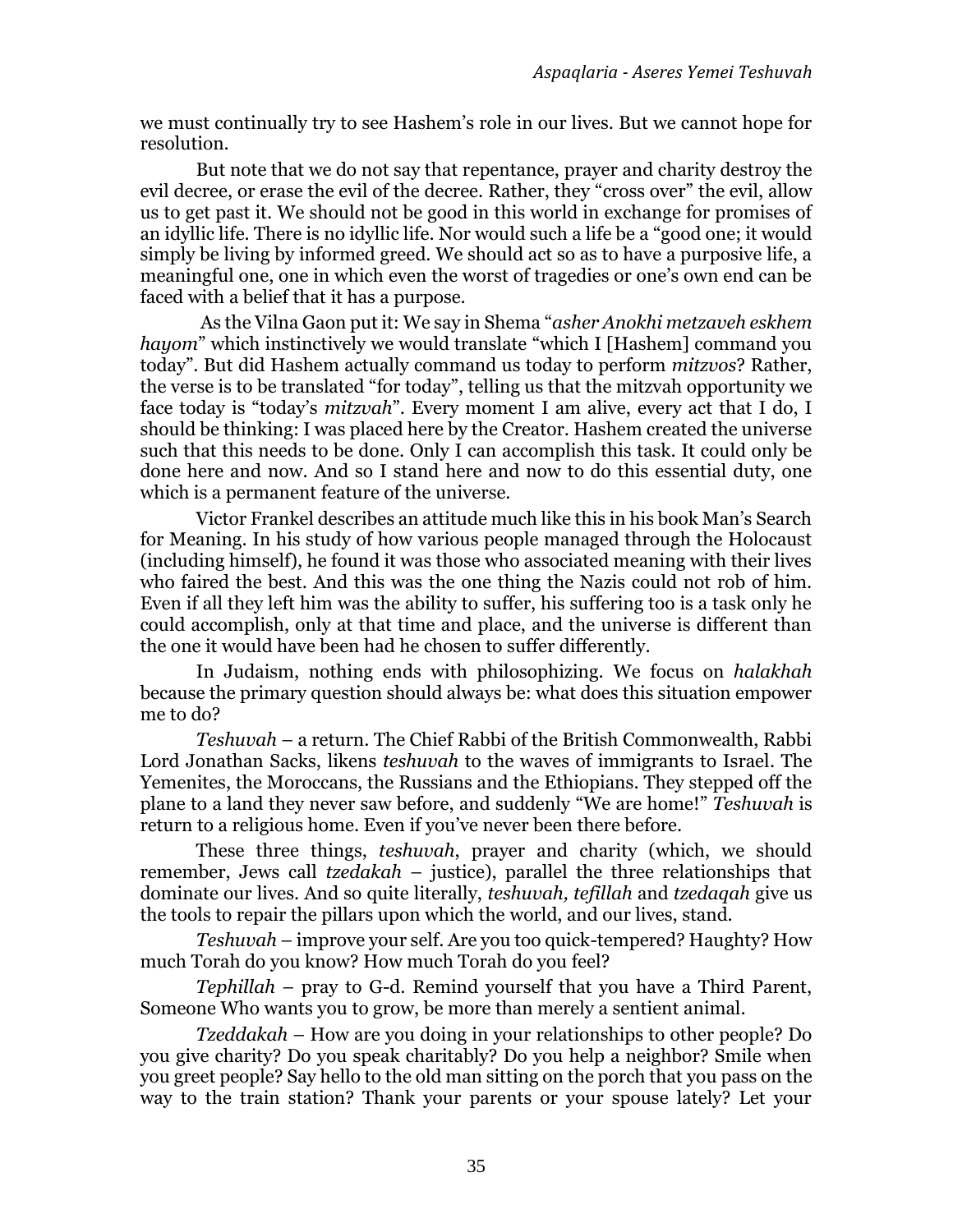### children know when they've done well?

It would behoove us, I when I write this monologue, you, as you read it, to choose one thing, something we can commit to and have a real chance of succeeding at, just one thing from each of these facets of our lives, to add to our current behavior.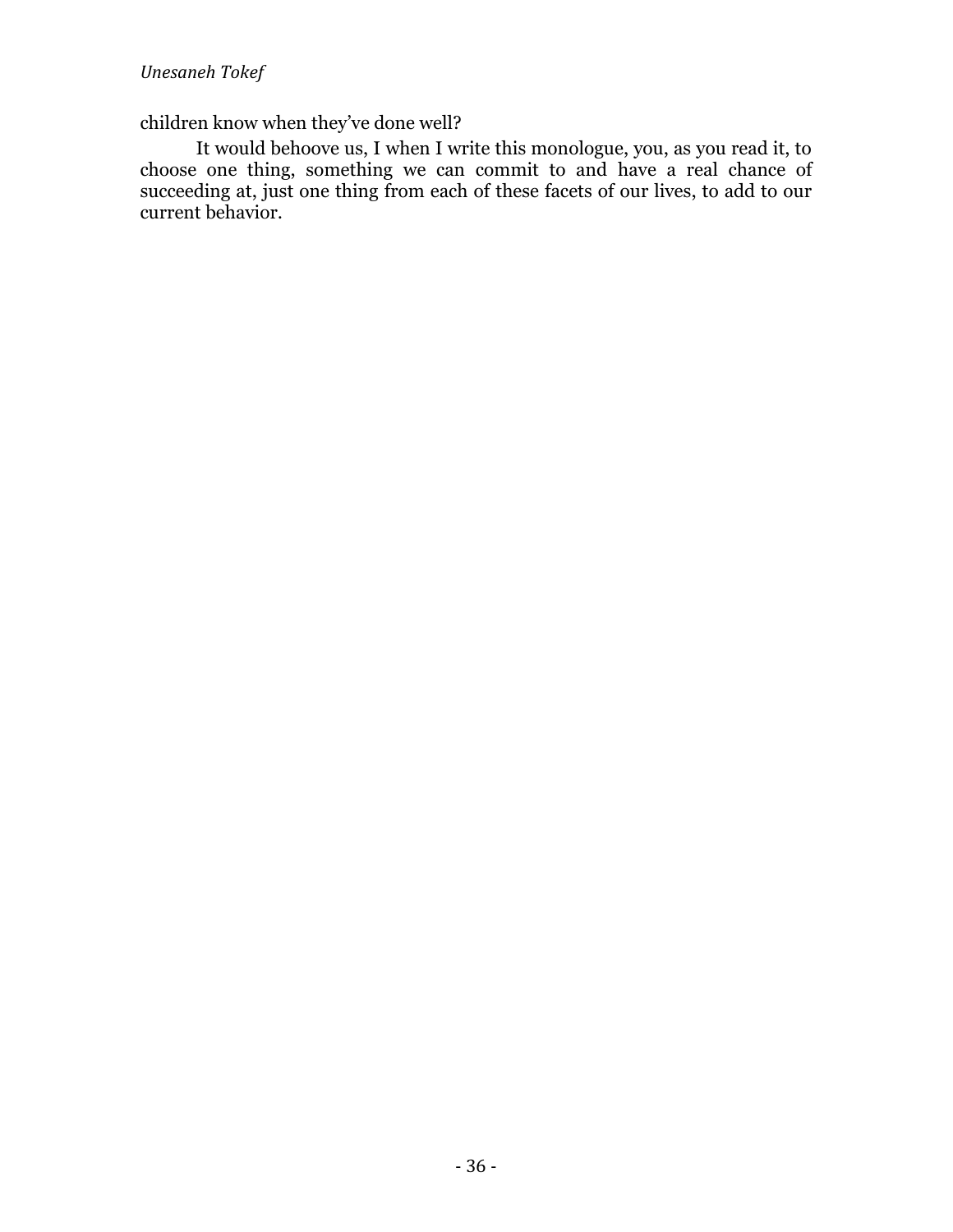## *Ideals and Yokes*

I had been wondering about the first two paragraphs of Shema. The first paragraph is an exercise of accepting *ol Malkhus Shamayim*, the yoke of the Kingdom of [the One in] heaven. The second  $-$  *ol Mitzvos*, the yoke of the commandments. Here was the question where my train of thought began:

Those *mitzvos* are the commands of that King. So… How does the intent I am supposed to have when saying each of these paragraphs differ? The metaphor of "yoke" tells me that we're talking about some kind of burden that is necessary if I am going to live productively. But how is the yoke of Hashem's Rule different than that of His *mitzvos*? Aren't I accepting to try my best to listen to Him either way?

And somehow this distinction relates to the difference between the goals of Rosh haShanah and Yom Kippur. On Rosh haShanah we talk about accepting Hashem as our King. We do not even directly speak about *teshuvah*. On Yom Kippur we talk about abandoning sin, embracing *mitzvos*, and changing our *middos* so that the correct behaviors come more naturally to us. Rosh haShanah — *ol Malkhus*. Yom Kippur — *ol mitzvos*.

We use the word "ideal" in two ways. (Yes, I need the jump in topic to build to a proposed answer. Actually, I'll need two such jumps before we're done.)

The first I think of as "the mountain peak". This is the ideal we strive for. The person with perfect middos, who is compassionate, generous, learned, righteous, G-d fearing…

But that perfection never existed. Even Moshe sins. (And notice that the *beraisa*'s list of four people who hadn't sinned are all named in relation to their more accomplished relatives [\(Bava Bara 17a](https://www.sefaria.org/Bava_Batra.17a.6)), "Benyamin, ben Yaaqov, Amram, father of Moses; Yishai, father of David; and Khil'av ben David.")

ּכִׂ֣י ָאדָ ֵ֔ם אֵ ׁ֥ין צַ דִ ֹׁ֖יק בָ אָ ָּ֑רֶׁ ץ אֲ ׁשֶׁ ׁ֥ר יַעֲשֶׁ ה־טֹׁ֖וֹב וְּ ֹלׁ֥א יֶׁחֱטִָֽ א׃

For there is not one good man on earth who does what is best and doesn't err.

— Koheles 7:20

So, the ideal life is not one on the mountaintop. It's the life lived reaching toward it.

ּכִּי *שֶׂבַע ׀ יִפְּוֹל* צַדִּיק וָקָם וּׁרְשָׁעִים יִכָּשְׁלוּ בְרָעָה:

Seven times the righteous man falls and gets up, While the wicked are tripped by one misfortune.

### *— Koheles 24:16*

It is inevitable that in the kind of life we want to lead, we will at times be trapped in periods of darkness. Setbacks. Struggling with our faith. But we don't aim for a life of struggling with faith. This is a second usage of the word "ideal". Not the mountain top we aspire to reach, but the path up that mountain.

We are in the "image" of the Divine. We cannot reach that Infinite Perfection mountaintop. But we are called upon to head up the mountain.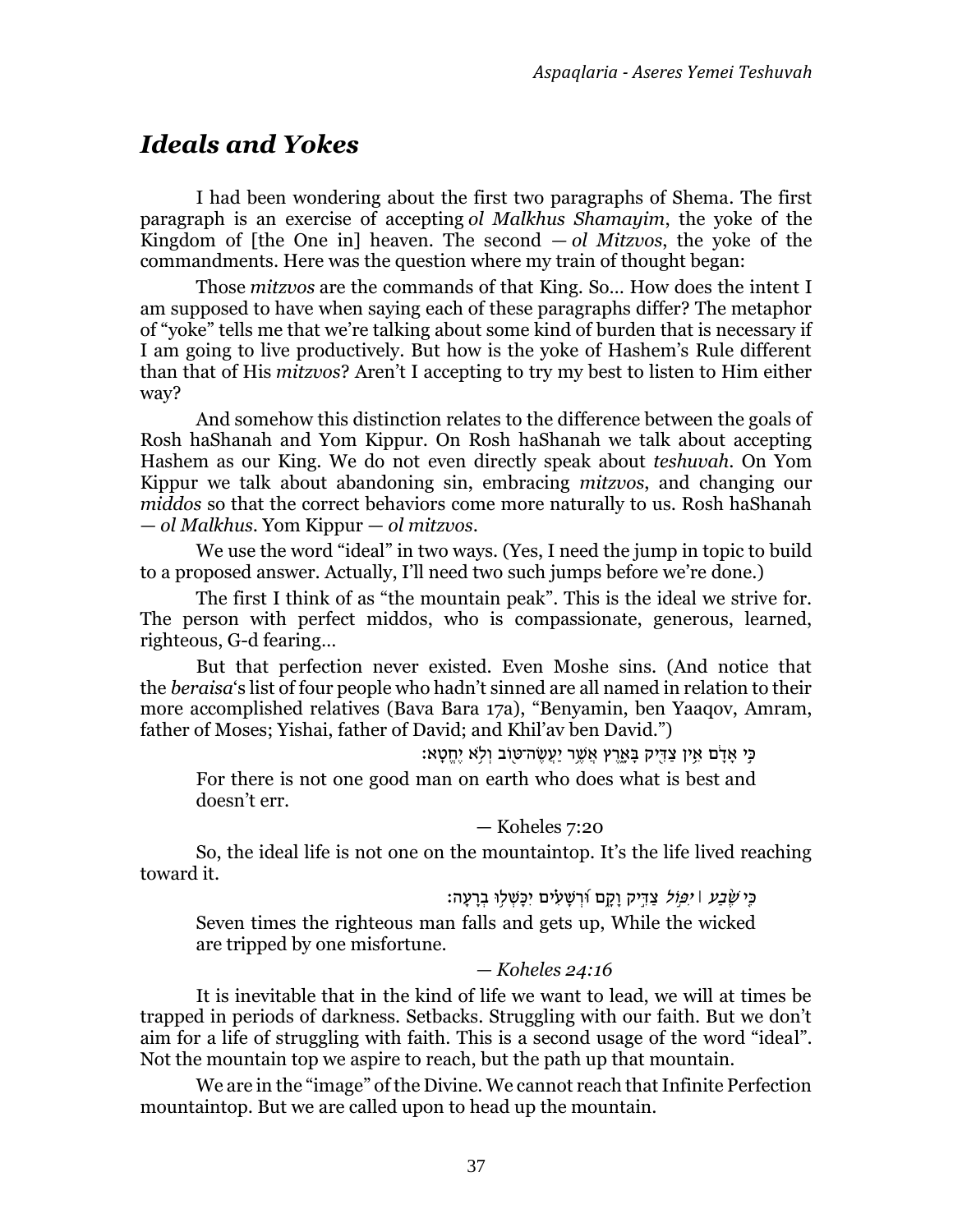Two different meanings of the word ideal: the mountain top we aspire to, and the ideal process to strive for that aspiration. (And now, our second and last topic jump.)

If you ask someone who isn't dieting if they want to diet and they say "yes"… Stop and think for a moment; then why aren't they actually dieting? It's the right thing to do. Usually it's not a logistical issue. If they really want to diet, why didn't they actually make the choice to diet? Because the truth is that they want something else more.

It is not so much that the person wants to diet as they want to be the kind of person who really wants to diet. They don't want dieting more than they want lasagna, but they want to be the kind of person who does.

Which dovetails with our discussion of the two definitions of the word "ideal". The person we are describing doesn't want to be traveling that path, and yet they still want to be the kind of person who gets to the mountain top. Inconsistent? Yes. But people's feelings and desires often are.

We need to start with the "eye on the prize", the desire for the aspirational goal. That's what gives us the motivation to continue hiking up the mountain toward it.<sup>1</sup>

And that brings me back to the opening question  $-$  the difference between *ol malkhus Shamayim* and *ol mitzvos*. Between the goals of the first and second chapters of Shema, between Rosh haShanah and Yom Kippur.

*Malkhus Shamayim* is accepting Hashem as King. It's the aspirational goal — I want to be on His team. Not to be an obstacle, that the betterment of the world and of myself must happen at my expense. To work with the Ruler to make it happen. To accept *ol malkhus Shamayim* is to want to be a particular kind of person, one whose will matches Hashem's Will.

<sup>&</sup>lt;sup>1</sup> I believe this same distinctions underly the roles of Written and Oral Torah, respectively. For example, the text of the written Torah famously says "וָיָן תַּחַת עַיֹּן – an eye for an eye." (Vayiqra 24:20) And, yet the *halakhah* is not based on the literal text. Instead, we know the obligation is to repay the injured for their pain, medical expenses, loss of earning potential, etc…

Halakhah always derives from rules of *derashah*, hermeneutical principles. And where those rules produce laws that differ from the literal text, it is the Oral derivation that is binding.

So why the literal text? In the words of the Rambam (Hil' Choveil 1:3), the Torah is telling you what the person deserves. Whereas the Oral Torah allows for a *kofeir*, a "ransom", instead. And this is true in general. In all of Tanakh we are taught ideals; but both *halakhah* and the *derashos* that produce it are specific to the Torah.

The mountaintop ideal is in the Written Text. The ideal to strive for is that one is as loathe to risk harming someone else as if they would thereby harm themselves. But it seems (going beyond the Rambam's words) that *halakhah*, the way to reach that ideal, is somewhat less severe.

Similarly, the text is quite condemning in its depiction of King David when he falls in love with Bat Sheva and sends her husband off to die in the wore. But the Oral Torah tells us, "Whomever says King David sinned is nothing but erring." (Shabbos 56a)

The text, considered with "mountain top" ideals, is about an ideal in the first sense of the word, and how a real human always falls short. We strive for it; we don't ever actually reach it. The problem with being "in the 'image' of the Divine" is that our ideal selves are always infinitely far away.

The Oral Torah depicts King David as being an ideal in the second sense of the term "ideal". He falls short of perfection in an absolute sense, but is always progressing. When he falls, it's not as complete of a fall as it looks compared to absolute perfection.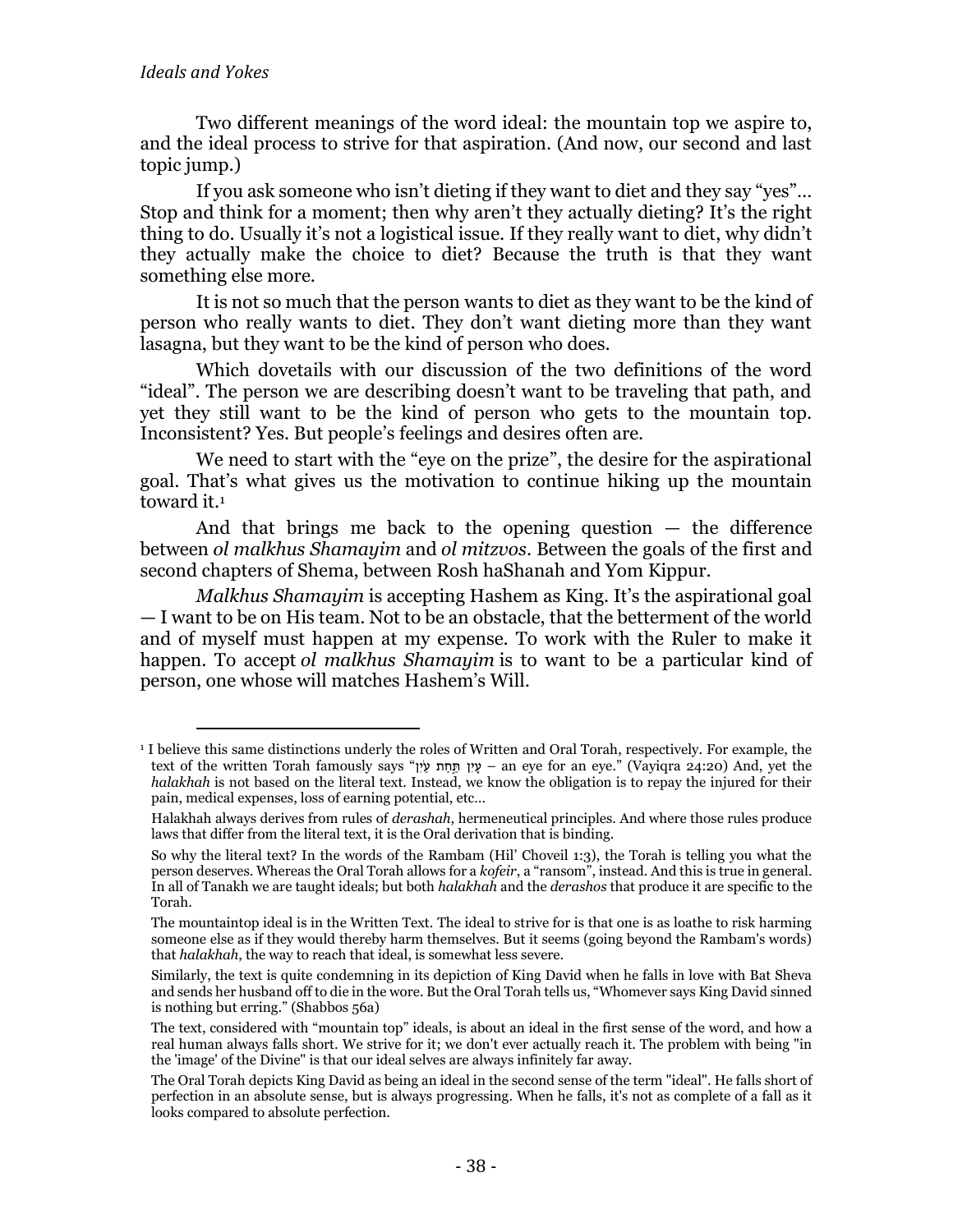*Ol Mitzvos* is accepting the path there, all the nitty-gritty work of attitudes, desires, priorities, virtues and behaviors. When someone accepts *ol mitzvos*, they are reprioritizing their wants so that they actually want to do Hashem's Will. Doing the work to become the person that someone bearing *ol malkhus Shamayim* wants to become.

The first paragraph of Shema as well as Rosh haShanah is about aiming for the right mountain top, the aspirational ideal. The wanting to be the kind of person who wants the right thing. It comes first because it's the draw that gets us to the next step, the actual desire to do the work to get there. The second paragraph, *Vehayah Im Shamoa*, is *about ol mitzvos, halakhah* — the art of walking (\הלכ $\langle \rangle$  = walk / travel) up the mountain. Yom Kippur is for taking that next step forward.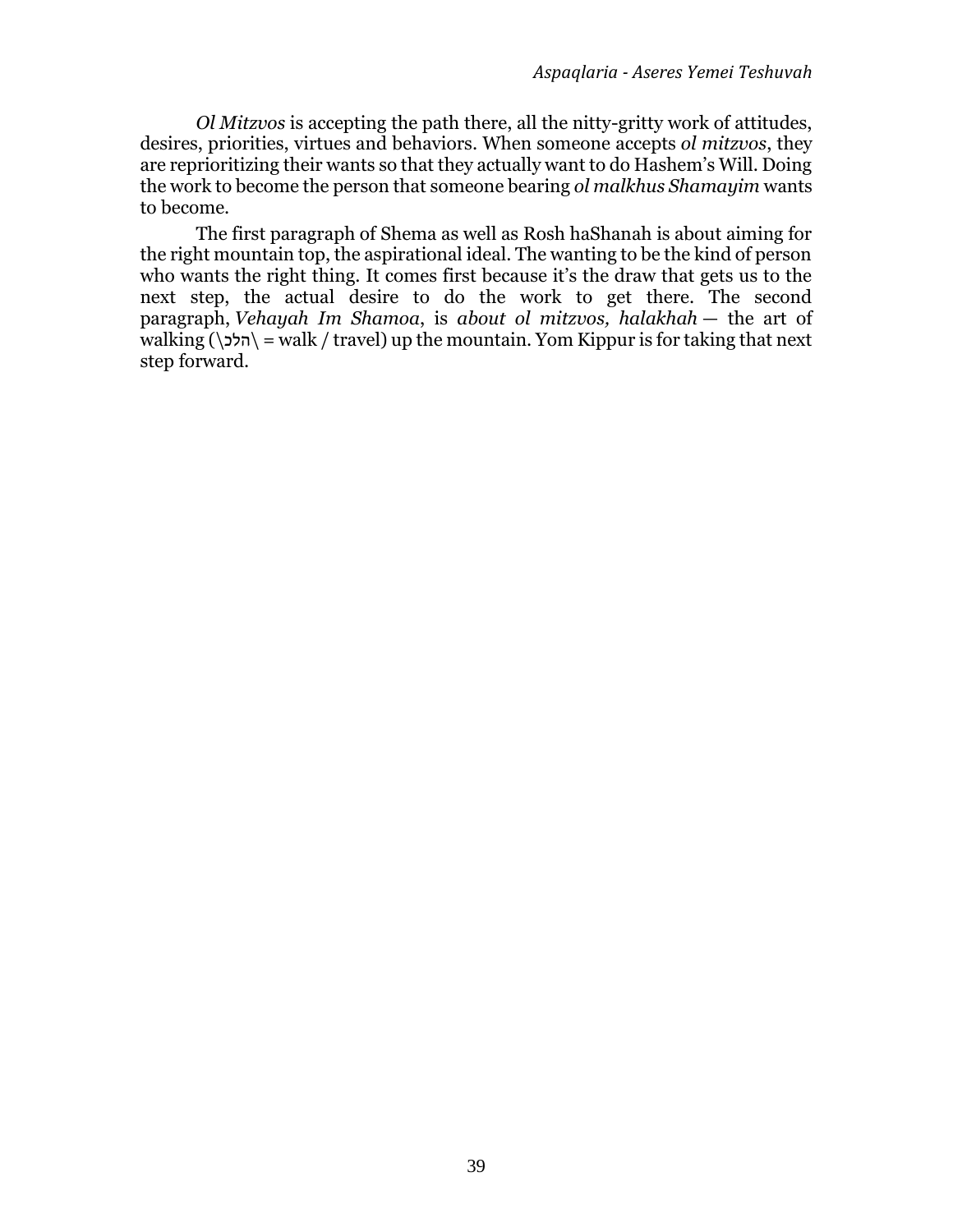## *Selichah, Mechilah, Kapparah, Yir'ah and Simchah*

In Mesilas Yesharim ch. 24, the Ramchal describes the various types of yir'ah (awe / fear):

- 1- *Yir'as ha'onesh*: fear of punishment. This is the lowest of the three. However, since even fear of punishment is a motivator, even *yir'as ha'onesh* is viewed positively.
- 2- *Yir'as Shamayim*: fear of [the One in] heaven. This is the lofty goal. It, in turn, comes in two flavors:
	- 2a- *Yir'as hacheit*: fear of sin. This is distinct from the fear of punishment; it is a fear of the sin itself, of the possibility of erring. Mesilas Yesharim continues that when a traditional source speaks of "*yir'ah*" without specification, it means *yir'as hacheit* (fear of the sin [itself]).

It is a kind of fear of heaven in that one is worried about letting G-d down, about doing something that would ruin the relationship.

The Maharal (Nesivas Olam, Nesiv Yir'as Hashem chapter 1) writes that "*yir'as hacheit*" (fear of the sin itself, which the Ramchal called the default definition of "*yir'ah*") comes from a love of Hashem. When you love Someone, you give great importance to not disappointing Him.

2b- *Yir'as haRomemus*: fear of the Grandeur [of G-d].

Note that as the Ramchal progresses, the translation for *yir'ah* as "fear" becomes steadily less compelling, and that of "awe", or acting with "awareness of the magnitude of what one is engaging in", seem more appropriate.

In *Vidui*, we ask for three things: *selichah*, *mechilah* and *kaparah*. (According to Rav Samson Raphael Hirsch these are in descending order *selichah* is full repair of the sin, whereas *kaparah* is the containment of its punishment. I would like to suggest an explanation of the terms consistent with the Avudraham's position that they are an ascending sequence.)

According to the Avudraham, *selichah* is being pardoned from any due punishment. This may also be the meaning of "*veHashem yislach lah* – and Hashem will forgive her" of her vow (Bamidbar 30:6,9,13), where the vow being annulled has not been violated. It is the release from a debt or responsibility.

*Mechilah* is forgiveness. There are no ill feelings remaining from the act. As Rashi writes (*teshuvah* #245), ""If he hugged him and kissed him, there is no *mechilah* greater than this." The same idea is echoed by the Chasam Sofer (Derashos, Shabbos Shuvah). We do not obtain forgiveness from Hashem for sins done against another without first trying to obtain *mechilah* from the person offended. However, the Chasam Sofer writes, "In the time when the *Beis haMiqdash* stood, we do not find that there was an obligation for every Jew to seek *mechilah* from his friend on *erev Yom Kippur*. For it is the nature of the *qorbanos*  to bring the hearts of men closer, and to make peace among them on their own."

*Kaparah* is from the same root as "*kapores*", the cover of the Aron, the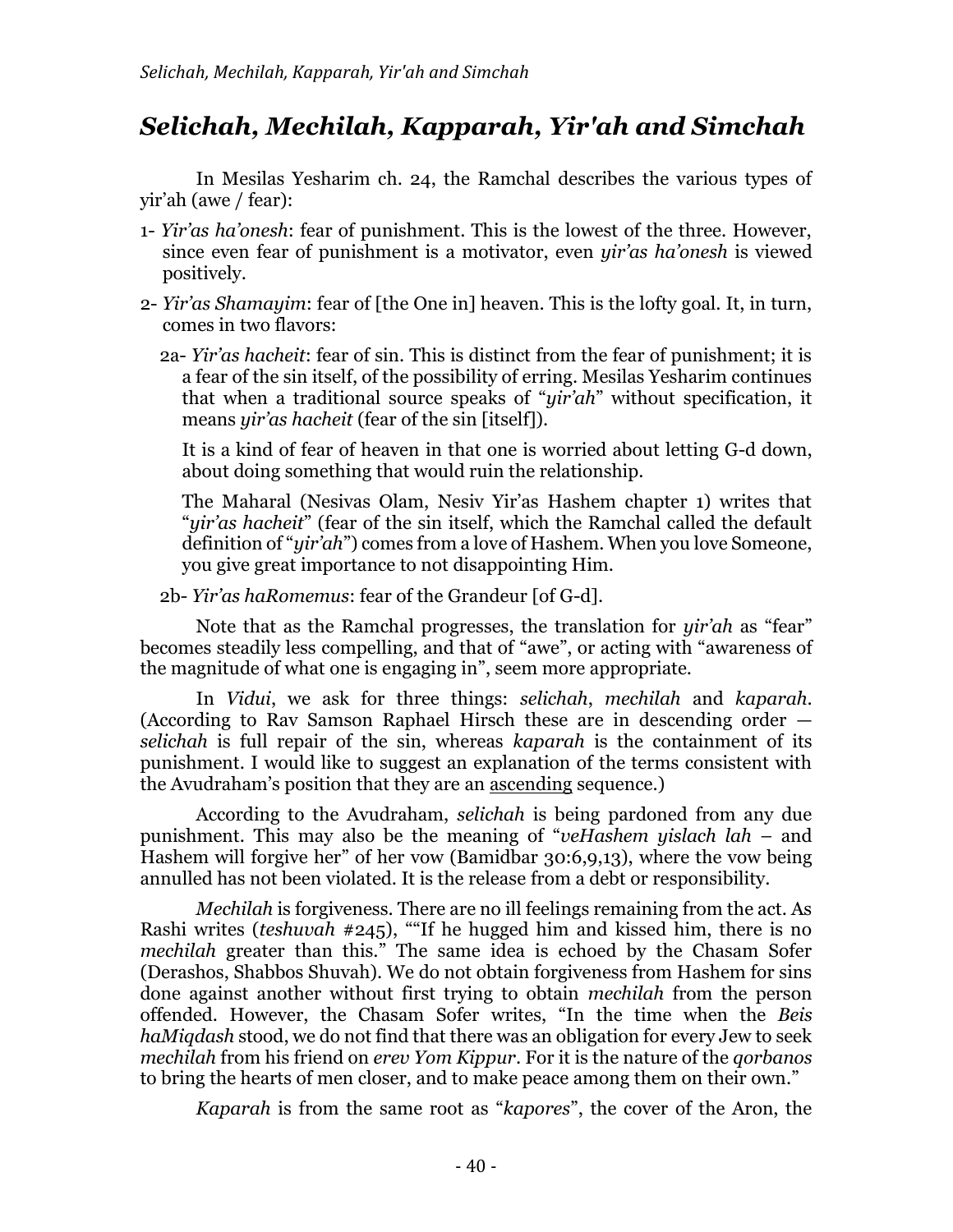"*kofer*", pitch, used to cover wood for waterproofing, and the cover of "*kefor*", frost, atop the manna (Shemos 16:14). And thus, the preposition usually used with it is "*al*" (on), as we shall see, as it is also in the descriptions of *kaparah* through *qorban* in Vayiqra, 4:20, 26, 31, etc…. For whatever it's worth, the cognate in arabic is /*gfr*/ which refers to covering or hiding. (This translation is that of the Ibn Ezra and Ramban, but not necessarily that of Rashi. See their respective commentaries on Bereishis 32:22, where Yaaqov's appeasement gift to Esav is intended so that "*akhaperah panav*". Also Rashi on 1:10. With thanks to R' Avi Fertig for this last citation which pushed me to find the other *rishonim*.)

I would therefore suggest that *kaparah* is the containment of the inclination that led to the sin. This also explains the verse "*Ki bayom hazeh yechapeir aleichem litaher eschem mikol chatoseichim, lifnei Hashem titeharu* — for on this day, it will provide *kaparah* upon you to make you *tahor,* before *Hashem* you will become *tahor"* links *kapparah* to *taharah. Taharah*, purity (as in the "*zahav tahor*", pure gold, of the *menorah*), is freedom from adulterations, negative habits inculcated into the soul. *Kaparah*, then is a prior step, where they are still present but contained. Beyond pardon from punishment and restoration of the relationship, but starting the healing of the very self.

These three stages parallel the three types of *yir'ah* described above.

*Selichah,* pardon from punishment, is a resolution of the sinner's *yir'as ha'onesh* (fear of punishment).

Someone with *yir'as hacheit*, who values His relationship with the Creator, is concerned with the impact of his actions on that relationship. That concern is resolved through *mechilah*, a restoration of that relationship.

*Kaparah*, by containing the cause of the sin, isolating off the personal flaw, is a step toward closing that gap between my finite self and the *romemus*, the greatness of the Almighty. From that *kaparah*, one can become a person with a healthier relationship with Hashem and with others, and from there all his debts to them would naturally be pardoned.

*Teshuvah* can thus be described as a return to *Yir'ah.*

This thought might explain why the last *mishnah* in *Ta'anis* includes *Yom Kippur* when it says, "There were no more joyous days for Israel than *Yom Kippur* and the Fifteenth of *Av.*" We can compare the Ramchal's *yir'as hacheit* (fear of sin) *to Rav Avraham Elya Kaplan's* definition of *yir'ah* in *BeIqvos haYirah* (tr. R YG Bechhofer):

… To what may *yir'ah* be likened? To the tremor of fear which a father feels when his beloved young son rides his shoulders as he dances with him and rejoices before him, taking care that he not fall off. Here there is joy that is incomparable, pleasure that is incomparable. And the fear tied up with them is pleasant too. It does not impede the freedom of dance… It passes through them like a spinal column that straightens and strengthens. And it envelops them like a modest frame that lends grace and pleasantness… It is clear to the father that his son is riding securely upon him and will not fall back, for he constantly remembers him, not for a moment does he forget him. His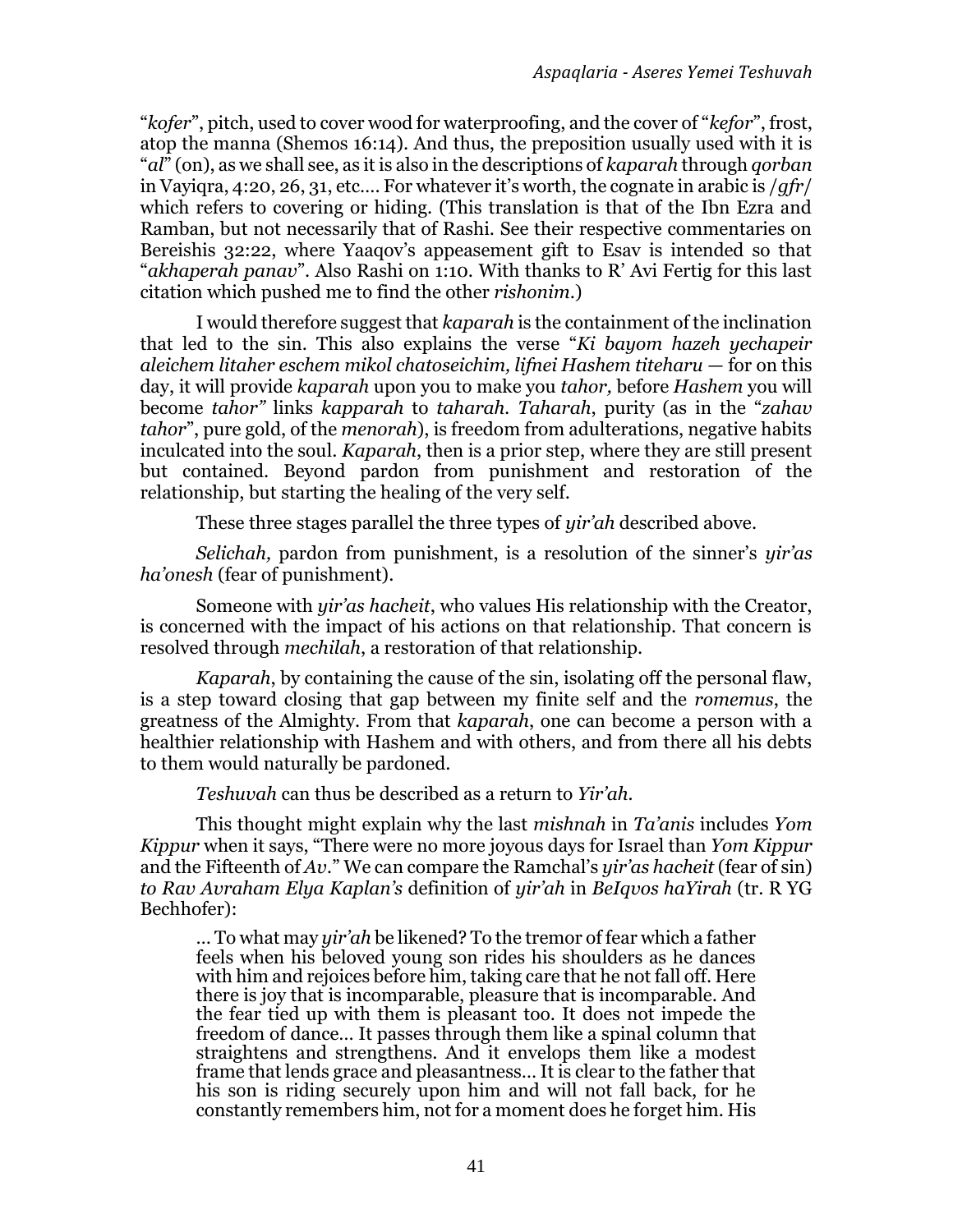son's every movement, even the smallest, he feels, and he ensures that his son will not sway from his place, nor incline sideways – his heart is, therefore, sure, and he dances and rejoices. If a person is sure that the "bundle" of hi s life's meaning is safely held high by the shoulders of his awareness, he knows that this bundle will not fall backwards, he will not forget it for a moment, he will remember it constantly, with *yir'ah* he will safekeep it. If every moment he checks it – then his heart is confident, and he dances and rejoices…

When the Torah was given to Israel solemnity and joy came down bundled together. They are fused together and cannot be separated. That is the secret of "*gil be're'ada*" (joy in trembling) mentioned in Tehillim. Dance and judgment, song and law became partners with each other… Indeed, this is the balance… A rod of noble *yir'ah* passes through the rings of joy… {It is clear from the original Hebrew that this is a reference to the rods that held the boards together to make the walls of the Tabernacle. -mb} [It is] the inner rod embedded deep in an individual's soul that connects end to end, it links complete joy in this world (eating, drinking and gift giving) to that which is beyond this world (remembering the [inevitable] day of death) to graft one upon the other so to produce eternal fruit.

Awareness of magnitude brings more weight to the event. It's the difference between the joy of dancing at a *siyum* and that of dancing at wedding, or dancing at a friend's wedding and dancing at one's daughter's. Because the wedding is so momentous, the joy is that much more intense. To return to R' Avraham Elya Kaplan's metaphor, the depth of my love for my son adds to the joy of dancing with him. Without the *yir'ah*, the awareness of what a big thing it is to put one's son atop one's shoulders, the joy wouldn't be there.

Yom Kippur is a day of returning to *yir'as Shamayim*. And thus, a day on which we realize the depth of the gifts we receive, the accomplishments we have, and even begin to see meaning on the tribulations in our life. A day of joy.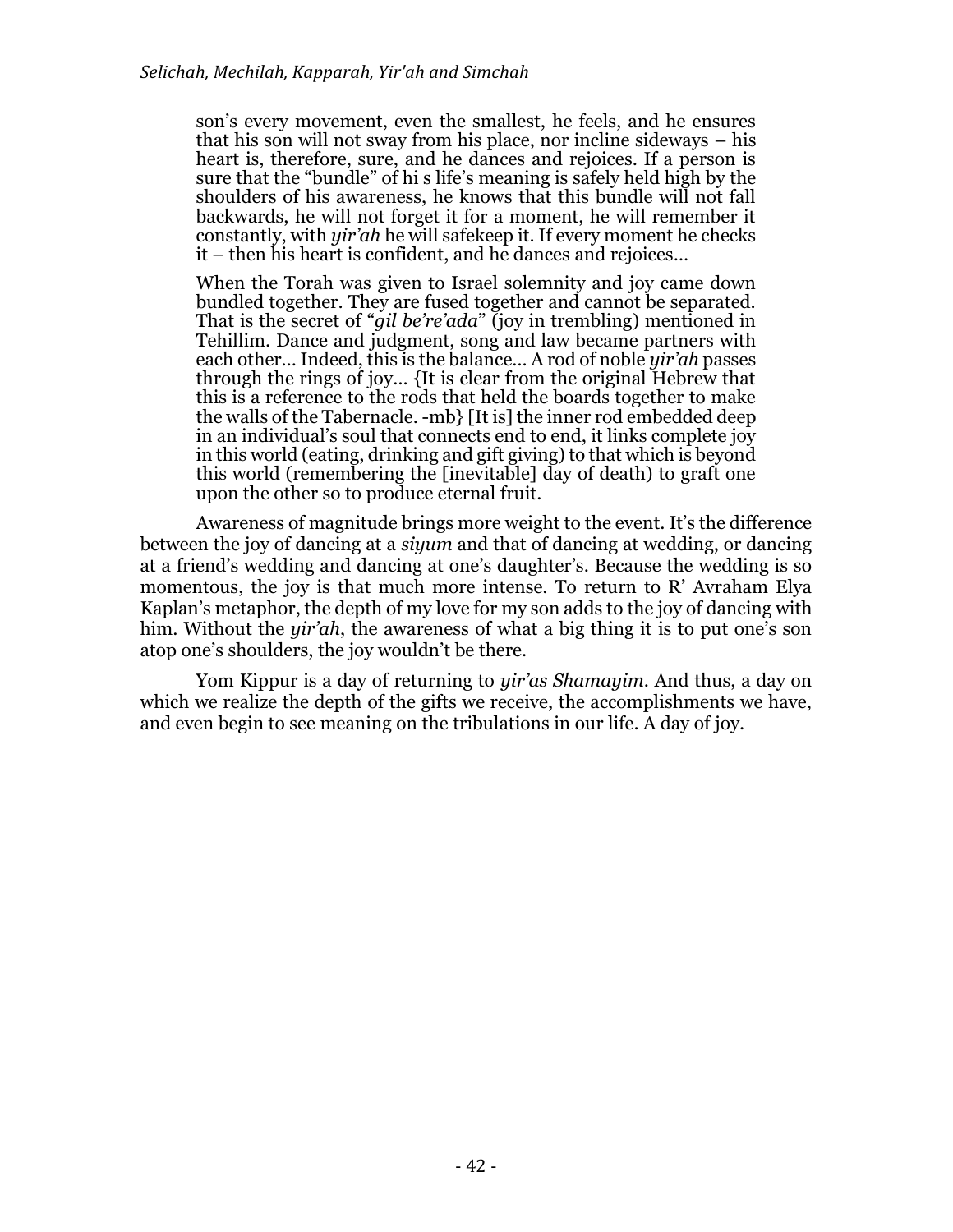## *Aval Asheimim Anachnu*

In *parashas Vayigash*, the brothers admit to the viceroy of Egypt their guilt in selling their brother. They declare, "*Aval asheimim anachnu*, ... – But we are guilty, over our brother, that we saw the pain of his soul when he called to us and we didn't listen…" 1

The Rambam offers a similar text for *vidui*, confession. He writes, "The *vidui* that all of Israel practice is '*Aval* anachnu chatanu' – But we have sinned." 2 The Lechem Mishnah<sup>3</sup> points us to the origin of this three word *Vidui*. R' Mareidah<sup>4</sup> recalled that the only part of *vidui* that Shemu'el stood for was these three words, and from this the *gemara* deduces that this is the iqar *vidui*, the essence of confession. One is obligated to stand for *vidui*, so if Shemu'el held that standing for this alone was sufficient, then it alone is the essential *vidui*.

However, the Rambam opens his discussion of *teshuvah* with a totally different formula for *vidui*. "… How does one confess? One says, "Please, Hashem! I erred, I sinned, I acted rebelliously before You, and I did such-and-such. Now I regret and I'm embarrassed of my actions, and I will never repeat this thing." <sup>5</sup> Here the definition of confession is described as having a number of components: (1) approaching G-d, (2) admitting guilt, (3) spelling out the particular sin, (4) embarrassment, and (5) abandoning the sin.

The *vidui* said when giving a *qorbon* holds four of these elements. "How does he confess? He says, "I erred, I sinned, I acted rebelliously, and I did suchand-such, and I return in *teshuvah* before You. And this is my atonement." <sup>6</sup> This confession is said after the actual repentance, which must preceed the offering. We can suggest that the missing element, the "Please Hashem!" of formal approachment to G-d, is unnecessary for someone who actually traveled to the *Beis haMiqdosh* with a *qorban* – a word that means "approach"*.* For similar reasons, repentance should leave the person with feelings of embarrassment. (For example, the prohibition against causing embarrassment to a *ba'al teshuvah* by reminding him of his sin. But these differences pale in comparison to our original text.

Why does the Rambam give two different texts? And the confession is defined as requiring 5 different elements, how can a simple "But we have sinned" be sufficient?

R Zeligman Baer, in the Roedlheim Siddur,<sup>7</sup> has the text of "We are not stubborn, … *aval,* but we have sinned." He translates "*aval*" as "*ela*" along the lines of "but" or "rather". What does "rather" mean? We use is to connect two

<sup>6</sup> Hilkhos Ma'aseh Qorbanos 3:15

<sup>&</sup>lt;sup>1</sup> Bereishis 42:21

<sup>2</sup> Hilkhos Teshuvah 2:8

<sup>3</sup> Ad Loc. 8

<sup>4</sup> Yuma 87b

<sup>5</sup> Hilkhos Teshuvah 1:1

<sup>7</sup> Vidui for Yom Kippur. Interestingly, his *siddur* reads "but we have sinned" unlike our version which reads "but we and our forefathers have sinned."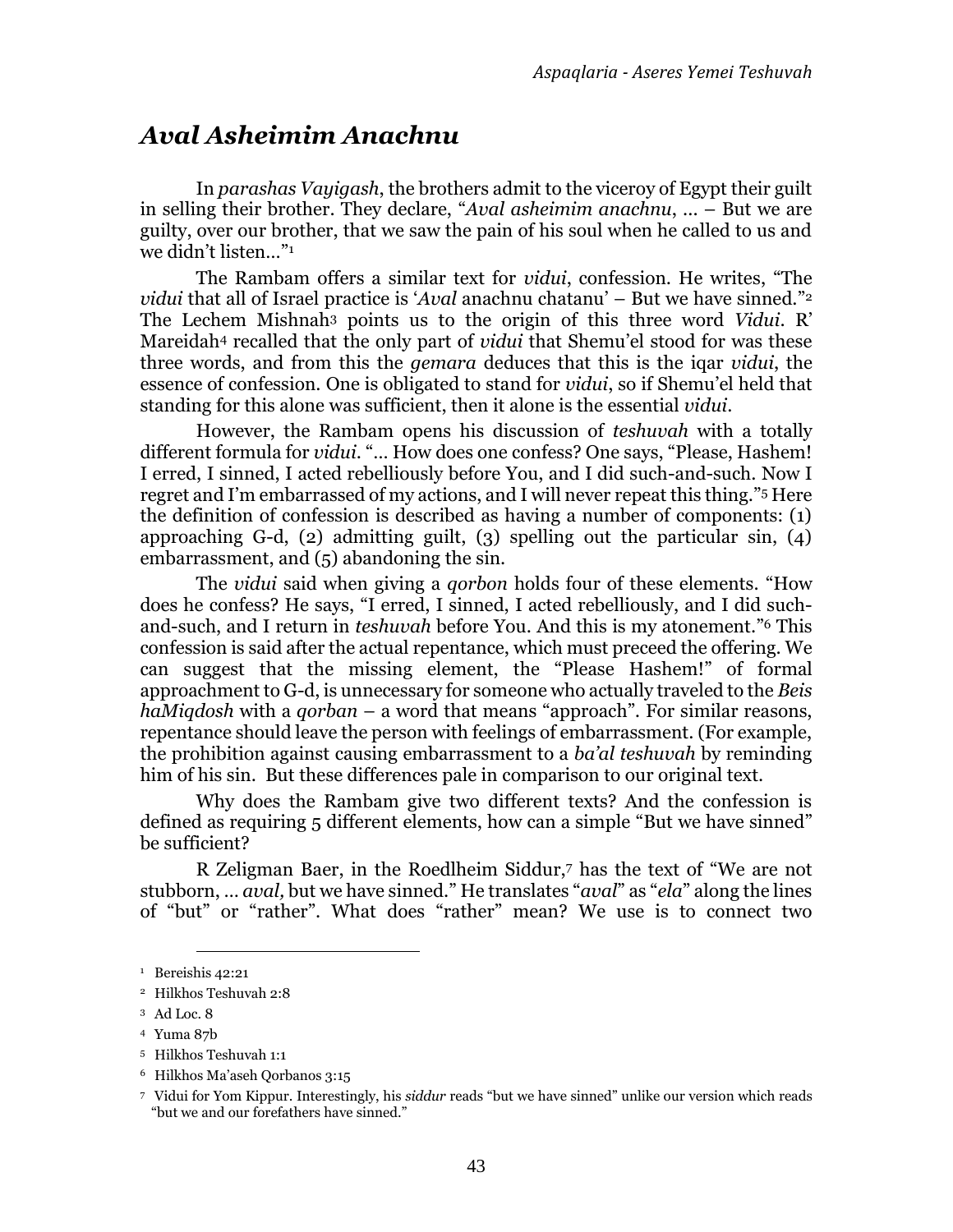propositions, both considered true simultaneously (like the word "and"), where the first is stated in the negative and the second elaborates in the positive. For example, "I won't be going to work tomorrow, rather I will be observing Yom Kippur."

How does that work here? Doesn't R' Mareidah start their confession with the word *aval*? What's the first clause being contrasted? Baer answers that the *gemara* meant that *Shemu'el* stood for the whole paragraph. However, as the *Talmud* does in many quotes, it only cited part of the full text.

With all due respect, there are a few difficulties with this answer. First, it's rare if ever that the *gemara* quotes the end rather than the beginning portion of a longer text. Second, the Rambam and Lechem Mishnah treat this *halakhah* as a stand-alone quote; they don't discuss combining this *Vidui* with the other. Third, in our text the brothers begin their confession with the word "*aval*".

I would like to suggest that in this case the first proposition of the "*aval*" is not a stated text, but to all of the person's life until this point. It's a succinct statement of abandonment of the sin. More than that — this first "clause" of life is explained by the second clause of confession. It's the realization that life until now was sinful that motivates the contrast point to by the word "*aval*". Akin to Reish Lakish's statement that *teshuvah* motivated by love can turn them into merits.<sup>1</sup> This fits the translation the Targum gives our verse for "*aval*" – "in truth" <sup>2</sup>, a translation that removes the normal connective use of "*aval*", leaving the meaning that the following clause is true. Yes, this is the underlying reason, the truth, behind why I'm avowing to stop.

The words of the *siddur*, "*Aval anachnu chatanu*" could have just been "*Aval chatanu*" with no change in translation. I think it is significant that we draw attention to "*anachnu*", our selves. Unlike a guilty party saying that "violence erupted", we stress that it was I who did it. An admission that not only the act has to be addressed, but also the self and the personality that lead to it.

If we take the brothers' *Vidui* as the origin of this one, it's even more so— "*Aval asheimim anachnu*" doesn't describe an activity, that's in the rest of the *pasuq*. "*Asheimim*" is an adjective, a self-description. Perhaps we change it into "*chatanu*" for reasons similar to why so many social workers and psychologists avoid labeling. If someone defines themself as "an angry person", they minimize their ability to change. "What can I do? That's what I am!" Perhaps this motivated Chazal's change, making the language into something less definitional.

But even without this speculation, we have a means of explaining why the Rambam provides two different versions of vidui, and why our *siddur* ask us to say both. The first *vidui* is on the act, which is why it must include an itemization of the particular sin. The second on the whole attitude that lead to the act. There are in essence two kinds of repentance.

It's not until Yosef reveals himself that the brothers learn the full extent of how the post "*aval*" world is a truth that is built upon their pre-confession life.

<sup>&</sup>lt;sup>1</sup> Yuma 86a, as Reish Lakish is explained by subsequent gemara

<sup>2</sup> Followed also by Rashi ad loc.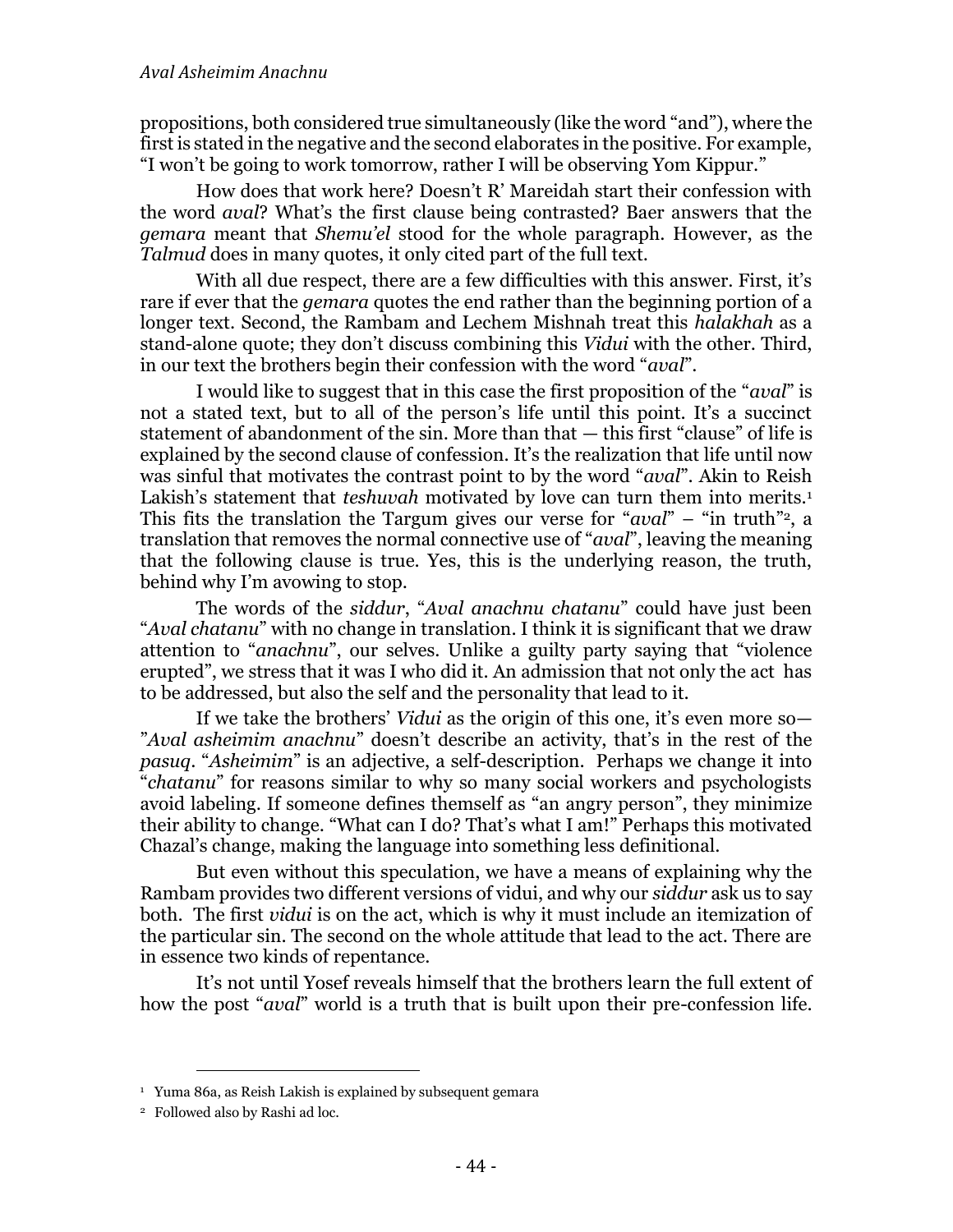"Hashem sent me before you to give a remnant in the land…" <sup>1</sup> This is a critical lesson for the *ba'al teshuvah*. Rather than regret the "wasted years", the false steps taken. They become like merits, steps in the positive result, a critical part of the oveid Hasiem the person is today. The "*aval*" of personal change is not only a contrast; it is also a critical connection.

### **Anu ma'amirekha ve'Atah ma'amireinu**

"*Anu ma'amirekha ve'Atah ma'amireinu*." Artscroll renders this line from the *machzor* as referring to us as Hashem's designated, and Him as our Designator. I would like to suggest a second translation.

The *mishnah* says that Hashem created the world with "*eser ma'maros* ten utterances". *Ma'amar* means utterances, and in particular, Chazal associate it with the ten statements through which Hashem created the world. Existence is words. *Devarim*, objects, are from *diburim*, statements. The Ba'al Shem Tov stresses that the idea is speech, not writing. Texts are written, and then continue to exist afterward. Spoken words exist as long as they are being spoken. For light to exist now, it means that Hashem is still saying the words "*yehi or*" even today. The words themselves are the phenomenon we call light.

I therefore believe the relationship described is actually "We are Your statement, and You are the One Who speaks us."

<sup>&</sup>lt;sup>1</sup> Bereishis 45:7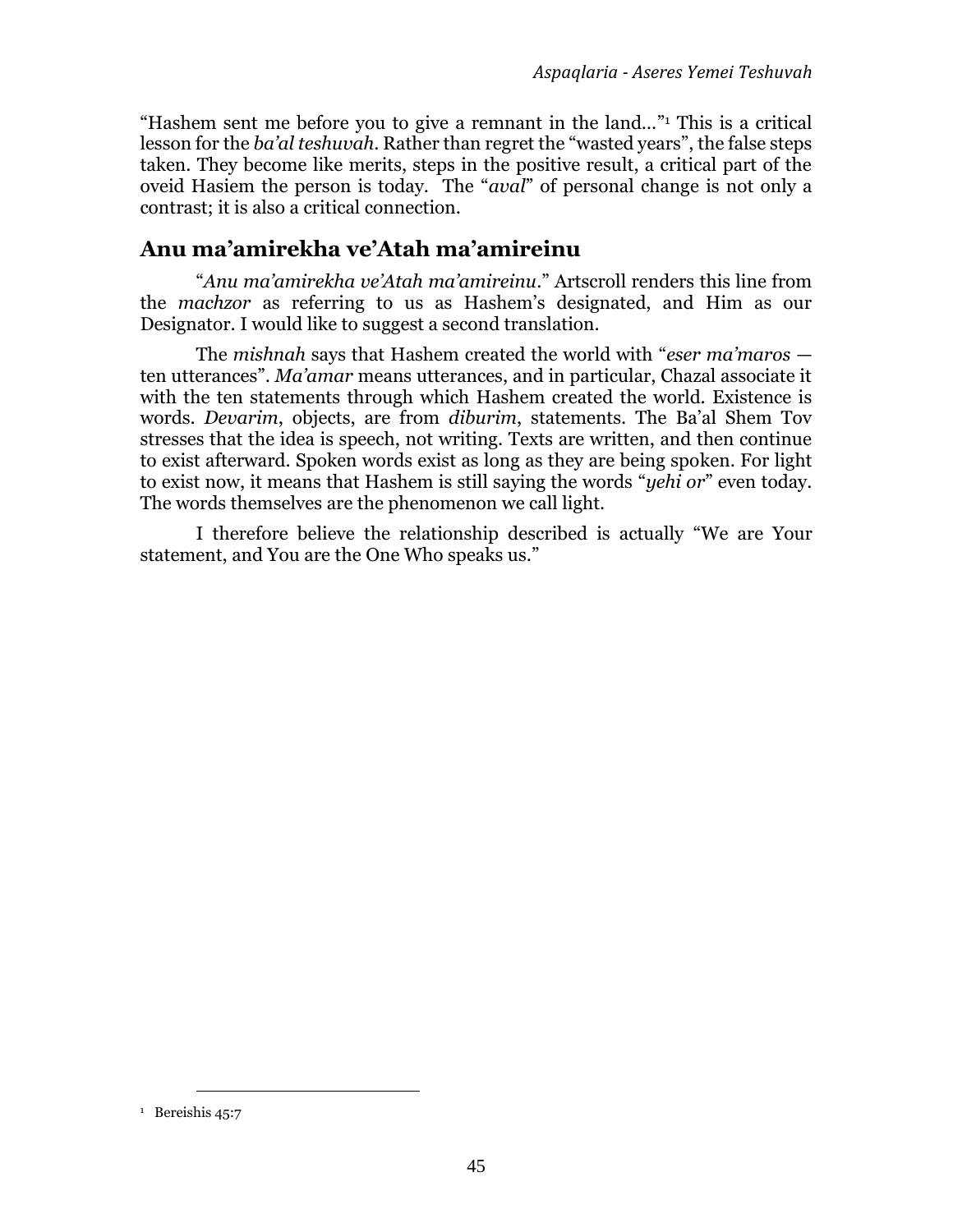## *Invoking The Thirteen Middos*

The Jews were impatient for Moshe's return from atop the mountain and teach them Hashem's Torah. They made themselves a new go-between for relating to G-d, a Golden Calf. After forty days they received the Torah anew. But Moshe was not content; he ascended Mount Sinai a third time, seeking to heal the rift opened between the Jewish People and their Creator. It was the end of a third set of forty days, the date that Hashem would subsequently consecrate as Yom Kippur. Moshe Rabbeinu knew of nothing left to do. Rabbi Yochanan explains, "*Had the Torah not said it, it would be prohibited to say. It teaches that Hashem wrapped Himself in a* tallis *like a* chazzan*, and taught Moshe an order of prayer. [Hashem] said to him, 'Whenever Israel sin, they can perform this order before Me and I will forgive them. 'Hashem Hashem…*' <sup>1</sup>" Rav Yehudah adds, "*Hashem made a covenant that the Thirteen Attributes will never return empty. As it says, 'Behold I am making a covenant'*2." 3

Based on this *gemara*, the Thirteen Attributes of Divine Mercy were made into the centerpiece of selichos. After all, they come with a guarantee of forgiveness.

And yet… We all know people who say these words with deep conviction and with every fiber of their being in Elul and the Aseres Yemei *Teshuvah* but don't have perfect years. In fact, the entire concept doesn't seem to fit; are we really saying an unrepentant murderer simply recite a couple of verses and be forgiven?

Unfortunately, it can't and shouldn't be so simple. Hashem is Just, everything He does for us is for the best. A simple recitation of a few words can't bribe Him to give us something we want. If it is appropriate, we would get it without asking; if it were not, Hashem would not gave to our pleas to give us something He knows would harm us overall. The verb *tefillah* is generally conjugated in the reflexive; to pray is "*lehitpalel"*, something one does to oneself. Prayer is not bribery, it is changing oneself into the kind of person who deserves more and would be better served by having.

When Hashem promises that "they can perform this order before Me and I will forgive them", He is speaking of actual performance. Not just saying the words, but imitating Hashem by relating to others with the same aspects of mercy that we see in how He relates to us.<sup>4</sup>

Rav Moshe Cordevero reaches this conclusion from another direction. In Tomer Devorah, he explains the 13 attributes of Divine Mercy, in particular showing them as exemplars for us to follow — "just as I Am Merciful, so too you be

<sup>&</sup>lt;sup>1</sup> Shemos 34:6-7

<sup>2</sup> Ibid 34:10

<sup>3</sup> Rosh HaShanah 17b

<sup>4</sup> Alternatively, one can relate this idea to the two forms of *teshuvah* delineated by R' AY Kook (see pg. [2\)](#page-5-0). The idea of the covenant of the Thirteen Attributes being about their recitation is more of R' Kook's first approach. It's the notion that redemption originates from G-d, as a gift to be requested. To be guaranteed real life change, though, one must invest significant effort in the second sort of *teshuvah*. It's a slow, sometimes tiring process.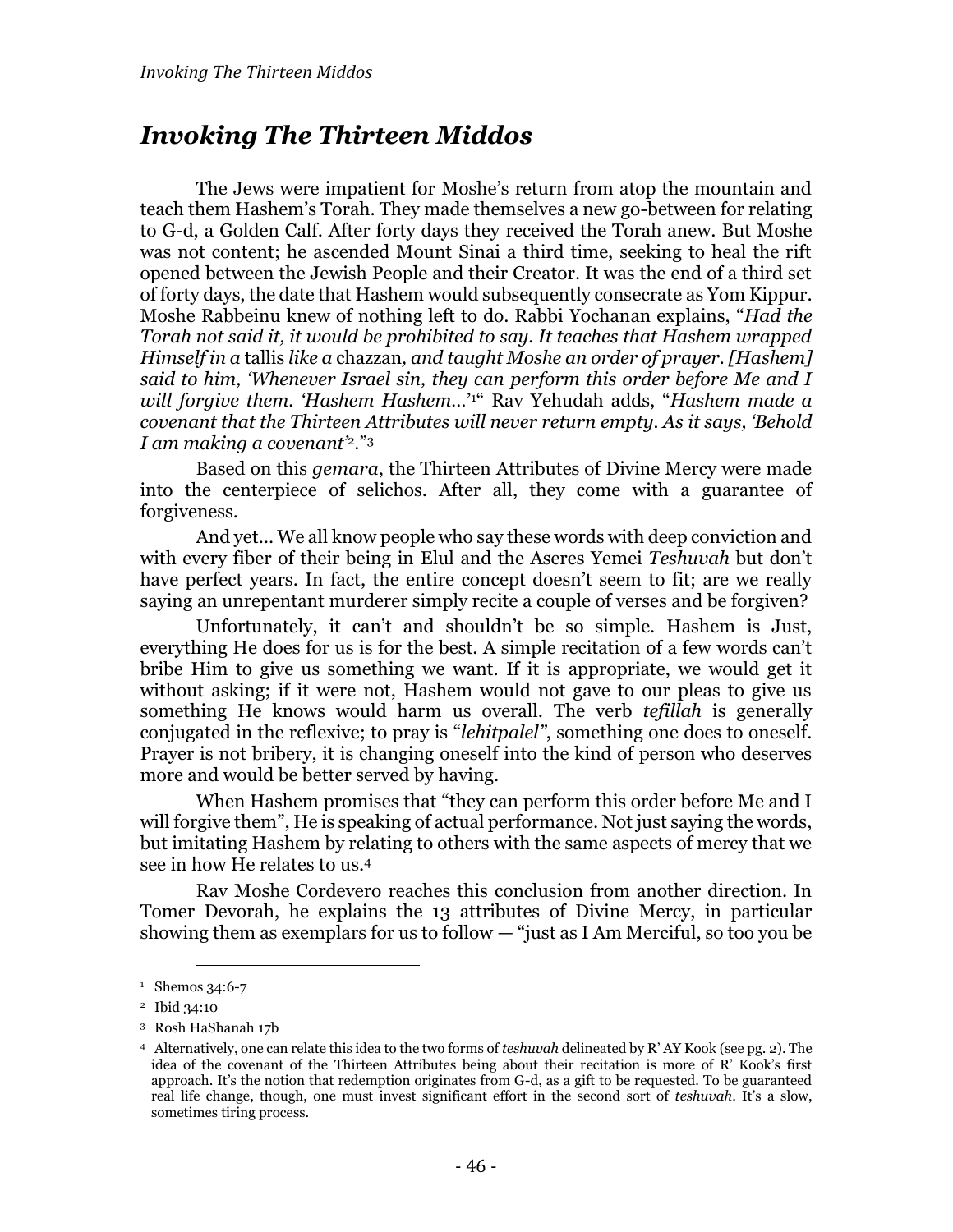merciful." "*It is proper for man to emulate His Creator, for then be will attain the secret of the Supernal Form, Image and Likeness…. For the essence of the Supernal Image and Likeness are His actions… Therefore, it is appropriate that he emulate the actions of Keser, which are the Thirteen Attributes of Mercy.*" 1

It is not enough to learn the *gemara* and see the first *middah*, "Hashem … – before man sins" <sup>2</sup> (Rosh Hashanah, ibid.) One must take the lesson to heart. Am I kind to others before I have any interaction with them? I might be inclined to be nice to "one of our own", but how am I toward outsiders, toward strangers? "… Hashem – after he sins and repents" Do I really forgive someone when I accept his apology? Do I violate the prohibition against taking revenge, and feel justified in wronging those who wronged me? Or, do I sin in the reverse, by making a point of telling the person that I will not wrong them as they did to me?

Rabbeinu Tam<sup>3</sup> counts out and explains the attributes. We can look between his words for ways in which we can try to embody them. And, using the trope and the connective *vav*'s linking the *middos*, we can group them into four sets to help us break the list down into manageable pieces.

### **Set 1: Before the Sin, After the Sin**

The *gemara* writes, "'Hashem, Hashem' – He is the G-d of Mercy before one sins, and the G-d of Mercy after one sins and repents." What is the mercy necessary before one sins? Rashi explains that even though Hashem knows that we are going to sin, He still shows us mercy. How much more so we, who do not know how relationships will turn out, need to show kindness. It's sometimes difficult to be kind to someone we haven't yet met, someone with whom we do not yet have a history.

Rather than following the original revelation of these attributes in *seifer* Shemos, Rav Moshe Cordevero uses the version found in *seifer* Mikhah (7:18-20) that we say during *tashlikh*. It begins by describing this first *middah* with the words "*Mi Keil Kamokha* — Who could be Divine like You…" Using that quote, he explains this attribute in a different but somewhat similar way.

Picture a father determined to teach his son how to pitch a baseball. This boy starts picking up the basic skill while at the same time he develops anger toward his father, or perhaps simply gets so caught up in pitching that he altogether forgets his father is there. And so, each time the father returns the ball, the son throws the ball powerfully, right at his father. The father overlooks the offence once, twice… but how many times would he continue returning the ball just for it to be used as a weapon against him?

Hashem sustains existence. We are here in this moment, with the energy to act and the wisdom to plan my actions because of His Mercy. When someone sins, he is using the very existence and power Hashem granted him to violate Hashem's Will. And yet, He gives us another opportunity again, and again, and again. Perhaps this is the motivation for the prohibition "*lo siqom* - do not take revenge".

<sup>1</sup> Tamar Devorah, ch. 1

<sup>2</sup> Rosh HaShanah, ibid

<sup>3</sup> Ad loc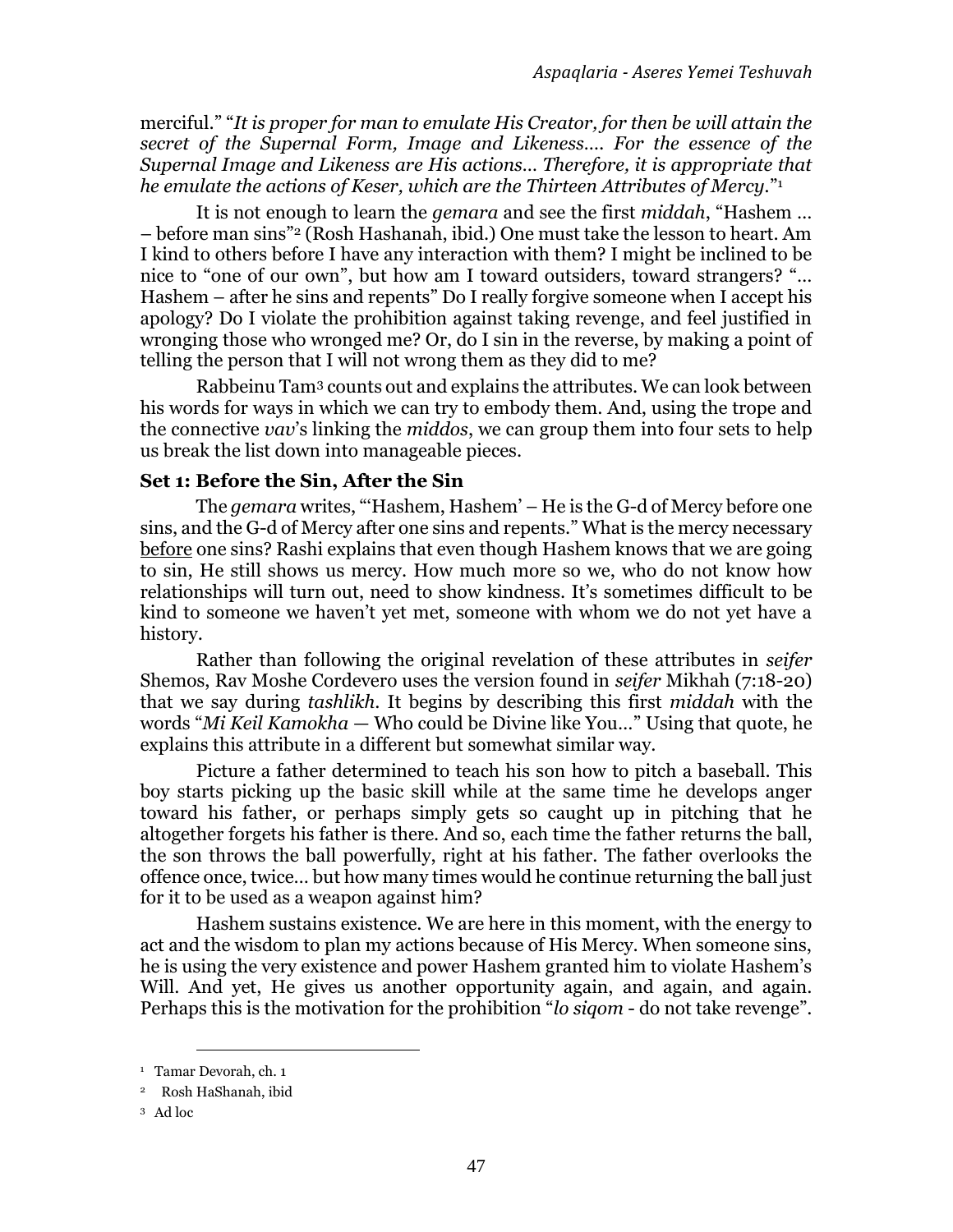Punishment for the sole sake of revenge can be pointless; it is only when punishment is instructional that it become constructive. Anger and impatience are usually not the path to the resolution of the problem, but rather convince us to stop traveling that road before we get there.

The father in our parable should punish the son if that is educational and constructive. But not to stifle him out of anger.

This, the Tomer Devorah tells us, is the meaning of "*Mi Keil Kamokha*…" and thus, of the first appearance of Hashem's name in the *Middos*. To have the patience to carry someone even while they offend you, to wait for someone to realize their foolishness. Allowing others the room to be partners in a resolution, rather than vengefully imposing one's will on them. When we are first starting a history with someone, or are starting a new stage in our relationship, do we give them time for the relationship to form or change?

And after one sins, Hashem allows us to repent, to let the relationship heal. Do we too have the strength to let bygones be bygones? When someone asks for forgiveness, do we truly let go of the hurt, and treat them the way we did before?

### **Set 2: Sharing All That You Have**

"*Keil*" – Even though it's related to the name "*E-lokim*", which denotes Divine Justice, "*Keil*" refers to His Mercy. As a different *gemara* points out, David cries "*Keili Keili, lamah azavtani* – My G-d, my G-d, why have You abandoned me?" *Keil* is the Master of All Forces in creation. When someone asks us for help, do we invest the same effort and financial resources we would do for our own wants and needs, or only do what's convenient and wouldn't put us out overly much?

"*Rachum*" – The root of the word "*rachum*" is "*rechem*", womb. *Rachamim* is mercy and empathy as it derives from maternal compassion. A mother loves a child knowing it as an extension of herself. Hashem shows us mercy for we too are His children.

Rav Shim'on Shkop describes this as the key to being able to give.<sup>1</sup> A person most readily provides for himself. He has little problem sacrificing for his children and immediate family. Slightly more noble is sacrificing for one's extended family. Even more, one's community. Extending further, one's country. One's people. The world. If one could see the interconnectedness, that others are part of my sphere of concern, my greater self, I would be able to utilize selfishness itself to be a giving person.

Hillel asks, "If I am not for myself (*li)*, who will be for me? And when I am for my lonesome (*li'atzmi*), what am I?" Rav Shim'on explains: If I am not for this greater self, who will be? And when I am for the narrower perspective of myself, I am nothing.

That is *rachamim*. Sharing in the pain of others and working to resolve it because one realizes that it's not their pain, it's our pain.

"*Vechanun*" – undeserved kindness. Esther asked if "*matz'asi chein"*, found favor, in Achashveirosh's eyes. *Chein* is found, not worked for or earned. To be

<sup>1</sup> Sha'arei Yosher, introduction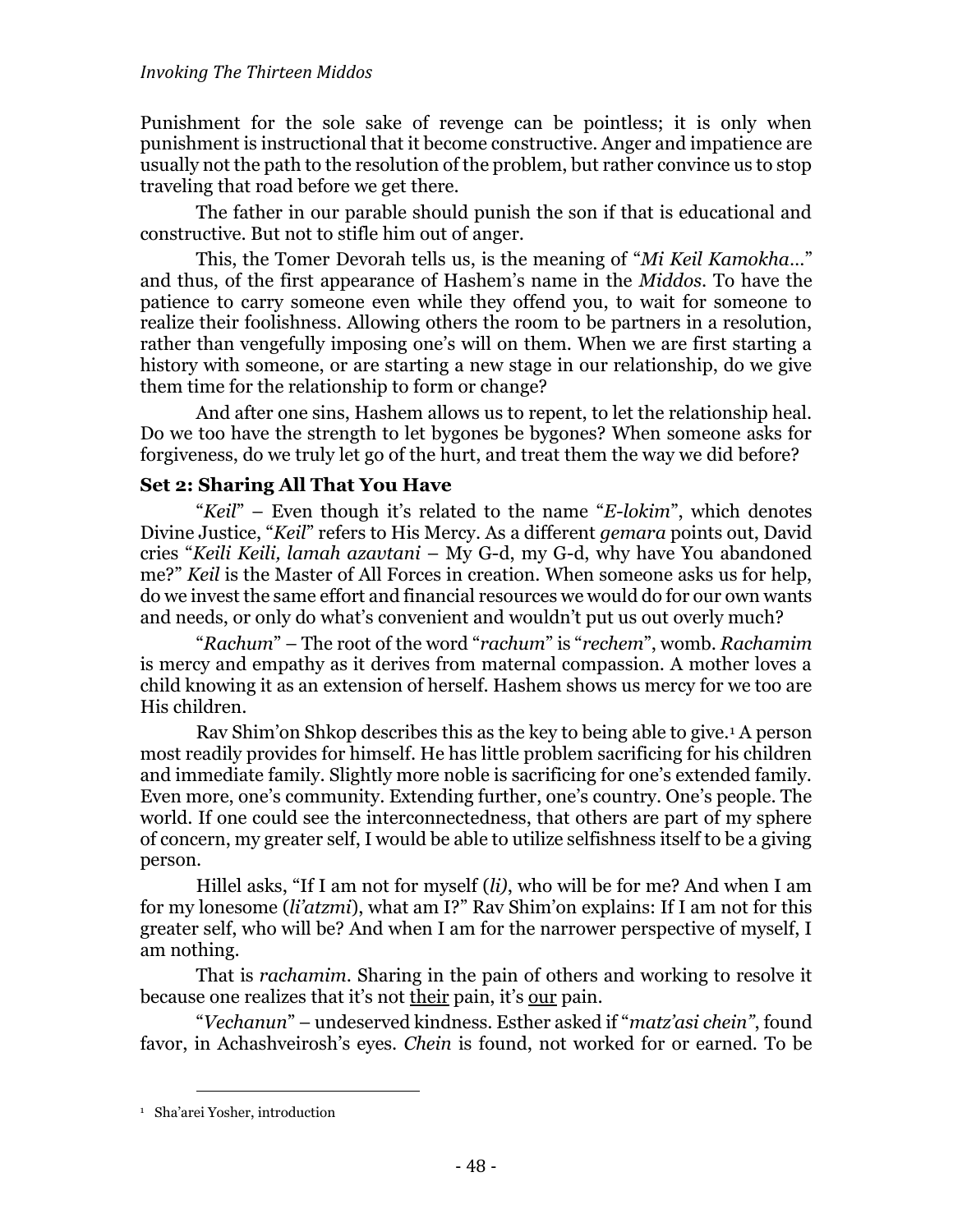*chanun* is to give simply for the sake of giving. It is listed here with the prefix "*ve-* ", and, because it is a further development of the theme introduced by "*Rachum*". Our love for ourselves is also unconditional and doesn't need to be earned. Do we give to others simply, as a child would say, "because"?

### **Section 3: Tolerance vs. Enabling**

"*Erech apayim*" – slow to anger. Hashem gives us opportunity to do *teshuvah*. How often do we make snap judgments, losing our temper before knowing all the facts, before seeing the situation from the others' perspective, without taking into account that they too are human and can err?

"*Verav chesed*" – *Chesed*, the simple giving of One Who has to the one who has not. Hashem answers those who seek His help in accomplishing their goals, purposes, and desires in life. Beyond "*Erech apayim*", taking others' frailties and imperfections into account and giving them time and opportunity to correct their own course. Hashem gives because He has, and we do not. He is perfect, we – not so.

Every person is limited in some way. Some are physically disabled, others don't have sufficient financial resources, others may lack some mental skills, or think slowly in general, people have emotional handicaps, life problems that overwhelm them or use up their patience and energy be constantly threatening to, intellectually or emotionally handicapped, or even someone who lacks the upbringing or background to know how to make proper and moral choices.

*Chesed* is to share our talents and gifts to those that are lacking in those particular areas.

"*Ve'emes*" – Truth. *Chesed* and *emes* are often at odds. When someone does something wrong, *emes* requires that he live with the consequences of his actions. *Chesed* would have us protect him from them. They key is to know when we're following Hashem's trait, as described in *Shemoneh Esrei*, of "*Gomeil chassadim tovim* – He Who supports others through good generosity" and when the *chessed* is neither good nor supporting.

Most often we take the limited-me perspective. When it comes to *atzmi*, to I myself, I want *chessed*. I look at the excuses and dodge blame. I am not wrong, I am flawed. When it comes to others, we are more likely to insist on *emes*. Evil! Destructive! Root it out!

The key to Divine *Tov*, Divine Good, is to know the proper synthesis of *chessed* and *emes*.

### **Set 4: Counting the Gifts, Not the Hurts**

"*Notzeir chesed la'alafim*" – Hashem keeps kindness for thousands. *Hakaras hatov*, acknowledging and recognizing the good that others do for us, requires not only crediting them for their actions, but also for the myriads of consequences of those actions, and the consequences of those consequences, etc…. Hashem rewards good for the thousandth generation, as the impact of the good trickles down through time.

Evil, on the other hand, is destructive and therefore self-destructive. G-d, in his Goodness, created the world such that the effects of evil naturally dampen out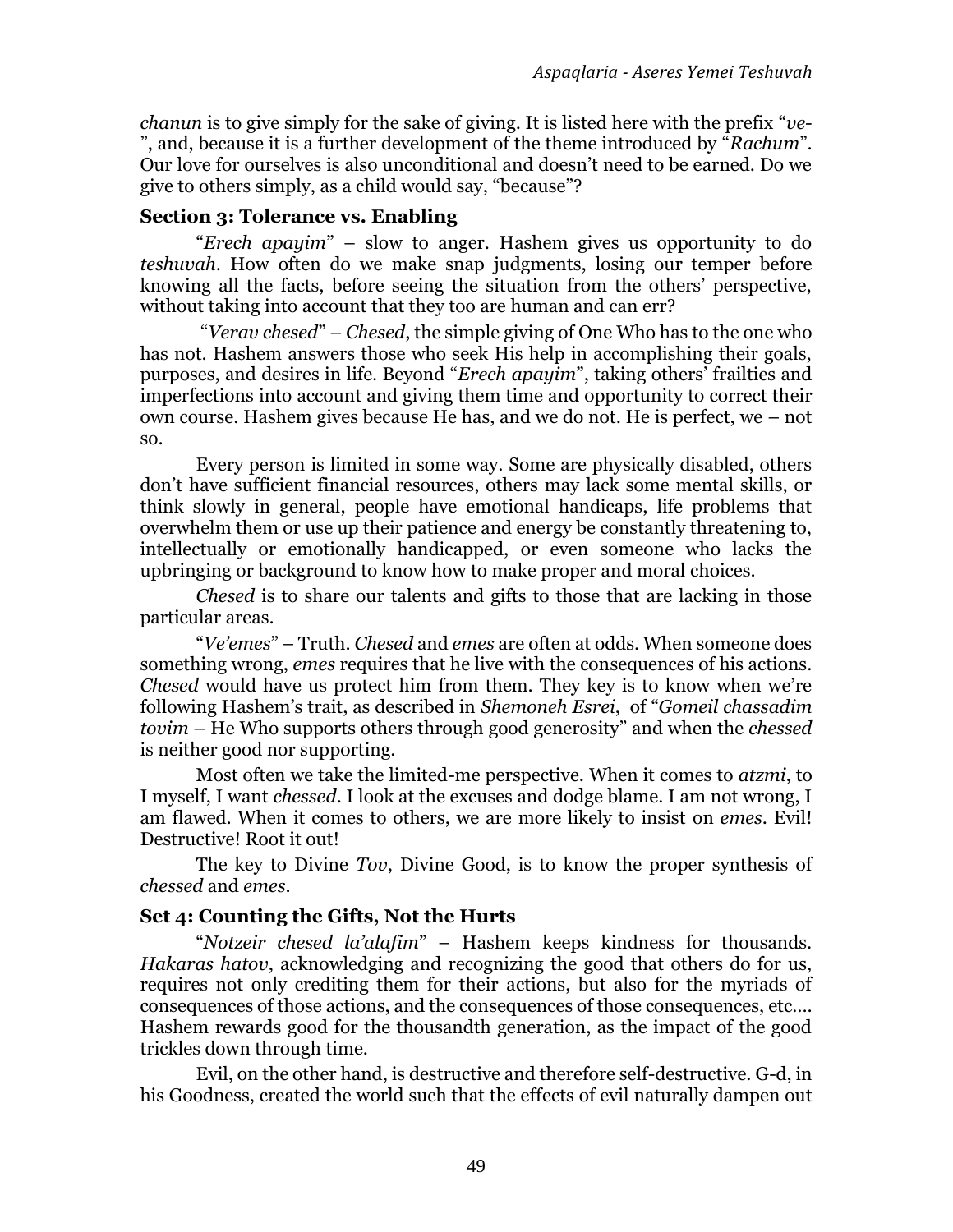#### *Invoking The Thirteen Middos*

over time. Punishment for evil is later described as being to the fourth generation, one five-hundredth of the consequences of good.

We, however, tend to remember our hurts far more than our blessings. When relating to other people, we more readily drudge up past wrongs than past favors. To master *hakaras hatov* we need to reverse that tendency.

"*Nosei avon*" – He Who carries intentional sin. Hashem loves us even when our values do not align with His, when we choose sin.

"*Vafesha*" – He also carries our burden of careless sin. While *pesha* is less severe than willful sinning, in another sense it shows a more significant flaw. The one who commits an *avon* has concern for G-d. The *poshei'ah* is apathetic about something Hashem considers significant.

"*Vachata'ah*" – Greater kindness than His bearing with our poor judgment, or our lack of concern, Hashem even maintains His love for us during a moment of rebellion against Him.

"*Venakeih*" – Hashem cleanses. Even when He punishes, the purpose of the punishment is not revenge or somehow balancing the ledger. His punishment cleans the effects of our actions for us.

To approach Hashem with the Attributes doesn't merely mean to use them to ask Hashem for mercy. Rather, it's the development of the self so as to better embody those attributes. It is someone who is working on that change who is guaranteed not to leave one empty handed.

These aren't quick and easy changes. Each *middah* can take years of effort. But through effort we earn and acquire our *teshuvah*, we guarantee its permanence.

This is a hard message to accept, particular living in the culture that we do. The Alter of Kelm, Rav Simcha Zisel Ziv, reassures us. "The work is long, it will take a lifetime. But that is exactly why you were given a lifetime in which to do it.

Mastering all thirteen *middos* is quite obviously too large of a task to tackle in one Tishrei. Perhaps by incrementally working on each, developing the skills piecemeal in manageable steps, and looking to the general themes of each of the categories of *middos* we can reach for the Almighty.

May we come to Hashem this Yom Kippur from the midst of the ascent through the Thirteen *Middos* so that He may fulfill His covenant and grant you and all of us a year of blessing and peace, of comfort, health, happiness and plenty, of meaning and *mitzvos*, Torah, and sanctity.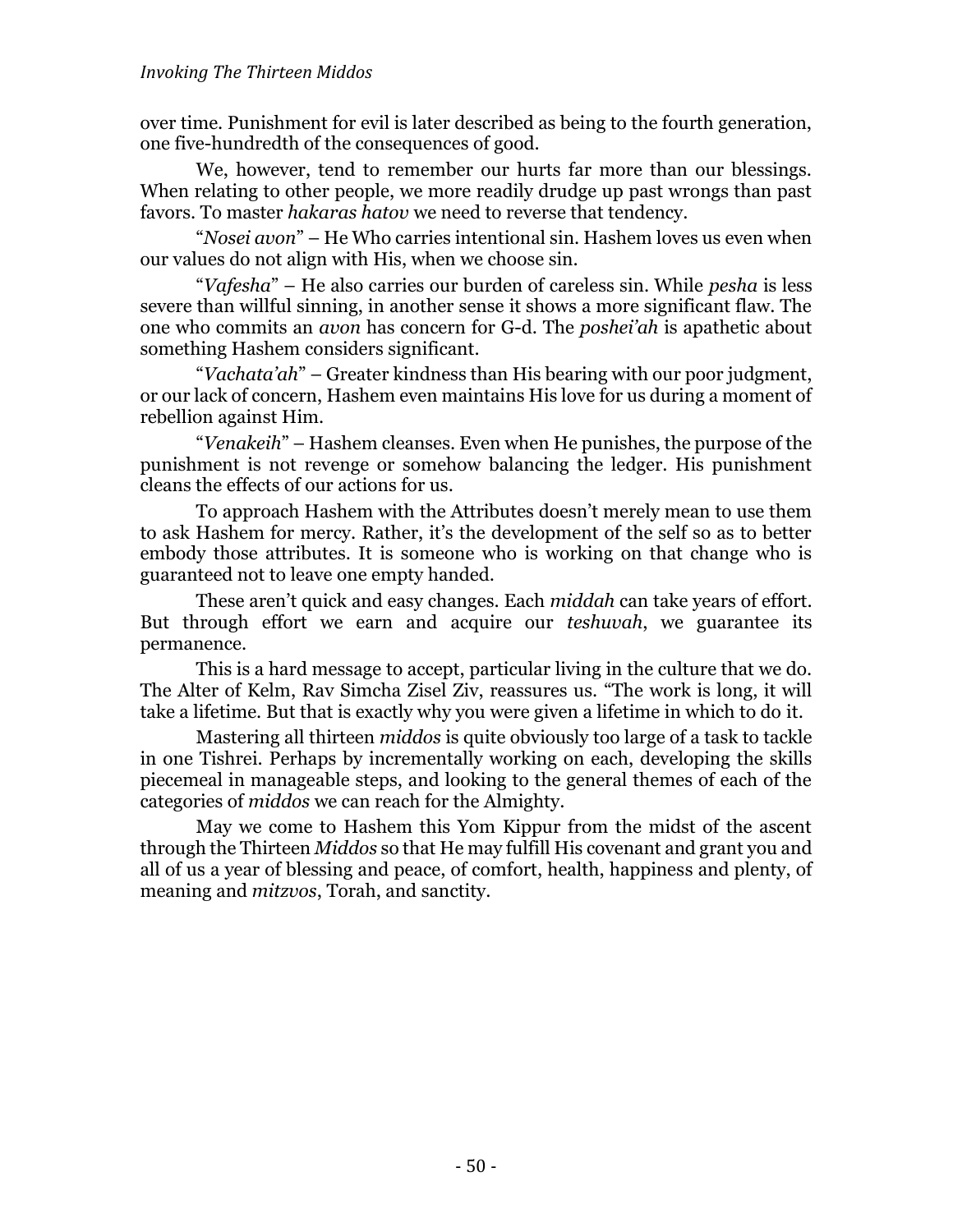## <span id="page-52-0"></span>*Appendix: The Mechanism of Teshuvah*

As the *Yamim Nora'im* approach, it is only logical to wonder about the phenomenon of *teshuvah*. Chazal tell us that *teshuvah* is a gift from Hashem Yisborach, that Divine Justice alone would not allow a man to be freed from accountability for one of his actions. What is *teshuvah*? By what mechanism does it work?

Let's start by taking a step back and looking at *sechar va'onesh* – reward and punishment. Perhaps if we understood what punishment is, we would understand how *teshuvah* works and how it can "pass through the evil of the decree." 1

There is a school of psychotherapy called "Behavioral Therapy" (and its child, Coganitive Behavioral Therapy" -- CBT, which merges its ideas with a second prong of attack focusing on the thought behind the behavior). Theorists have found that by consciously deciding to behave a certain way, your character will change to fit that behavior. It is inevitable to compare this to the halachic concept "*Mitoch shelo lishma, ba lishma*" – "From [doing a *mitzvah*] without proper intent, one will come to do it with proper intent." The goal of a *mitzvah* is not only to express ones love of G-d and his fellow man, but also a way to generate those feelings.

Part of Behavior Therapy and CBT is a commonly used parenting tool, changing patterns of behavior through reward and punishment. By making the consequences of the behavior more clear, the person will choose more constructive ones. These consequences are broken down into two classes: they can be imposed, a punishment meted out by the parent; or they can be natural, the normal consequences by cause and effect. For example, a child could learn not to touch a stove by either getting slapped on the hand each time she reaches for it, or by touching it once and getting hurt. The first is safer, the other is more effective. Which does Hashem use?

To ask the question another way: Does Hashem punish us to correct evil behavior, or did He build the world so that sin causes punishment as a natural consequence?

One answer<sup>2</sup> is quite clearly stated in this *parashas Nitzavim.* "*Hatzur tamim pa'alo…* The Archetype, His work is perfect, for all of His ways are just; a reliable G-d with no flaw, He is trustworthy and without iniquity. Is corruption His? No – His children's is the blemish, a crooked and perverse generation." <sup>3</sup> Any tribulations in our lives are not His corruption, but ours.

Similarly, Yirmiyahu Hanavi writes, "From the 'Mouth' of the One Above,

<sup>1</sup> Mussaf, Yamim Nora'im

<sup>&</sup>lt;sup>2</sup> We will see in "The Gift of Justice", pg. [45,](#page-61-0) that this is not the only true answer, and how two seemingly conflicting answers don't really contradict.

<sup>3</sup> Devarim 32:4-5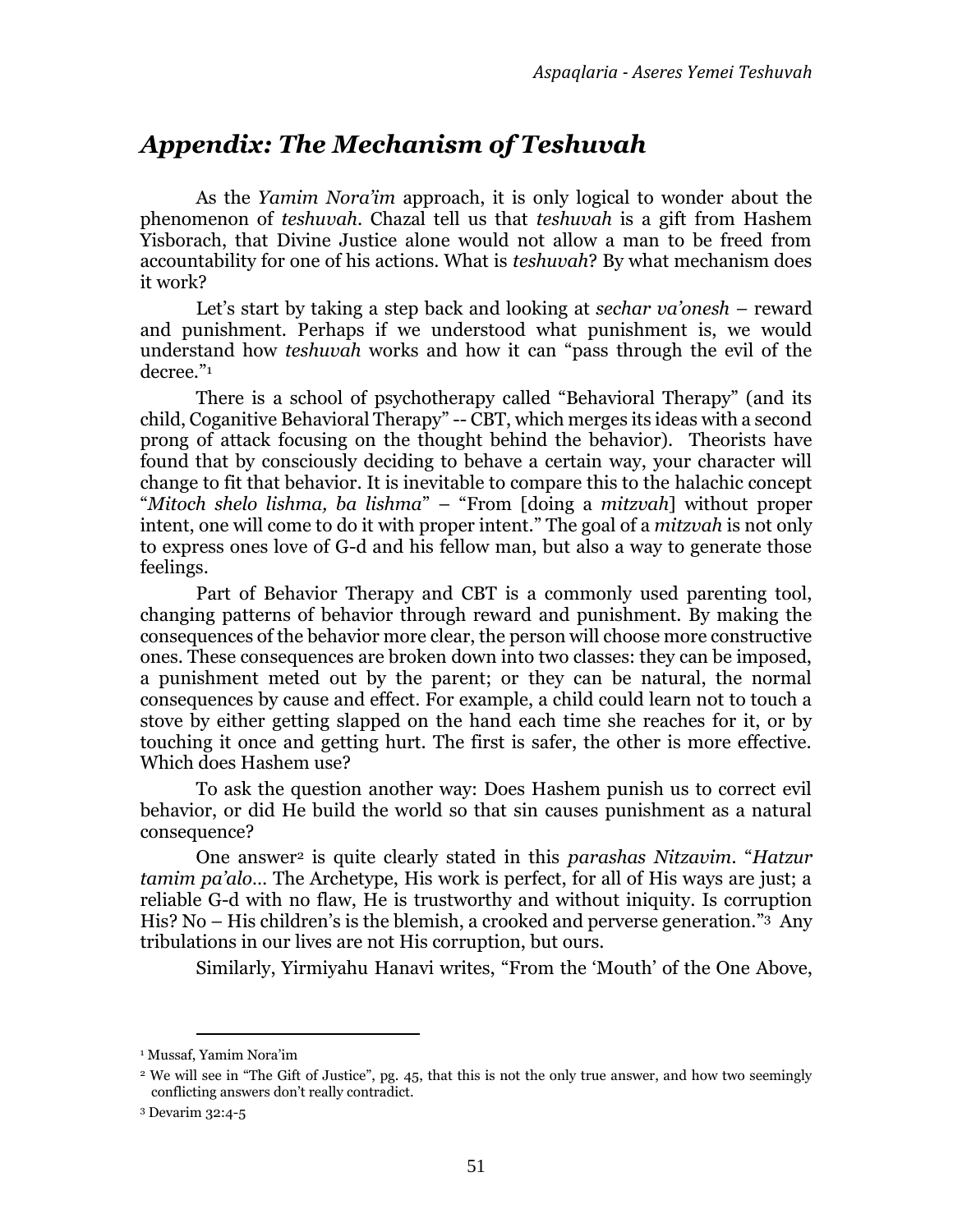come neither the evil nor the good." <sup>1</sup> Yirmiyahu is not implying that what happens to us is by chance. *"Chai gever al chata'av* – a man lives on his sins." <sup>2</sup> The suffering of the sinner is not attributed to Hashem, because it is a natural consequence of the sin. Rashi<sup>3</sup> explains the prophet by invoking R. Yochanan's comments on a *pasuq* we read the prior week, in *Ki Savo*, "I have placed before you life and death, the blessing and the curse; choose life so that you shall live!" <sup>4</sup> Similarly, Bildad says to Iyov, "Since your children sinned to Him, He relegated them to the control of their iniquity."<sup>5</sup> And Rashi there explains that "sin inquity was made a messenger to destroy them." (However, it is possible to say that Bildad, a character in a dialog with whom we are not all that sympathetic, is necessarily correct.) Choosing between good and evil is not choosing between whether Hashem will reciprocate with life or death. By choosing between good and evil, you are choosing to bring upon yourself one or the other.

Along these lines, the Ikkarim describes *gehennom* a natural consequence of one's actions. He writes that the "fires" of *gehennom*" are those of shame.<sup>6</sup> Rabbeinu Yonah compares a sinful soul to a sick person. Just as a sick person suffers from his illness, the sinner suffers from his sins.<sup>7</sup> From his perspective, *mitzvah* is a commandment more in the sense of "Doctor's orders" than of "military orders".

<span id="page-53-0"></span>R. Chaim Vilozhiner derives a similar idea of *gehenom* as consequence of sin from a *gemara* in Eiruvin. "The wicked deepen *gehennom* for themselves." 8 What you get in the World to Come is the consequence of the *mitzvos* you do. R. Chaim takes this one step further to also make the full sequence sin to changes in the soul to reward and punishment in general. Each sin, he writes, causes a flaw in your soul. In true Divine Mercy, the punishment is both the natural consequence of this flaw and a key tool for healing it.<sup>9</sup>

The Ramchal too writes, "Sin detracts from one's perfection." <sup>10</sup> Rav Eliyahu E. Dessler explains the expression "*aveirah goreres aveirah* – one sin is followed by [another] sin" by saying that after repeatedly doing a given sin, it becomes part of one's nature; so that no conscious decision is required next time the situation arises.<sup>11</sup>

We read on *Rosh HaShanah* that when Hagar and Yishm'ael were kicked out of Avraham's home, and were on the verge of death from thirst in the desert, G-d gave them a well. Yishma'el was not judged for the evil he did that made him

<sup>1</sup> Eikhah 3:38

<sup>2</sup> Ibid v 39

<sup>3</sup> Ad loc

<sup>4</sup> Davarim 30:19

<sup>5</sup> Iyov 8:4

<sup>6</sup> Ikkarim 4:33

<sup>7</sup> Sha'arei Teshuvah 4:1

<sup>8</sup> Eiruvin 19a

<sup>9</sup> Derech HaChaim 1:21

<sup>10</sup> Derech Hashem 1:4:5

<sup>11</sup> Michtav MeiEliyahu vol 1, pp. 113-114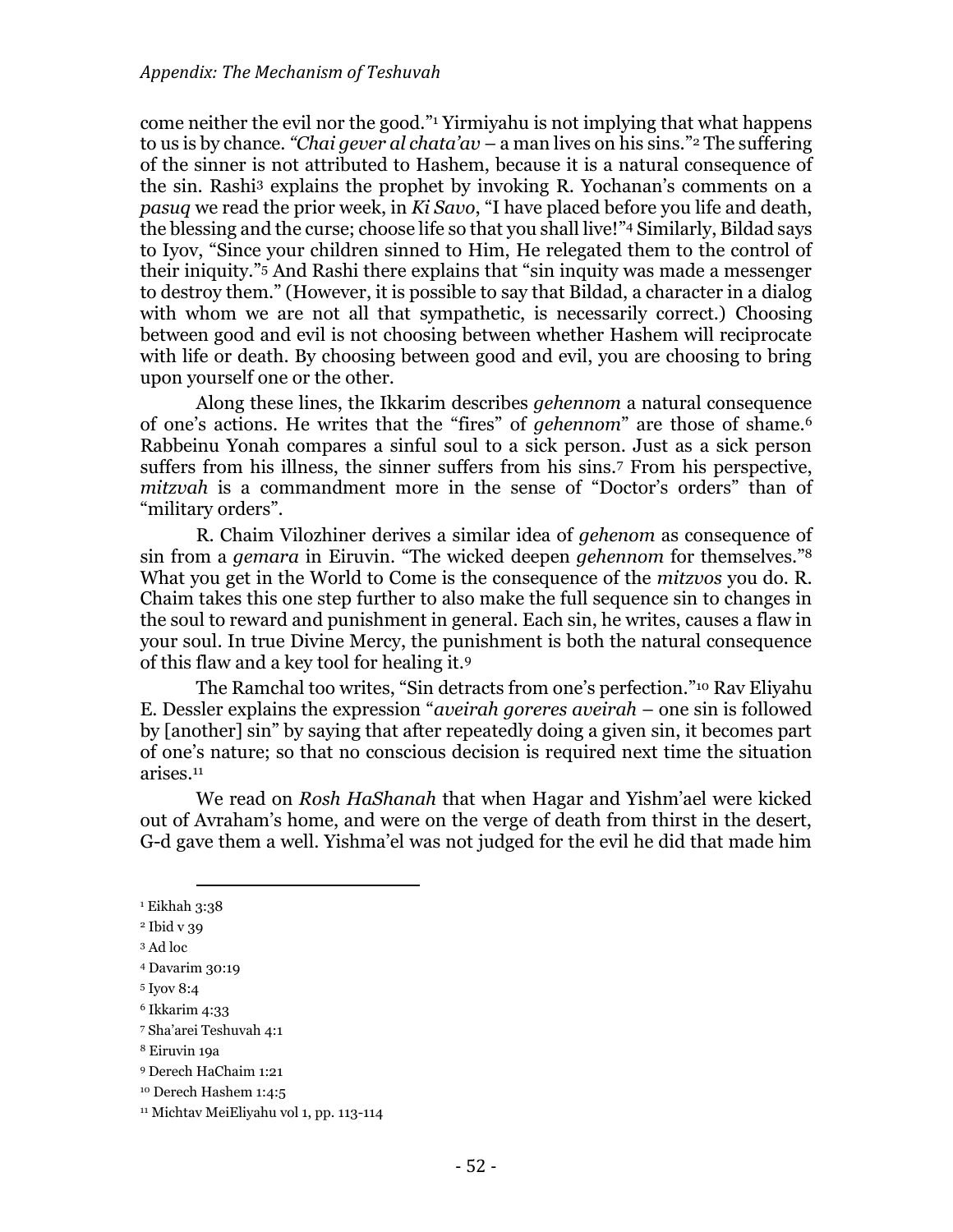unacceptable to Avraham's home, or the evil he will do, and his children still do. Yishma'el was repaid in terms of "*ba'asher hu sham* – as he was there." <sup>1</sup> The way your soul stands at that moment is the direct cause of reward or punishment.

This point is reiterated in the Yerushalmi<sup>2</sup>. In the book of Job, Bildad tells the protagonist, "*im zakhar veyashar atah, ki atah ya'ir alakha…* -- If you were pure and honest, He would surely wake for you…" Rabbi Yehoshua ben Levi points out the tense in the verse. Bildad does not say "*hayisa*", if you were pure and honest, but rather "*atah*" – if this description fit you now. As the Shaarei Teshuvah explains<sup>3</sup> that if one were to do *teshuvah* and be pure now, it is on that he is judged, and not how he behaved in the past.

Notice that this implies a major statement. *We are not judged for what we did, we pay the consequences for who we are*. As the *midrash* states, one of the first three questions the Almighty will ask as part of the final judgment is, "Why did you not fulfill your potential?" Man is judged based upon the gap between reality and potential. Mitzvos were given as vehicles for closing this gap.

This also gives us a means to start addressing another difficult point. We learn that a man gets a minor punishment for *aveiros beshogeg* (accidental sins). Why would a man deserve any punishment for a crime he did not intend to commit? Now we can understand that Hashem is not pinning blame, but rather the damage caused by the wrongful act is correcting itself. An action can be destructive whether we intended it to be or not.

The key to *teshuvah* is to make a basic character change, to take the character flaw associated with a given sin and eradicate it by conscious decision. As we said above, man is judged by what he is. After *teshuvah*, he is no longer the person who is capable of such a sin. By removing the flaw, he is that much closer to his potential. He no longer needs punishment to correct his behavior. The gap is that much smaller, and so the punishment is so much less.

In this context, *teshuvah* is more understandable. The Rambam says: "What is complete *teshuvah*? When the opportunity to do an *aveira* he did earlier comes to him, and he is able to do it, but he refrains from it, and doesn't do it – because of the *teshuvah*." <sup>4</sup> Rav Yoseph Ber Soleveitchik explains, "the Baal *Teshuvah* says that he is a new man; the man who performed the sin no longer exists." 5

Since, as R. Chaim Vilozhiner writes, punishment is the natural consequence of the flaw in one's soul, by taking the effort to remove that flaw, the punishment disappears on its own.

*Teshuvah mei'ahavah*, *teshuvah* caused by love of the Creator, causes the aveiros not just to be ignored, but even to be considered as mitzvos.<sup>6</sup> Each *aveirah* can become something to regret, motivation for learning a lesson, so that each

<sup>&</sup>lt;sup>1</sup> Bereishis 21:17

<sup>2</sup> Rosh haShanah 1:3, Vilna ed. 7b

 $31:41 / 1:47$ , depending on edition

<sup>4</sup> Hilchos Teshuvah 1:2

<sup>5</sup> Al HaTeshuvah

<sup>6</sup> Reish Laqish, Yuma 86b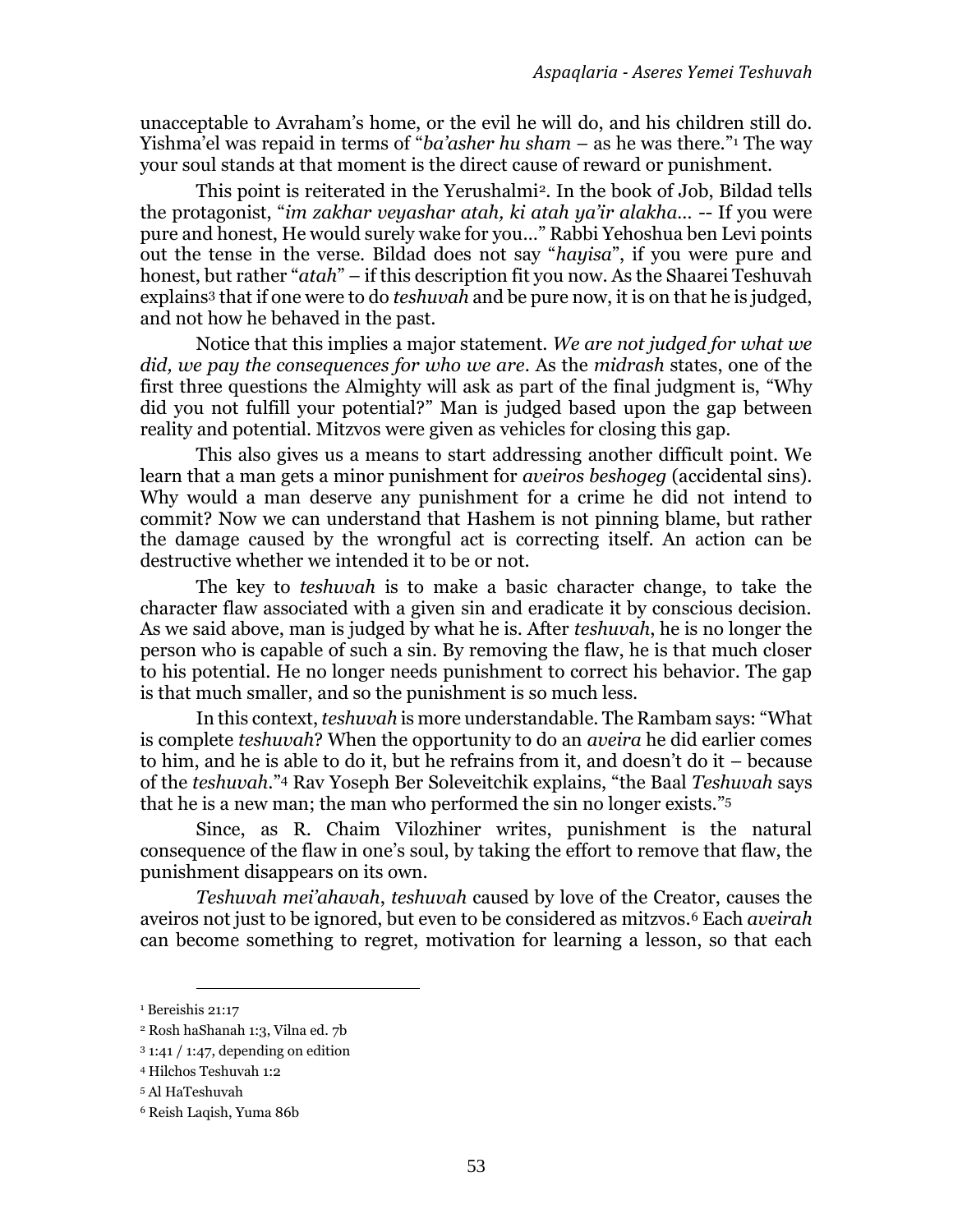brings him closer to the ideal Hashem has for him. Through *teshuvah* a person can improve himself to the extent of being beyond where he would have been had he not sinned. And in that way, it serves the role of a *mitzvah*, a tool for selfimprovement.

*Lishana tovah teikateivu veteichateimu!* May Hashem take our *teshuvah* and fulfill another *pasuq* of this parsahas *Nitzavim*, "And Hashem will return your captives, and have mercy upon you." (30:3)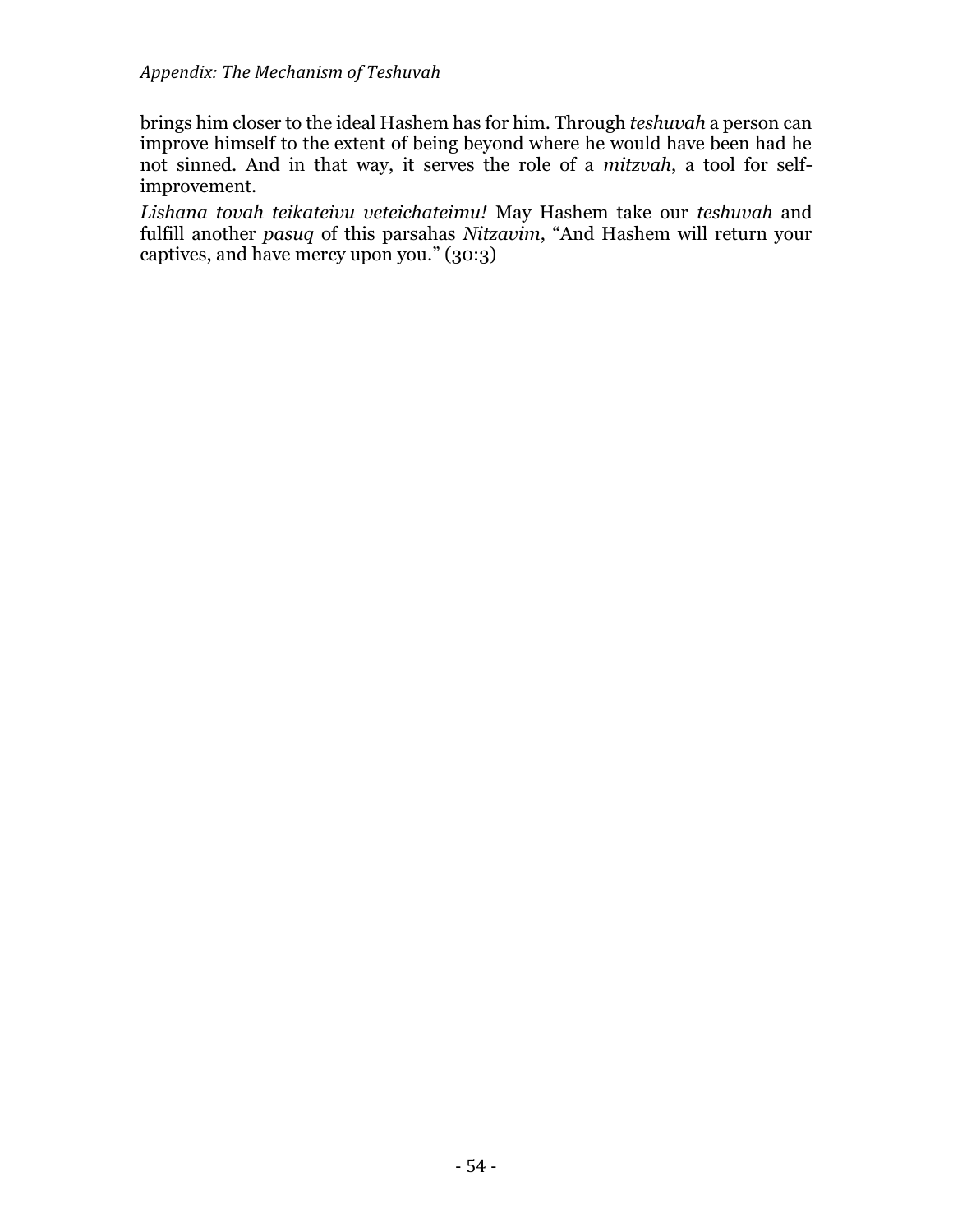### **Of Empty Cups**

In the previous essay we looked at how Yishma'el was judged "as he is there". Not for what he did or will do, but the state of his soul at the moment. Thus, *teshuvah*, by healing the soul, can make the person one who no longer deserves the punishment in question.

Now I would like to look more closely at exactly how sin affects the soul, such that the soul no longer receives maximal Divine Good. And how various positions on how to answer this question lies at the foundation of how we follow the Torah today.

If one puts a cup in the sink, and the cup doesn't fill as it ought, it could be for one of at least two basic reasons.

The first is that the cup's mouth isn't properly in the stream; this is the assumption that the utensil is fine, but not properly connected to the Source. Taking this approach to the human condition is suggested by the notion of the Ran (Derashos haRan ch. 10) and his student R' Yosef Albo (Seifer haIkarim 4:13), who hold that the effects of sin are to dirty the soul and that the punishment of sin is that barrier blocking the soul's access to Divine Good.

The implication is that the sinful soul itself is fine, but it made for itself a layer blocking it from the Light. And in fact, the Ramchal (in the opening paragraphs of Mesilas Yesharim), among many others, articulates this as the goal we seek to accomplish with *mitzvos*, that they are acts that bring us closer to G d. In contemporary terminology, we would call this a *deveiqus* (/*dbq*/ = attach) approach.

The other approach would be to assume the cup is flawed, perhaps its mouth could be widened, or there is a hole to repair. In this opinion, the purpose of life is to give us opportunities to perfect the self. Apparently this is the position of Rabbeinu Yona (Shaarei *Teshuvah* 4:1), who compares the soul of a sinner to someone who is sick. Just as a sick person suffers from his disease, so does a sinner feel the effects his deeds had on his soul. *Teshuvah* is a repairing or healing process. This leads to an approach to *mitzvos*, equally well represented (by R' Yehudah haLevi in the beginning of the Kuzari as just one example) as the previous<sup>1</sup> , the idea of man's quest as *temimus*, or "*sheleimus ha'adam*", the completion of man. Man's goal in life is to strive for self-perfection.

Note that the *rishonim* cited, the Ran, R' Yosef Albo and Rabbeinu Yona, all define punishment as a consequence of sin, whether that sin causes imperfection or a barrier. Both sides of this debate are within the context of seeing mitzvos as "preparing on *erev Shabbos* so that one may eat on *Shabbos*." Or as we put it earlier2, they are more "following doctor's orders", orders given for our own benefit, than dictates.

<sup>&</sup>lt;sup>1</sup> See the previous essay, pg. [37](#page-52-0)

<sup>2</sup> Pag[e 38.](#page-53-0)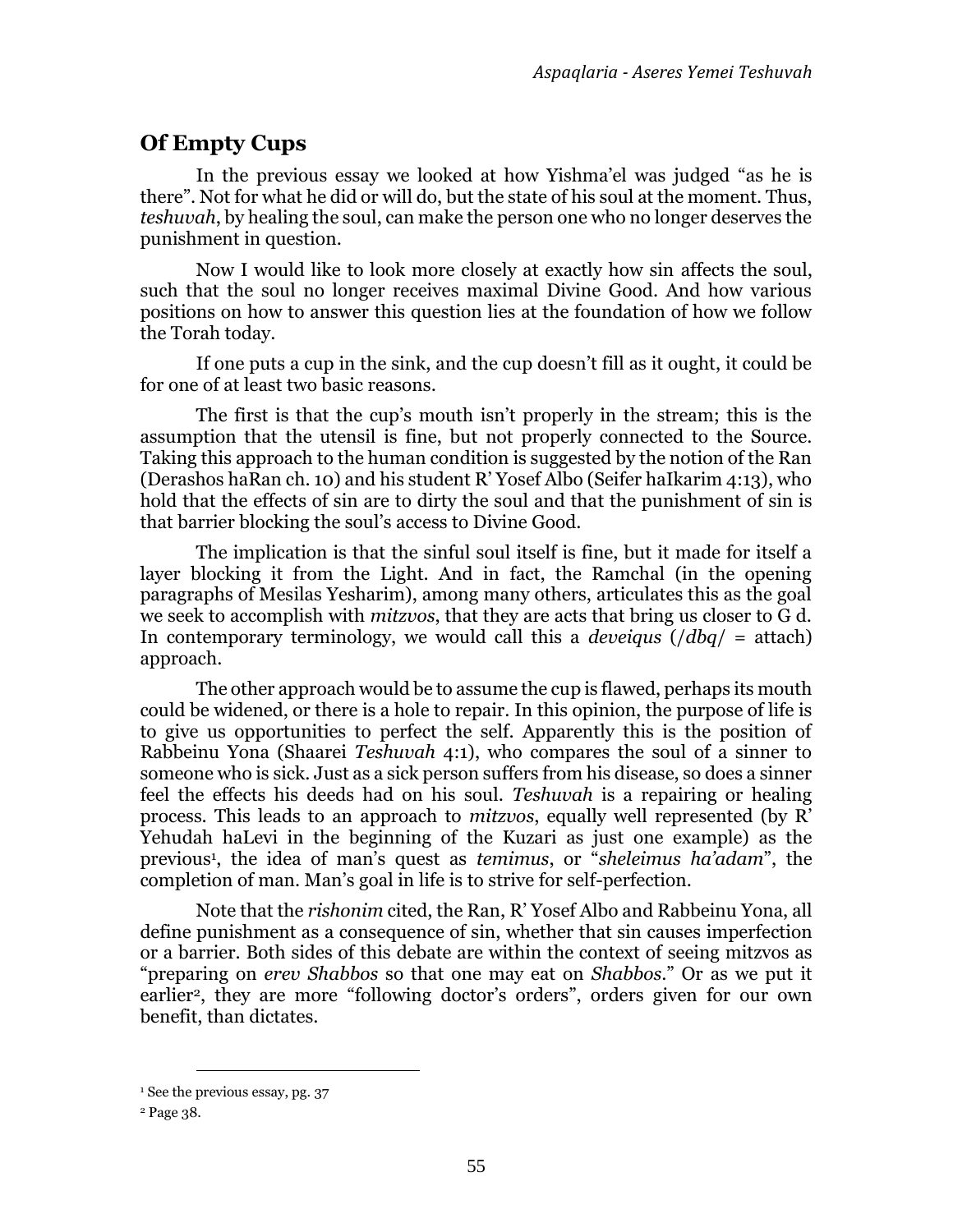#### *Appendix: The Mechanism of Teshuvah*

The mitzvah of *beris milah*, the first mitzvah given to us as a people, is introduced with the words, "*Ani E-l Shad-ai, his-halekh lifanai v'heyei tamim* — I am *E-l Shad-ai*, walk yourself before Me, and be whole." (Bereishis 17:1) How are we supposed to read this quote? Is the walking before G-d, *deveiqus*, that is primary, and being whole is a side effect? Or, is being whole the focus of the *pasuq*, and walking before G d is a means to reach that *temimus*?

Similarly, we say in the *Amidah* for Shabbos and Yom Tov, "*vetaheir libeinu le'avdecha be'emes* – purify our souls to serve You in truth." One can see this in two ways: We request from Hashem that He purify us, so that we may reach that *deveiqus* to serve Him truthfully and reliably. Alternatively, we could be requesting *temimus*, that purity which we are describing by its enabling us to serve Him.

On another level, these two approaches are different aspects of the same idea. To achieve wholeness, so that the entire person is working harmoniously, he would necessarily be walking in Hashem's path. The converse is equally true. If one strives for *deveiqus* to a singular G-d who has a single goal, how could he be a chaotic battleground of warring urges? Cleaving to G-d forces His priorities to be yours, thereby causing *temimus*, a wholeness and harmony of self.

This is not to say that there is no distinction in approach. By stressing different elements, there are profound practical implications. For example, consider the debate between Chassidim and non-Chassidim on the importance of davening in the appointed times. (We should be clear that the Chassidic position is that one must invest time to prepare for *davening*, even if this is at the expense of timeliness — it is not blanket permission to ignore the clock.) *Chassidus* is a *deveiqus*-based *hashkafah*. Therefore, when weighing the relative merits, it is more important to be able to invest time to prepare one's mind and heart for the act of *tephillah*, for relating to Hashem, than when the *tephillah* actually begins. To someone with a *temimus* orientation, however, *zehirus*, meticulousness, care in how each facet of the *mitzvah* is done, is the more important consideration. *Zerizus*, haste to do what's right, is an important *middah* (personality trait). Both come into play when considering the timeliness of *tephillah*.

Contemporary Orthodox Jewish thought embraces a number of variants of these two basic approaches.

Most forms of *Chassidus* consider the route to *deveiqus* to be the experience of each act, with the focus on having one's feelings in line with those we can perceive in the Creator. The Ba'al HaTanya, on the other hand, focused on *Chaba"d* (insight, comprehension and knowledge), to make one's thoughts G-dly. In this he follows the Rambam, (Moreh Nevuchim III ch. 51) who writes that one's connection to Hashem is strictly determined by the extent of one's knowledge of Him.

Similarly, there has been variation in the understanding of *temimus*. The Vilna Gaon writes, "the whole purpose of the Torah is to shatter the [evil] *middos*." (Even Sheleimah, title, ch. 1) The *Ba'alei Mussar* took the idea further, and committed themselves to character improvement through means beyond *halakhah* as well. In Rav Samson Raphael Hirsch's Neo-Orthodoxy, *temimus*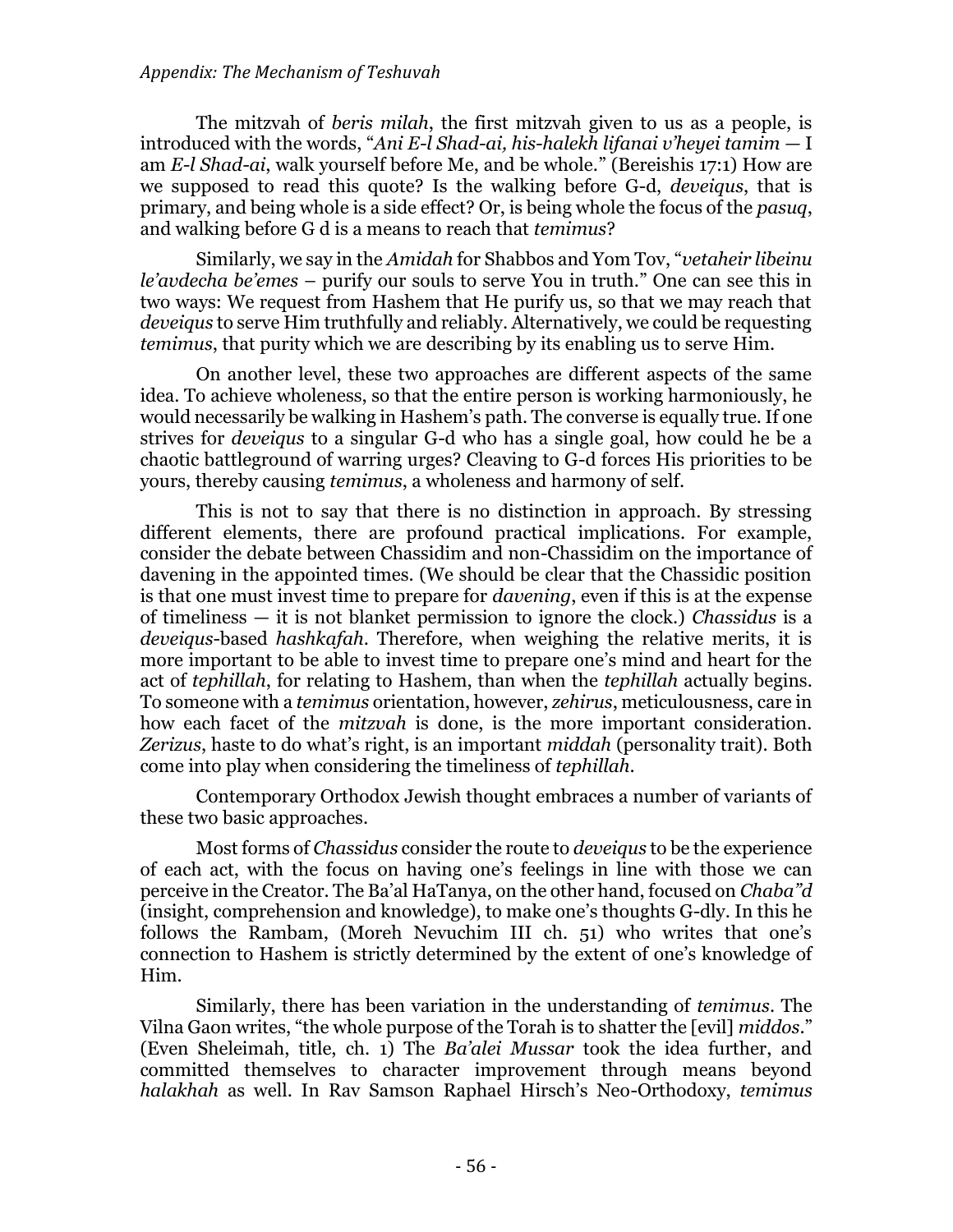translates to a well-rounded individual, using *derekh eretz* in service of Torah. To Rav Yosef-Ber Solovetichik zt"l, the goal of man is to maximize his creativity, to be in the image of the Creator (this is a major part of the thesis of Halachic Man; c.f. pg. 109)

Perhaps this plurality is the whole point of the Torah's doubled phraseology. Because there many approaches to accomplishing the same end, Hashem didn't specify one to the exclusion of the other. "*Derakheha darchei no'am*, its ways are ways of pleasantness" (Mishlei  $3:17$ ) – ways, in the plural. Each community or person can pick out a *derekh* that best suits him — as long as the goal is "*his-halech lifanai v'heyei tamim*".

What we see is that our basic lifestyles can be understood in terms of a causal nature of reward and punishment. We may have different approaches, but we share a common theme. Hashem tells us which acts keep "dirt" from blocking His Light from reaching us and cause disease to the soul. Someone who violates the "Doctor's orders" is simply incapable of receiving Hashem's Good.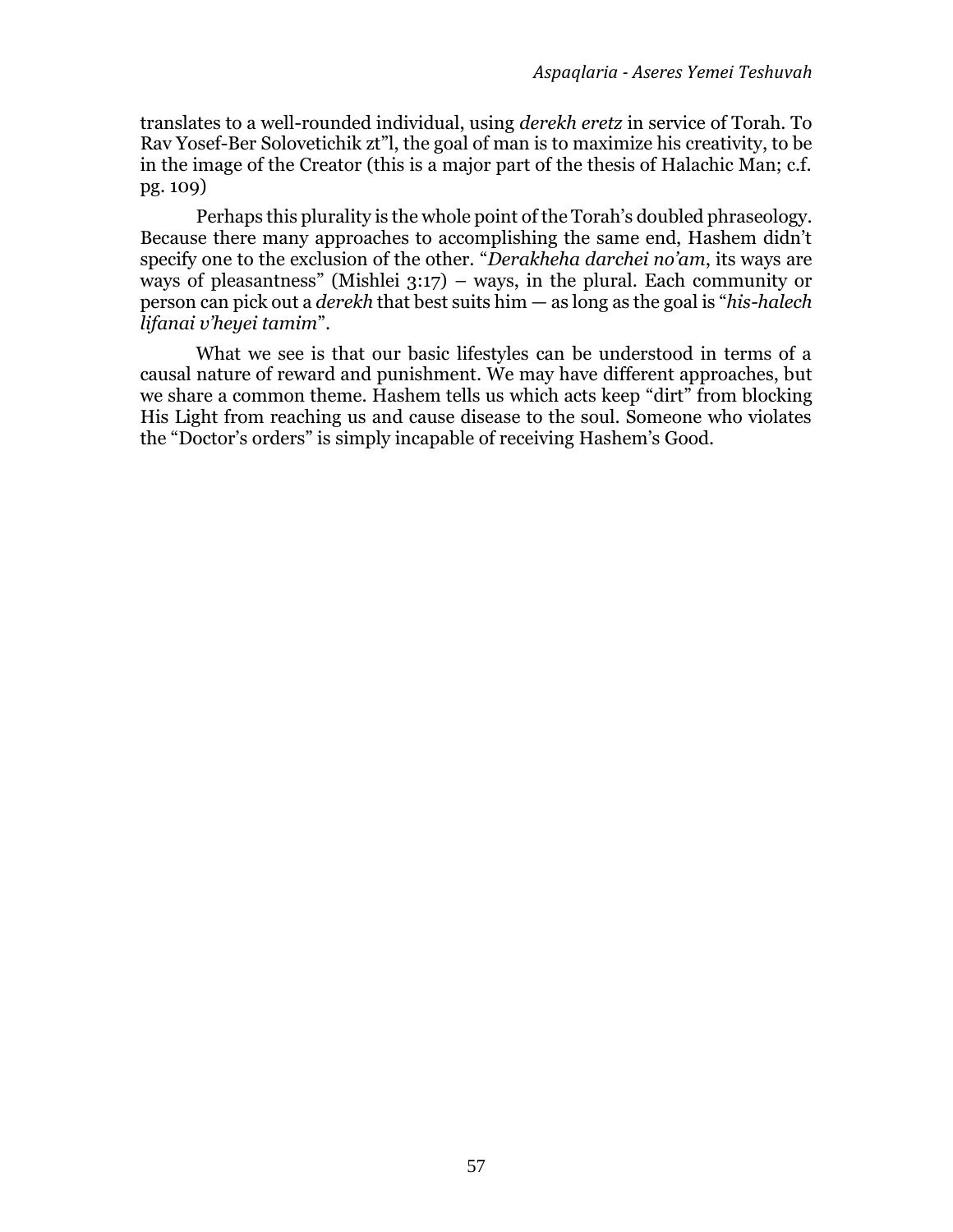### **The Thermodynamics of History**

When you drop a drop of ink into a cup of water, the ink spirals around in some chaotic pattern and eventually diffuses until the entire liquid is a uniform light blue. Even though each time you repeat the experiment the dance and spiral is different, something about it in the general is predictable. If you had different snapshots of the sequence that were far enough apart in time, you could place them in historical order – overall the blue area will get larger. Entropy always increases until it reaches the maximum. The system runs a certain way, reaching equilibrium.

History also has a known final state — the Messianic Era. The colorless, pure potential of this world will be eventually assigned a meaning represented by the sky-blue of *techeiles*, of the vision of sapphire paving stones under the heavenly throne during the revelation at Sinai (Exodus 24:10). Even though people have free will, and therefore how the process unfolds is not fixed, the general parameters are known. And, like the ink in the water, it's hard to understand the purpose of any particular dance or spiral in the process of history. But, we are tending toward an equilibrium.

And that means anything not in the equilibrium state will eventually cease to exist. At the end, there is no clear water. And, at the end, there is no evil. Evil must inherently destroy itself, or else there could be no guarantee of that Messianic equilibrium.

Perhaps this is the intent of Rabban Gamliel in the Mishnah:

הוא היה אומר: עשה רצונו כרצונך, כדי שיעשה רצונך כרצונו; בטל רצונך מפני רצונו, כדי שיבטל רצון אחרים מפני רצונך.

He [Rabban Gamliel the son of Rabbi Judah the Prince] used to say: Make that His Will should be your will, so that He should make your will to be as His Will. Nullify your will before His Will, so that He should nullify the will of others before your will.

- Pirqei Avos 2:4

This guarantee is inherent in the definition of good and evil. The word "*tov*" (like the English word "good") has two meanings: functional and moral. When we say "This is a good pen", we are speaking functionally — the pen is very effective at doing what pens are supposed to do. Similarly, a "bad pen" is one that leaks, is dried out, or is otherwise not a good writing tool.

Hashem created the world with a *tachlis*, a purpose, He placed each of us in it with a *tachlis*, and what is righteous is righteous because it is in accordance with furthering that *tachlis*. This fits Rav Hirsch's etymology for "*ra"*, being related to /רעע/, to shatter. It also explains why the word "*tov*" means both good in the moral sense (not evil) as well as in the functional sense (not ineffective, as in "a good toothpaste prevents cavities"). To prepare the menorah's lamps is called "*hatavas haneiros* — causing the functional usability of the lamps." Moral *tov* derives from the functional *tov*. Hashem chose "Do not steal" over "Take whatever makes you happy" because that's what makes us better receptacles for His Good. According to this line of reasoning, "good at its job" is the underlying meaning of *tov* in the moral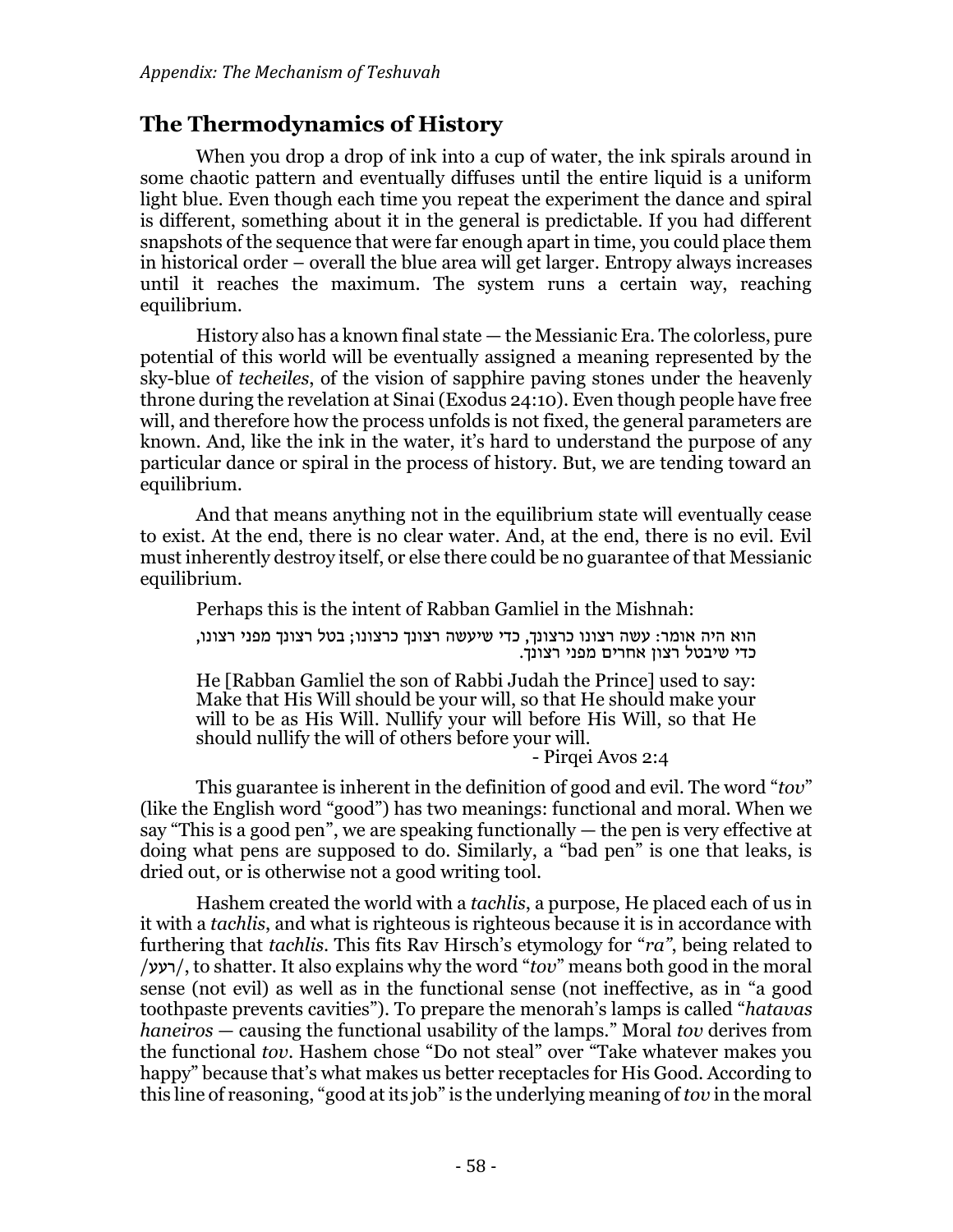sense of the word as well. One meaning derives from the other. Hashem defined moral good in terms of our function.

Therefore it's not only that the system is designed to lead to a particular end-state which lacks evil, and therefore we know that the forces of history must prune it away. Rather, evil is  $-$  by definition  $-$  that which isn't part of Hashem's ideal state for man. We are warned not to do it, we are told it has the label "*ra*", because choosing it will be part of is that which is destined to be pruned away. The labeling of an act as "*ra*" or "*cheit*" (sin), is akin to hanging up a sign warning of a cliff; Hashem is warning us to avoid that which causes suffering. Because they run counter to both our design and our future end-state, one is joining that which will be destroyed — and therefore are *ra*, shattering, breaking, activities.

This is, perhaps, what Hashem means in Devarim (30:19), when He says, "... I set before you life and death, the blessing and the curse, so that you shall choose life..." The commandments and prohibitions are simply a list of what happens to cause blessing, because it fits the plan, as well as the reverse.

From this perspective, not only isn't punishment seen as meted out, it's logically prior, not the consequence, of evil.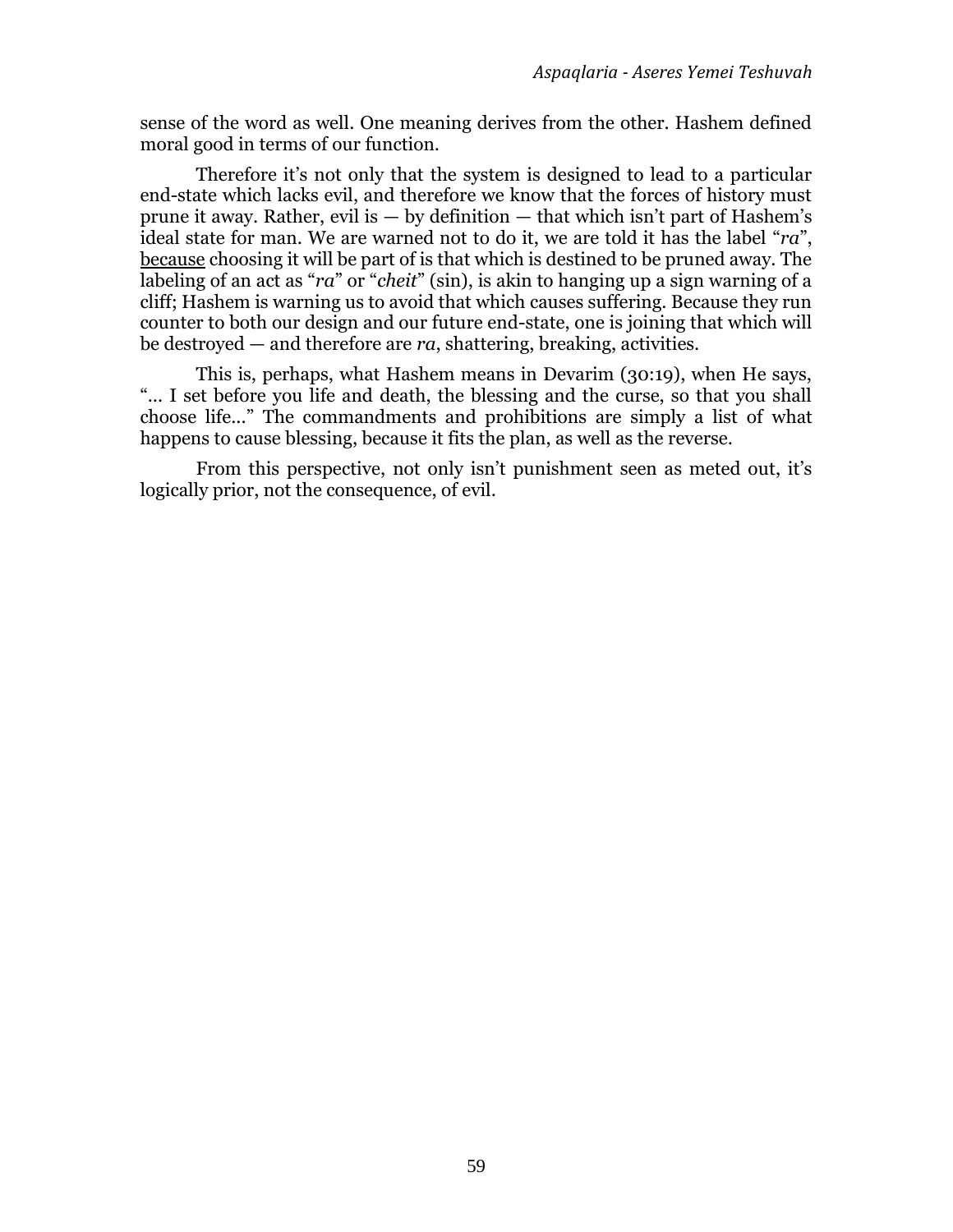### <span id="page-61-0"></span>**The Gift of Justice**

In the past couple of essays we showed ways in which reward and punishment are the effects of the person's actions, and connected this to the ways in which we approach our Judaism today and our day-to-day *avodas Hashem*. We can look from the perspective of our own souls, that sin changes who we are which in turn changes how we experience reality, as we did in "The Mechanism" and further in "Empty Cups". Or, as we did in the previous essay, that in order for us to succeed, our goals must align with Hashem's goals for existence, and what reality will become. And yet...

Avraham pleads with Hashem to show pity on Sedom and Amora. Moshe repeatedly begs (and in one case demands!) pity for the Jewish people. We ask Hashem to reward the righteous and punish the wicked in separate *berakhos* of Shemoneh Esrei three times every weekday. Doesn't all this presume that Hashem is personally meting out reward and punishment, that we can ask Him to temper it with Divine Mercy?

The two perspectives co-exist in the Torah's description of the generation of the flood.

And Hashem saw that the wickedness of man was great in the world, and that every dream of the thoughts of his heart was only evil all day. Hashem "regretted" that He had made man on the earth, and it grieved Him at His "Heart". Hashem said, "I will erase this man that I have created from the face of the earth; both man, and beast, and creeping thing, and fowl of the air; for it repenteth Me that I have made them." ...

The earth was corrupt before G-d, and the earth was filled with violence. G-d saw the earth, and, behold, it was destroyed; for all flesh had destroyed their way upon the earth. And G-d said to Noach, "The end of all flesh has come before me, for the earth is filled with violence because of them; Here, I will destroy them with the earth." - Bereishis 6:5-7,11-13

The "end of all flesh" is described as occurring on its own, something which Hashem observes – punishment as a consequence. And yet, the actual destruction is something Hashem declares He will do Himself, due to His "regret" – meting out punishment.

The chapter asks us to hold both perceptions simultaneously, neither to the exception of the other.

The Sifri on *parashas Re'ei* notes that Hashem "places before you a blessing and a curse; a blessing that you listen and a curse if you do not listen" implies that the blessing is inherent in the listening. Similarly, Hashem's words to Qayin (Bereishis 4:6), "Why are you angry? And why are you crestfallen? For if you do good, you would be lifted up, and if you do not do good, your sin will pursue..." Here too, Qayin's fate is described as being caused by his action, to the point that Hashem questions why Qayin turns to Him.

The Sifri presents two opinions. (And a personal point of satisfaction, the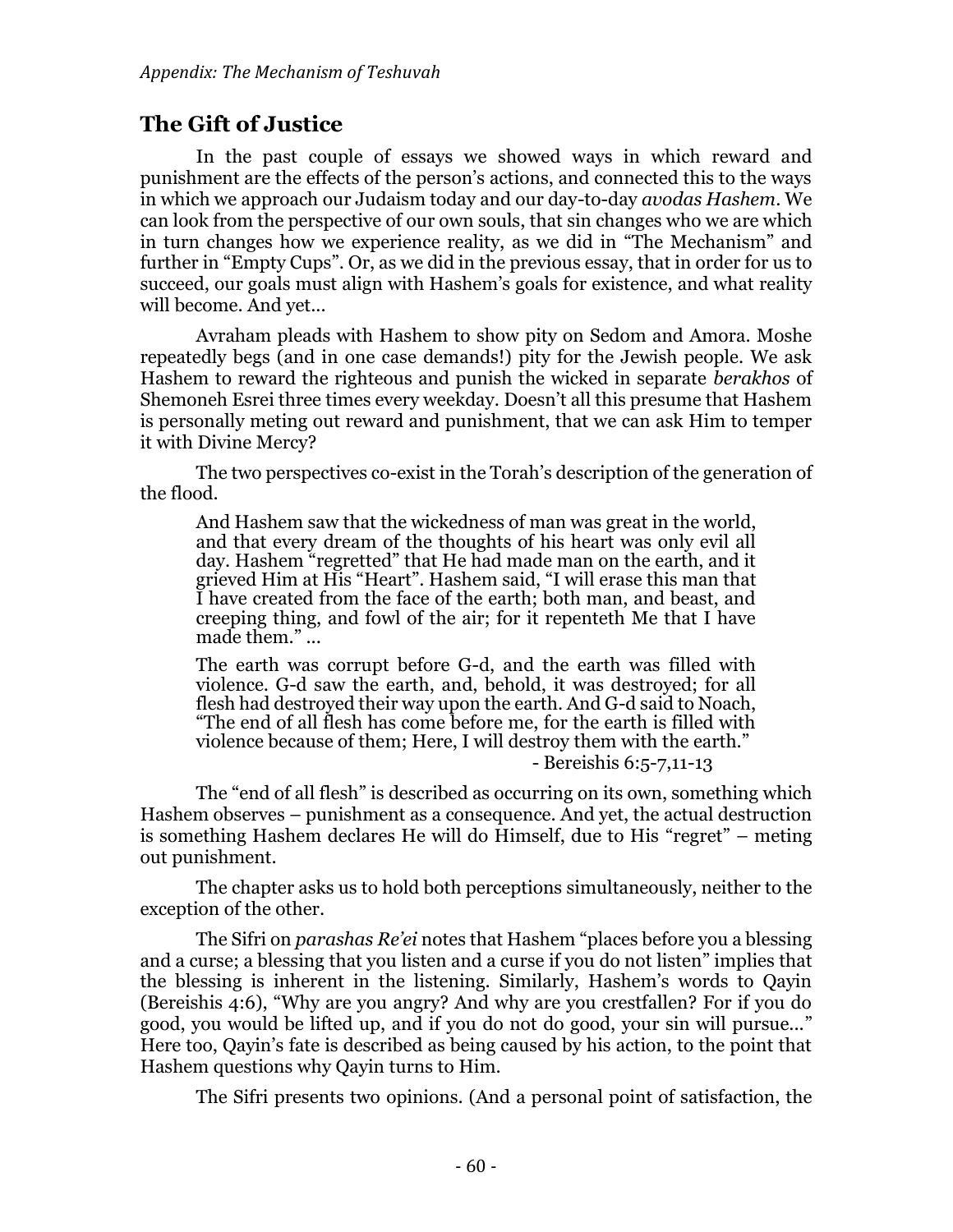debate is between two sons of R' Yosi haGelili. Brothers arguing, how familiar!)

Rav Eliezer b"R Yosi haGelili supports the "causal" position. In one version, he brings another supporting *pasuq* from Mishlei (18:21) "'Death and life are in the control of the tongue, and those who love it will eat its fruit (consume its dividends).' One who loves [good] speech eats its fruits; one who loves evil eats its fruits." In the second version brought by the Sifri, his proof is another verse (11:31), "The righteous in the world *yeshulam* are paid (in the passive, with no one named as repayer), even more so the evil and sinner!"

Rav Yosi ben Rav Yosi haGelili disagrees. "The Torah says (Mishlei 16:4), 'All of Hashem's actions are for His sake, and even the wicked for the day of evil.'" Punishing the wicked is Hashem's action, not the wicked person himself's.

As we already noted<sup>1</sup>, *caused* punishments are more effective than imposed ones. A child learns faster when the unwanted outcome flows directly from the act rather than being arbitrary and blamable on another.

The causal approach also mitigates the problem of theodicy, "why bad things happen to good people", a central religious issue and one that notoriously lacks a definitive solution. It is obviously desirable to remove G-d from being the direct cause of human pain.

On the other hand, a G-d who does not directly and personally punish evil and rewards good, appears far too distant and irrelevant. It is difficult to worship or pray to such a Deity. In fact, in order to become the kind of person who deserves better, we *daven*, engaging in a personal relationship with the Almighty. The causal perspective demands the personal one.

This could well be the key to why we have both perspectives.

And in truth, there are hints that the contradiction is an illusion created by the human perspective.

It's akin to the question of omnipotence and miracles: Since Hashem knows everything and can do everything, there is no reason for nature to be imperfect. Why then would He need to "tweak" things with *nissim*? Many answers are offered. The Ramban offers two answers in *parashas Bo*, the Maharal and R' Hutner argue (in two very different ways) that *nissim* are not tweaks but actually part of the mechanism, etc... One of the Ramban's answers is that *nissim* were written into the rules when they were created. (As I understand him, that the law is that fluids seek the lowest point except for the 22nd of Elul, when the Jews reached the Red Sea, and again 40 years later when they reached the Jordan.)

The same resolution that would explain how miracles can exist while the rules don't need second-guessing would explain how a "Personally" given reward and punishment can exist even while being causal and a "natural consequence". Each option is a simplification of the Divine Truth whittled down to fit into the human mind. It seems possible to get a glimpse of how they could be describing

<sup>&</sup>lt;sup>1</sup> Page [38](#page-53-0)